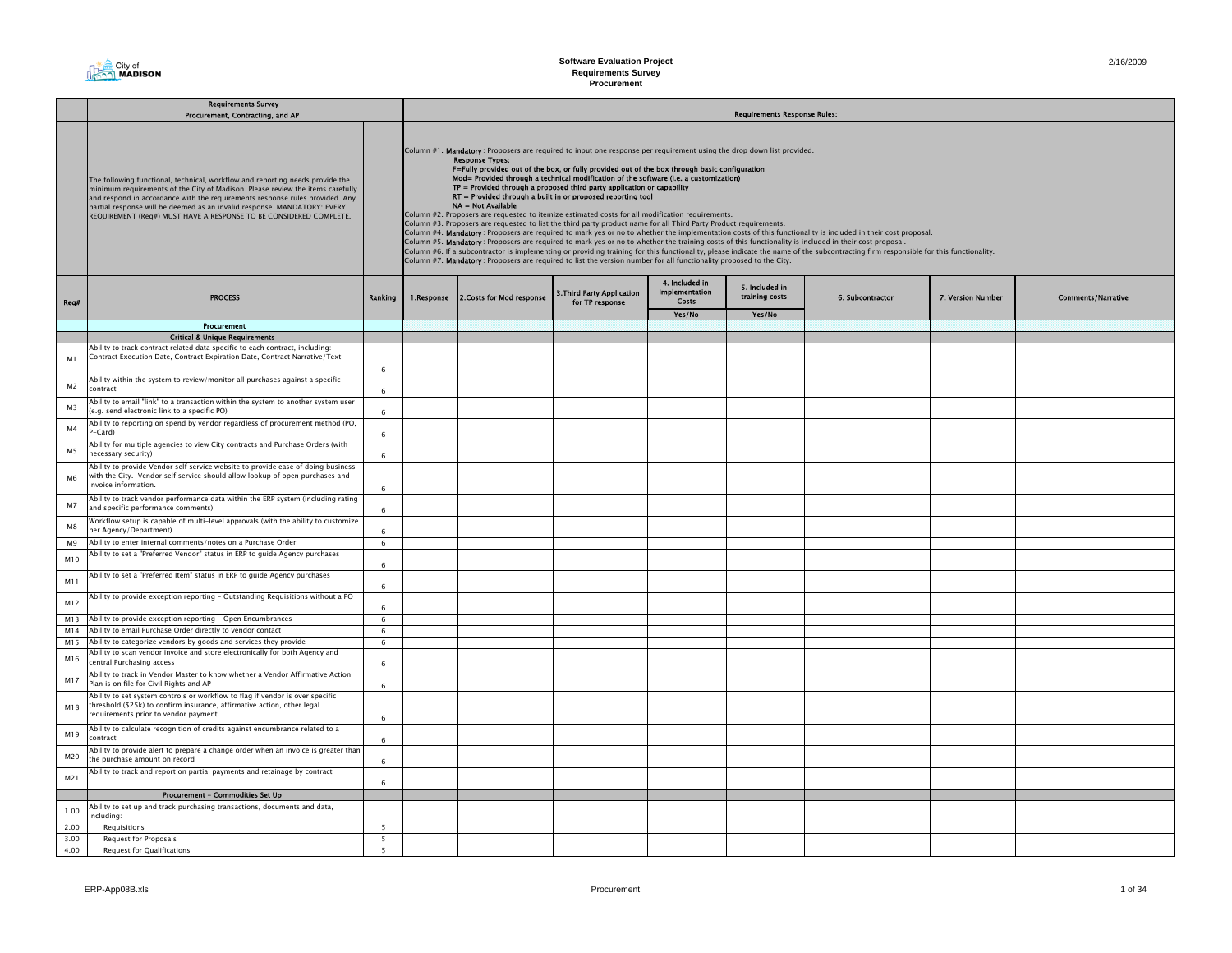| City of<br><b>AN MADISON</b><br>$\mathsf{n}$ |
|----------------------------------------------|
|                                              |

| Req#           | <b>PROCESS</b>                                                                                                                                                                                                                 | Ranking                                   | 1.Response | 2. Costs for Mod response | 3. Third Party Application<br>for TP response | 4. Included in<br><b>Implementation</b><br>Costs | 5. Included in<br>training costs | 6. Subcontractor | 7. Version Number | <b>Comments/Narrative</b> |
|----------------|--------------------------------------------------------------------------------------------------------------------------------------------------------------------------------------------------------------------------------|-------------------------------------------|------------|---------------------------|-----------------------------------------------|--------------------------------------------------|----------------------------------|------------------|-------------------|---------------------------|
|                |                                                                                                                                                                                                                                |                                           |            |                           |                                               | Yes/No                                           | Yes/No                           |                  |                   |                           |
|                | Procurement                                                                                                                                                                                                                    |                                           |            |                           |                                               |                                                  |                                  |                  |                   |                           |
| 5.00           | <b>Request for Quotes</b>                                                                                                                                                                                                      | 5                                         |            |                           |                                               |                                                  |                                  |                  |                   |                           |
| 6.00<br>7.00   | Solicitations<br>Solicitation preparation                                                                                                                                                                                      | $5\overline{5}$<br>$5\overline{ }$        |            |                           |                                               |                                                  |                                  |                  |                   |                           |
|                |                                                                                                                                                                                                                                |                                           |            |                           |                                               |                                                  |                                  |                  |                   |                           |
| 8.00           | Vendor bid list creation and maintenance (including subset of qualified<br>small and minority-owned subcontractors) and ability to track the following:                                                                        |                                           |            |                           |                                               |                                                  |                                  |                  |                   |                           |
| 9.00           | Organization name & address                                                                                                                                                                                                    | 5                                         |            |                           |                                               |                                                  |                                  |                  |                   |                           |
| 10.00          | MBE/WBE status                                                                                                                                                                                                                 | 5                                         |            |                           |                                               |                                                  |                                  |                  |                   |                           |
| 11.00          | Several user defined fields                                                                                                                                                                                                    | 5                                         |            |                           |                                               |                                                  |                                  |                  |                   |                           |
| 12.00          | Commodity code(s)                                                                                                                                                                                                              | $\overline{\mathbf{3}}$                   |            |                           |                                               |                                                  |                                  |                  |                   |                           |
| 13.00          | Last bid                                                                                                                                                                                                                       | $\overline{3}$                            |            |                           |                                               |                                                  |                                  |                  |                   |                           |
| 14.00<br>15.00 | Last award                                                                                                                                                                                                                     | $\overline{\mathbf{3}}$<br>$\overline{3}$ |            |                           |                                               |                                                  |                                  |                  |                   |                           |
| 16.00          | Email address<br>Phone, Fax, and Mobile Numbers                                                                                                                                                                                | $\overline{\mathbf{3}}$                   |            |                           |                                               |                                                  |                                  |                  |                   |                           |
| 17.00          | Contact Information                                                                                                                                                                                                            | $\overline{\mathbf{3}}$                   |            |                           |                                               |                                                  |                                  |                  |                   |                           |
| 18.00          | Electronic posting and distribution (electronically by system)                                                                                                                                                                 | $\overline{4}$                            |            |                           |                                               |                                                  |                                  |                  |                   |                           |
| 19.00          | Electronic bid receipt, including alternate bid                                                                                                                                                                                | $\overline{4}$                            |            |                           |                                               |                                                  |                                  |                  |                   |                           |
| 20.00          | Response tabulation (fed by electronic receipt)                                                                                                                                                                                | $\overline{4}$                            |            |                           |                                               |                                                  |                                  |                  |                   |                           |
| 21.00          | Award notification                                                                                                                                                                                                             | $\overline{4}$                            |            |                           |                                               |                                                  |                                  |                  |                   |                           |
| 22.00          | PO/Contract                                                                                                                                                                                                                    | 5                                         |            |                           |                                               |                                                  |                                  |                  |                   |                           |
| 23.00          | Requisition to solicitation to PO                                                                                                                                                                                              | 5                                         |            |                           |                                               |                                                  |                                  |                  |                   |                           |
| 24.00          | Requisition to contract or PO                                                                                                                                                                                                  | $5\overline{ }$                           |            |                           |                                               |                                                  |                                  |                  |                   |                           |
| 25.00          | Solicitation to contract or PO (no requisition --optional; subject to proper                                                                                                                                                   |                                           |            |                           |                                               |                                                  |                                  |                  |                   |                           |
|                | authorizations)                                                                                                                                                                                                                | 5                                         |            |                           |                                               |                                                  |                                  |                  |                   |                           |
| 26.00          | PO to Contract (release against contract)                                                                                                                                                                                      | 5                                         |            |                           |                                               |                                                  |                                  |                  |                   |                           |
| 27.00          | PO or Contract (without requisition or solicitation)                                                                                                                                                                           | 5                                         |            |                           |                                               |                                                  |                                  |                  |                   |                           |
| 28.00          | Goods receipt, shipment notification, returns, quarantines, and shipment<br>cancellations                                                                                                                                      | -5                                        |            |                           |                                               |                                                  |                                  |                  |                   |                           |
| 29.00          | Invoice receipt                                                                                                                                                                                                                | 5                                         |            |                           |                                               |                                                  |                                  |                  |                   |                           |
| 30.00          | Matching (2-way: PO and Invoice; 3-way: PO, Invoice and Goods/Services<br>Receipt; or evaluated receipt settlement)<br>Ability to default vendor information from the vendor master file when                                  | $\overline{\phantom{a}}$                  |            |                           |                                               |                                                  |                                  |                  |                   |                           |
| 31.00          | choosing a vendor on purchasing transactions and documents.                                                                                                                                                                    | 5                                         |            |                           |                                               |                                                  |                                  |                  |                   |                           |
| 32.00          | Ability to designate comments as private (unable to be seen by the vendor).                                                                                                                                                    | $\overline{5}$                            |            |                           |                                               |                                                  |                                  |                  |                   |                           |
|                | Ability to attach and retrieve multiple files to all purchasing documents and<br>33.00 carry forward files to subsequent purchasing documents, including scanned<br>images, PDF, Word and Excel, pictures and other documents. | 5                                         |            |                           |                                               |                                                  |                                  |                  |                   |                           |
| 34.00          | Ability to route the following purchasing documents through transactions with<br>multiple workflow and approvals:                                                                                                              |                                           |            |                           |                                               |                                                  |                                  |                  |                   |                           |
| 35.00          | Requisitions                                                                                                                                                                                                                   | 5                                         |            |                           |                                               |                                                  |                                  |                  |                   |                           |
| 36.00          | Solicitations and addendums                                                                                                                                                                                                    | $\overline{4}$                            |            |                           |                                               |                                                  |                                  |                  |                   |                           |
| 37.00          | Solicitation responses                                                                                                                                                                                                         | $\overline{4}$                            |            |                           |                                               |                                                  |                                  |                  |                   |                           |
| 38.00          | Purchase Orders/PO change notices                                                                                                                                                                                              | $5\overline{ }$                           |            |                           |                                               |                                                  |                                  |                  |                   |                           |
| 39.00          | Contracts/Work Orders                                                                                                                                                                                                          | 5                                         |            |                           |                                               |                                                  |                                  |                  |                   |                           |
| 40.00          | <b>Receiving Documents</b>                                                                                                                                                                                                     | $5\overline{ }$                           |            |                           |                                               |                                                  |                                  |                  |                   |                           |
| 41.00          | Invoices                                                                                                                                                                                                                       | 5 <sup>5</sup>                            |            |                           |                                               |                                                  |                                  |                  |                   |                           |
| 42.00          | Credit Memo                                                                                                                                                                                                                    | 5                                         |            |                           |                                               |                                                  |                                  |                  |                   |                           |
| 43.00<br>44.00 | Voucher Requests                                                                                                                                                                                                               | 5                                         |            |                           |                                               |                                                  |                                  |                  |                   |                           |
| 45.00          | Performance/Surety Bonds/Letters of Credit<br>Other Documents                                                                                                                                                                  | 5<br>5                                    |            |                           |                                               |                                                  |                                  |                  |                   |                           |
|                | Ability to establish repetitive transactions and transaction templates (e.g.                                                                                                                                                   |                                           |            |                           |                                               |                                                  |                                  |                  |                   |                           |
| 46.00          | requisitions, solicitations, purchase orders).                                                                                                                                                                                 | $\overline{\phantom{a}}$                  |            |                           |                                               |                                                  |                                  |                  |                   |                           |
| 47.00          | Ability to save and flag (on hold) incomplete and/or complete purchasing<br>documents (requisitions, solicitation, bid responses, PO, receipt, and other).                                                                     | 5                                         |            |                           |                                               |                                                  |                                  |                  |                   |                           |
|                | 48.00 Ability to workflow based upon data elements and rules, including:                                                                                                                                                       |                                           |            |                           |                                               |                                                  |                                  |                  |                   |                           |
| 49.00          | Dollar thresholds                                                                                                                                                                                                              | 5                                         |            |                           |                                               |                                                  |                                  |                  |                   |                           |
| 50.00          | <b>Transaction types</b>                                                                                                                                                                                                       | 5                                         |            |                           |                                               |                                                  |                                  |                  |                   |                           |
| 51.00          | <b>Commodity Code</b>                                                                                                                                                                                                          | $\overline{\mathbf{3}}$                   |            |                           |                                               |                                                  |                                  |                  |                   |                           |
| 52.00          | Cost Center                                                                                                                                                                                                                    | 5                                         |            |                           |                                               |                                                  |                                  |                  |                   |                           |
| 53.00          | Object of Expense                                                                                                                                                                                                              | 5 <sup>5</sup>                            |            |                           |                                               |                                                  |                                  |                  |                   |                           |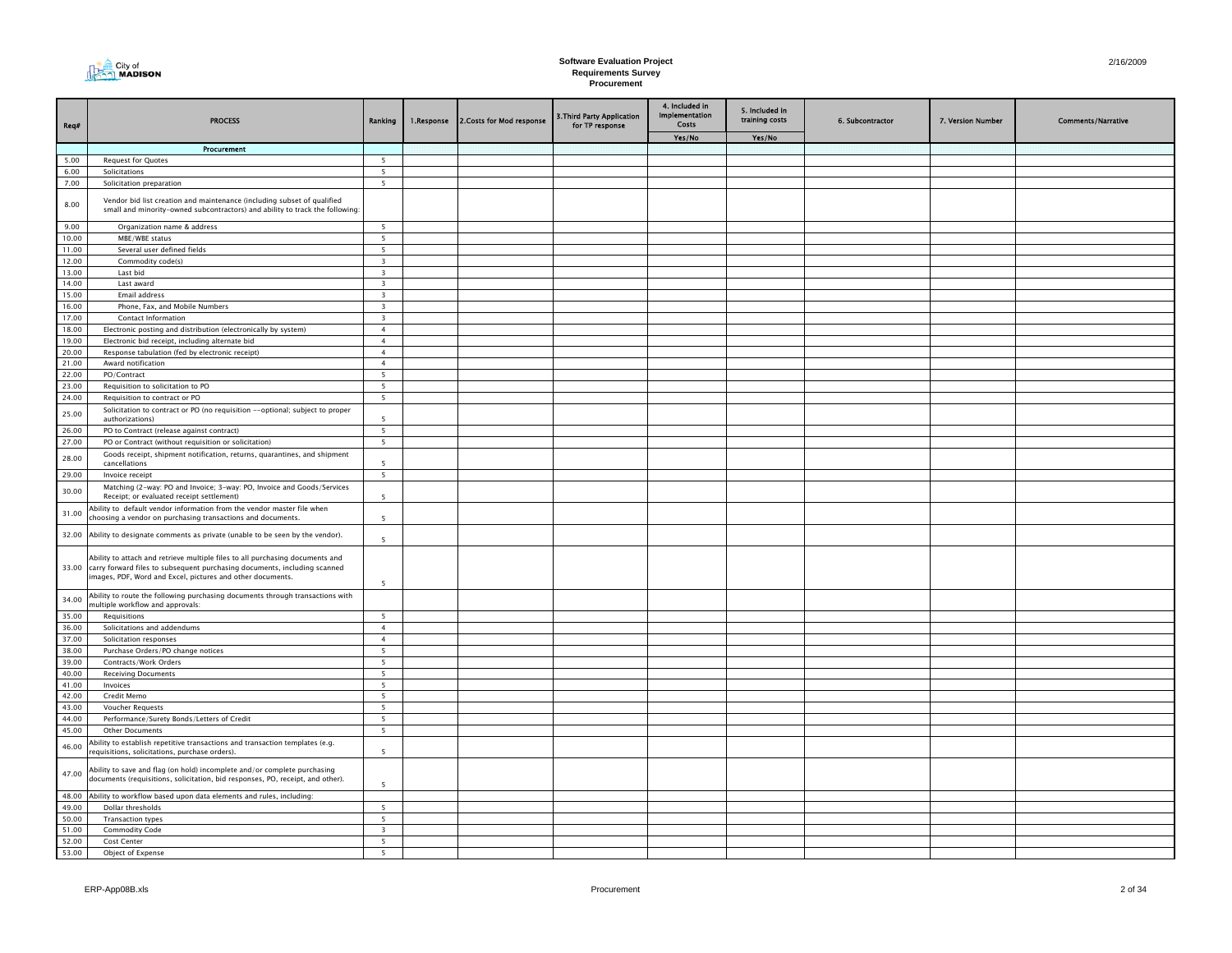| City of<br>$\sim$ MADISON |
|---------------------------|
|---------------------------|

| Req#           | <b>PROCESS</b>                                                                                                                                                   | Ranking                          | 1.Response | 2. Costs for Mod response | 3. Third Party Application<br>for TP response | 4. Included in<br>Implementation<br>Costs | 5. Included in<br>training costs | 6. Subcontractor | 7. Version Number | <b>Comments/Narrative</b> |
|----------------|------------------------------------------------------------------------------------------------------------------------------------------------------------------|----------------------------------|------------|---------------------------|-----------------------------------------------|-------------------------------------------|----------------------------------|------------------|-------------------|---------------------------|
|                |                                                                                                                                                                  |                                  |            |                           |                                               | Yes/No                                    | Yes/No                           |                  |                   |                           |
|                | Procurement                                                                                                                                                      |                                  |            |                           |                                               |                                           |                                  |                  |                   |                           |
| 54.00          | Fund                                                                                                                                                             | 5                                |            |                           |                                               |                                           |                                  |                  |                   |                           |
| 55.00          | Project Code                                                                                                                                                     | $\overline{\mathbf{5}}$          |            |                           |                                               |                                           |                                  |                  |                   |                           |
| 56.00          | Other user defined                                                                                                                                               | 5                                |            |                           |                                               |                                           |                                  |                  |                   |                           |
| 57.00          | Grants                                                                                                                                                           | 5 <sup>5</sup>                   |            |                           |                                               |                                           |                                  |                  |                   |                           |
| 58.00          | Ability to set up approval paths based upon the approval required, including:                                                                                    | 5                                |            |                           |                                               |                                           |                                  |                  |                   |                           |
| 59.00          | Flexibility to configure and change                                                                                                                              | $5\overline{5}$                  |            |                           |                                               |                                           |                                  |                  |                   |                           |
| 60.00          | Obtain additional approvals when dollar limitations have been exceeded                                                                                           |                                  |            |                           |                                               |                                           |                                  |                  |                   |                           |
|                |                                                                                                                                                                  | 5                                |            |                           |                                               |                                           |                                  |                  |                   |                           |
| 61.00          | Technology purchases                                                                                                                                             | $5\overline{5}$                  |            |                           |                                               |                                           |                                  |                  |                   |                           |
| 62.00          | Sole source purchases                                                                                                                                            | 5 <sub>1</sub>                   |            |                           |                                               |                                           |                                  |                  |                   |                           |
| 63.00          | Multi-year purchases                                                                                                                                             | $\overline{\mathbf{3}}$          |            |                           |                                               |                                           |                                  |                  |                   |                           |
| 64.00<br>65.00 | Amendments to and withdrawals of bids<br>Construction Purchases and Contracts                                                                                    | $\overline{4}$<br>5 <sub>1</sub> |            |                           |                                               |                                           |                                  |                  |                   |                           |
| 66.00          | Maintains a list of all bidders who respond to bid solicitations.                                                                                                | 5                                |            |                           |                                               |                                           |                                  |                  |                   |                           |
|                | Electronic attachment files (i.e.: xls, doc, jpg, tif, etc.) can be attached in the                                                                              |                                  |            |                           |                                               |                                           |                                  |                  |                   |                           |
| 67.00          | bidding process.                                                                                                                                                 | $\overline{\phantom{0}}$         |            |                           |                                               |                                           |                                  |                  |                   |                           |
| 68.00          | Maintains a list of all details related to the award (award date, award vendor,<br>amount, other details).                                                       | 5                                |            |                           |                                               |                                           |                                  |                  |                   |                           |
| 69.00          | Provides ability for automated selection of vendors for bids (i.e., rotation of bid<br>list).                                                                    | $\overline{\mathbf{3}}$          |            |                           |                                               |                                           |                                  |                  |                   |                           |
| 70.00          | Interfaces with electronic mail/calendaring system for approvals and to notify<br>buyers and take actions                                                        | $\overline{3}$                   |            |                           |                                               |                                           |                                  |                  |                   |                           |
| 71.00          | Interfaces to Word processing package(s) (MS Word)                                                                                                               | 5                                |            |                           |                                               |                                           |                                  |                  |                   |                           |
| 72.00          | Interfaces to spreadsheet package(s) (Excel)                                                                                                                     | $\overline{\phantom{a}}$         |            |                           |                                               |                                           |                                  |                  |                   |                           |
|                | <b>Vendor Self Service</b>                                                                                                                                       |                                  |            |                           |                                               |                                           |                                  |                  |                   |                           |
|                | 73.00 Ability to provide a self-service vendor registration.                                                                                                     | 5                                |            |                           |                                               |                                           |                                  |                  |                   |                           |
|                | 74.00 Ability for vendors to download registration forms via self service.                                                                                       | 5 <sup>5</sup>                   |            |                           |                                               |                                           |                                  |                  |                   |                           |
| 75.00          | Ability for vendors to view registration instructions and view, search and select<br>from a commodity listing.                                                   | 5 <sup>5</sup>                   |            |                           |                                               |                                           |                                  |                  |                   |                           |
| 76.00          | Ability to alert vendors already registered (e.g. search by TIN, SSN, address, and<br>other fields).                                                             | 5                                |            |                           |                                               |                                           |                                  |                  |                   |                           |
| 77.00          | Ability to send registration confirmation email or letter to vendors, with user<br>defined criteria, such as vendor information, commodity codes and other data. | $\overline{\phantom{0}}$         |            |                           |                                               |                                           |                                  |                  |                   |                           |
|                | <b>Vendor File</b>                                                                                                                                               |                                  |            |                           |                                               |                                           |                                  |                  |                   |                           |
| 78.00          | Ability to set up and track the following vendor information:                                                                                                    |                                  |            |                           |                                               |                                           |                                  |                  |                   |                           |
| 79.00          | Unique Vendor number                                                                                                                                             | $5\overline{5}$                  |            |                           |                                               |                                           |                                  |                  |                   |                           |
| 80.00          | Prior vendor number                                                                                                                                              | $5^{\circ}$                      |            |                           |                                               |                                           |                                  |                  |                   |                           |
| 81.00          | Vendor name                                                                                                                                                      | 5                                |            |                           |                                               |                                           |                                  |                  |                   |                           |
| 82.00          | Vendor status (active, inactive, on hold, debarred, and other statuses)                                                                                          | $\overline{\phantom{a}}$         |            |                           |                                               |                                           |                                  |                  |                   |                           |
| 83.00          | Date debarred                                                                                                                                                    | $\overline{\phantom{0}}$         |            |                           |                                               |                                           |                                  |                  |                   |                           |
| 84.00          | Date debarred vendor eligible for reinstatement                                                                                                                  | 5                                |            |                           |                                               |                                           |                                  |                  |                   |                           |
| 85.00          | Debarred Reason                                                                                                                                                  | 5                                |            |                           |                                               |                                           |                                  |                  |                   |                           |
| 86.00          | Registration valid date on                                                                                                                                       | 5                                |            |                           |                                               |                                           |                                  |                  |                   |                           |
| 87.00          | Registration valid date off                                                                                                                                      | $\overline{\phantom{0}}$         |            |                           |                                               |                                           |                                  |                  |                   |                           |
| 88.00          | Registration reinstatement date                                                                                                                                  | 5                                |            |                           |                                               |                                           |                                  |                  |                   |                           |
| 89.00          | Federal tax ID number                                                                                                                                            | 5 <sup>5</sup>                   |            |                           |                                               |                                           |                                  |                  |                   |                           |
| 90.00          | Multiple contact names                                                                                                                                           | 5<br>$\overline{\phantom{0}}$    |            |                           |                                               |                                           |                                  |                  |                   |                           |
| 91.00          | Multiple contact titles                                                                                                                                          |                                  |            |                           |                                               |                                           |                                  |                  |                   |                           |
| 92.00<br>93.00 | Multiple contact email addresses<br>Multiple contact phone numbers (office, cell, fax)                                                                           | $5\overline{ }$<br>5             |            |                           |                                               |                                           |                                  |                  |                   |                           |
| 94.00          | Text                                                                                                                                                             | 5                                |            |                           |                                               |                                           |                                  |                  |                   |                           |
| 95.00          | Address type (e.g., ordering, remittance)                                                                                                                        | 5                                |            |                           |                                               |                                           |                                  |                  |                   |                           |
| 96.00          | Physical address                                                                                                                                                 | $\overline{\mathbf{5}}$          |            |                           |                                               |                                           |                                  |                  |                   |                           |
| 97.00          | Mailing address (should handle foreign addresses)                                                                                                                | 5 <sub>5</sub>                   |            |                           |                                               |                                           |                                  |                  |                   |                           |
| 98.00          | Other address                                                                                                                                                    | 5                                |            |                           |                                               |                                           |                                  |                  |                   |                           |
| 99.00          | E-mail address                                                                                                                                                   | 5 <sup>5</sup>                   |            |                           |                                               |                                           |                                  |                  |                   |                           |
| 100.00         | Website address                                                                                                                                                  | 5                                |            |                           |                                               |                                           |                                  |                  |                   |                           |
| 101.00         | Bank Transit Code (ABA/Routing number)                                                                                                                           | 5                                |            |                           |                                               |                                           |                                  |                  |                   |                           |
| 102.00         | <b>Bank Account Number</b>                                                                                                                                       | 5                                |            |                           |                                               |                                           |                                  |                  |                   |                           |
| 103.00         | <b>Bank Name</b>                                                                                                                                                 | $5\overline{5}$                  |            |                           |                                               |                                           |                                  |                  |                   |                           |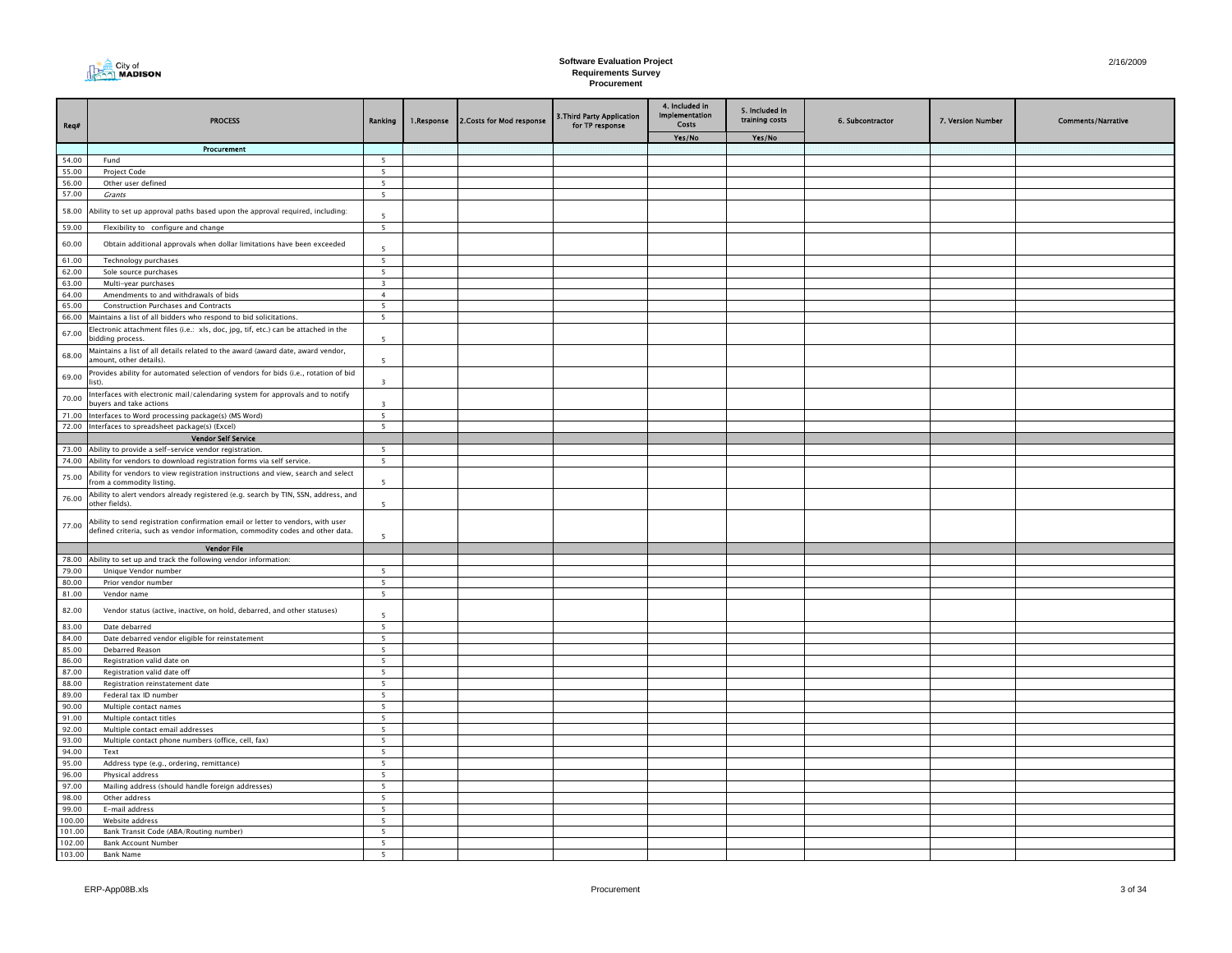

| Req#             | <b>PROCESS</b>                                                                                                                                   | Ranking                          | 1.Response | 2. Costs for Mod response | 3. Third Party Application<br>for TP response | 4. Included in<br>Implementation<br>Costs | 5. Included in<br>training costs | 6. Subcontractor | 7. Version Number | <b>Comments/Narrative</b> |
|------------------|--------------------------------------------------------------------------------------------------------------------------------------------------|----------------------------------|------------|---------------------------|-----------------------------------------------|-------------------------------------------|----------------------------------|------------------|-------------------|---------------------------|
|                  |                                                                                                                                                  |                                  |            |                           |                                               | Yes/No                                    | Yes/No                           |                  |                   |                           |
|                  | Procurement                                                                                                                                      |                                  |            |                           |                                               |                                           |                                  |                  |                   |                           |
| 104.00           | Direct Deposit Status/EFT Status                                                                                                                 | 5                                |            |                           |                                               |                                           |                                  |                  |                   |                           |
| 105.00           | Credit card flag (yes/no)                                                                                                                        | $\overline{\mathbf{5}}$          |            |                           |                                               |                                           |                                  |                  |                   |                           |
| 106.00           | Hold Reason and Hold Source                                                                                                                      | 5                                |            |                           |                                               |                                           |                                  |                  |                   |                           |
| 107.00           | Date of Last Purchase and Codes of Products Purchased                                                                                            | $\overline{\phantom{0}}$         |            |                           |                                               |                                           |                                  |                  |                   |                           |
| 108.00           | Contact information                                                                                                                              | $5\overline{5}$                  |            |                           |                                               |                                           |                                  |                  |                   |                           |
| 109.00           | Approval date                                                                                                                                    | $5\overline{ }$                  |            |                           |                                               |                                           |                                  |                  |                   |                           |
| 110.00           | Scheduled expiration date                                                                                                                        | $5\overline{5}$                  |            |                           |                                               |                                           |                                  |                  |                   |                           |
| 111.00<br>112.00 | Inactivation date<br>Certification date                                                                                                          | 5<br>5                           |            |                           |                                               |                                           |                                  |                  |                   |                           |
| 113.00           | Ownership type/Business structure code                                                                                                           | 5                                |            |                           |                                               |                                           |                                  |                  |                   |                           |
|                  | Minority-owned, Women & Disadvantaged audit information (multiple                                                                                |                                  |            |                           |                                               |                                           |                                  |                  |                   |                           |
| 114.00           | occurrences)                                                                                                                                     | 5                                |            |                           |                                               |                                           |                                  |                  |                   |                           |
| 115.00           | Audit Occurrence (number of audits)                                                                                                              | $\overline{4}$                   |            |                           |                                               |                                           |                                  |                  |                   |                           |
| 116.00           | Audit Type                                                                                                                                       | $\overline{4}$                   |            |                           |                                               |                                           |                                  |                  |                   |                           |
| 117.00           | Reason for audit (description field)                                                                                                             | $\overline{4}$                   |            |                           |                                               |                                           |                                  |                  |                   |                           |
| 118.00           | Auditor                                                                                                                                          | $\overline{4}$                   |            |                           |                                               |                                           |                                  |                  |                   |                           |
| 119.00           | Initiated audit date                                                                                                                             | $\overline{4}$                   |            |                           |                                               |                                           |                                  |                  |                   |                           |
| 120.00           | Date received by auditor                                                                                                                         | $\overline{4}$                   |            |                           |                                               |                                           |                                  |                  |                   |                           |
| 121.00           | Notification date                                                                                                                                | $\overline{4}$                   |            |                           |                                               |                                           |                                  |                  |                   |                           |
| 122.00           | Onsite date                                                                                                                                      | $\overline{4}$                   |            |                           |                                               |                                           |                                  |                  |                   |                           |
| 123.00           | Appeal date                                                                                                                                      | $\overline{4}$                   |            |                           |                                               |                                           |                                  |                  |                   |                           |
| 124.00           | Determination date                                                                                                                               | $\overline{4}$                   |            |                           |                                               |                                           |                                  |                  |                   |                           |
| 125.00           | Closed audit date                                                                                                                                | $\overline{4}$                   |            |                           |                                               |                                           |                                  |                  |                   |                           |
| 126.00           | Reason Codes                                                                                                                                     | $\overline{4}$                   |            |                           |                                               |                                           |                                  |                  |                   |                           |
| 127.00<br>128.00 | Comment field                                                                                                                                    | $\overline{4}$                   |            |                           |                                               |                                           |                                  |                  |                   |                           |
| 129.00           | SSN / FEIN<br>Percent of ownership MBE, WBE, DBE                                                                                                 | 5 <sup>5</sup><br>$\overline{4}$ |            |                           |                                               |                                           |                                  |                  |                   |                           |
| 130.00           | Total number of employees                                                                                                                        | $\overline{4}$                   |            |                           |                                               |                                           |                                  |                  |                   |                           |
| 131.00           | Threshold flag                                                                                                                                   | $\overline{4}$                   |            |                           |                                               |                                           |                                  |                  |                   |                           |
| 132.00           | User-defined vendor fields                                                                                                                       | $5\overline{5}$                  |            |                           |                                               |                                           |                                  |                  |                   |                           |
|                  |                                                                                                                                                  |                                  |            |                           |                                               |                                           |                                  |                  |                   |                           |
| 133.00           | Multiple certifications (i.e., certified orientation and mobility instructors)                                                                   | 5                                |            |                           |                                               |                                           |                                  |                  |                   |                           |
| 134.00           | Payment terms                                                                                                                                    | $\overline{\phantom{0}}$         |            |                           |                                               |                                           |                                  |                  |                   |                           |
| 135.00           | Vendor Number                                                                                                                                    | $\overline{5}$                   |            |                           |                                               |                                           |                                  |                  |                   |                           |
| 136.00           | Vendor 1099 indicator                                                                                                                            | 5                                |            |                           |                                               |                                           |                                  |                  |                   |                           |
| 137.00           | Vendor withholding status                                                                                                                        | 5 <sup>5</sup>                   |            |                           |                                               |                                           |                                  |                  |                   |                           |
| 138.00           | <b>Bid Documents, Referenced</b>                                                                                                                 | $\overline{\phantom{0}}$         |            |                           |                                               |                                           |                                  |                  |                   |                           |
| 139.00           | Purchase History Files (Dates, quantity, products, purchase order number)                                                                        |                                  |            |                           |                                               |                                           |                                  |                  |                   |                           |
|                  | for current and prior years                                                                                                                      | 5                                |            |                           |                                               |                                           |                                  |                  |                   |                           |
| 140.00           | Infractions                                                                                                                                      | 5                                |            |                           |                                               |                                           |                                  |                  |                   |                           |
| 141.00           | Local Vendor                                                                                                                                     | 5 <sup>5</sup>                   |            |                           |                                               |                                           |                                  |                  |                   |                           |
| 142.00           | Several user defined fields                                                                                                                      | $5\overline{5}$                  |            |                           |                                               |                                           |                                  |                  |                   |                           |
| 143.00           | Ability to permit multiple addresses to be assigned to a specific address type for                                                               |                                  |            |                           |                                               |                                           |                                  |                  |                   |                           |
|                  | a specific vendor (e.g., multiple ordering addresses and invoice addresses).                                                                     | 5                                |            |                           |                                               |                                           |                                  |                  |                   |                           |
|                  | Ability to provide notices to vendors a user-specified number of days prior to                                                                   |                                  |            |                           |                                               |                                           |                                  |                  |                   |                           |
| 144.00           | registration expiration and after expiration.                                                                                                    | $\overline{4}$                   |            |                           |                                               |                                           |                                  |                  |                   |                           |
|                  |                                                                                                                                                  |                                  |            |                           |                                               |                                           |                                  |                  |                   |                           |
| 145.00           | Ability to search for a vendor using multiple search criteria such as by<br>commodity code, small and minority-owned, and by vendor number/name. |                                  |            |                           |                                               |                                           |                                  |                  |                   |                           |
|                  |                                                                                                                                                  | 5                                |            |                           |                                               |                                           |                                  |                  |                   |                           |
|                  | 146.00 Ability to track vendor history and include date added or inactivated and reason.                                                         |                                  |            |                           |                                               |                                           |                                  |                  |                   |                           |
|                  |                                                                                                                                                  | 5                                |            |                           |                                               |                                           |                                  |                  |                   |                           |
| 147.00           | Ability to deactivate vendor from vendor listing by date with reason while<br>maintaining historical data.                                       | 5                                |            |                           |                                               |                                           |                                  |                  |                   |                           |
| 148.00           | Ability to generate vendor numbers (numeric and alphanumeric) or assign<br>manually based on system administrator-defined parameters.            | $\overline{\phantom{a}}$         |            |                           |                                               |                                           |                                  |                  |                   |                           |
| 149.00           | Ability for users with authorized security to add, change or deactivate vendor<br>naster file records.                                           | $\overline{\phantom{a}}$         |            |                           |                                               |                                           |                                  |                  |                   |                           |
| 150.00           | Ability to maintain an on-line audit trail of changes to the vendor master file                                                                  |                                  |            |                           |                                               |                                           |                                  |                  |                   |                           |
|                  | e.g. vendor name).                                                                                                                               | $\overline{\phantom{a}}$         |            |                           |                                               |                                           |                                  |                  |                   |                           |
|                  | 151.00 Ability to track invalid registrations and vendor re-registrations.                                                                       | $\overline{\mathbf{3}}$          |            |                           |                                               |                                           |                                  |                  |                   |                           |
| 152.00           | Ability to maintain an online history of vendor transactions by month, quarter,<br>fiscal and calendar year, inception to date, and other data.  | $\overline{\phantom{a}}$         |            |                           |                                               |                                           |                                  |                  |                   |                           |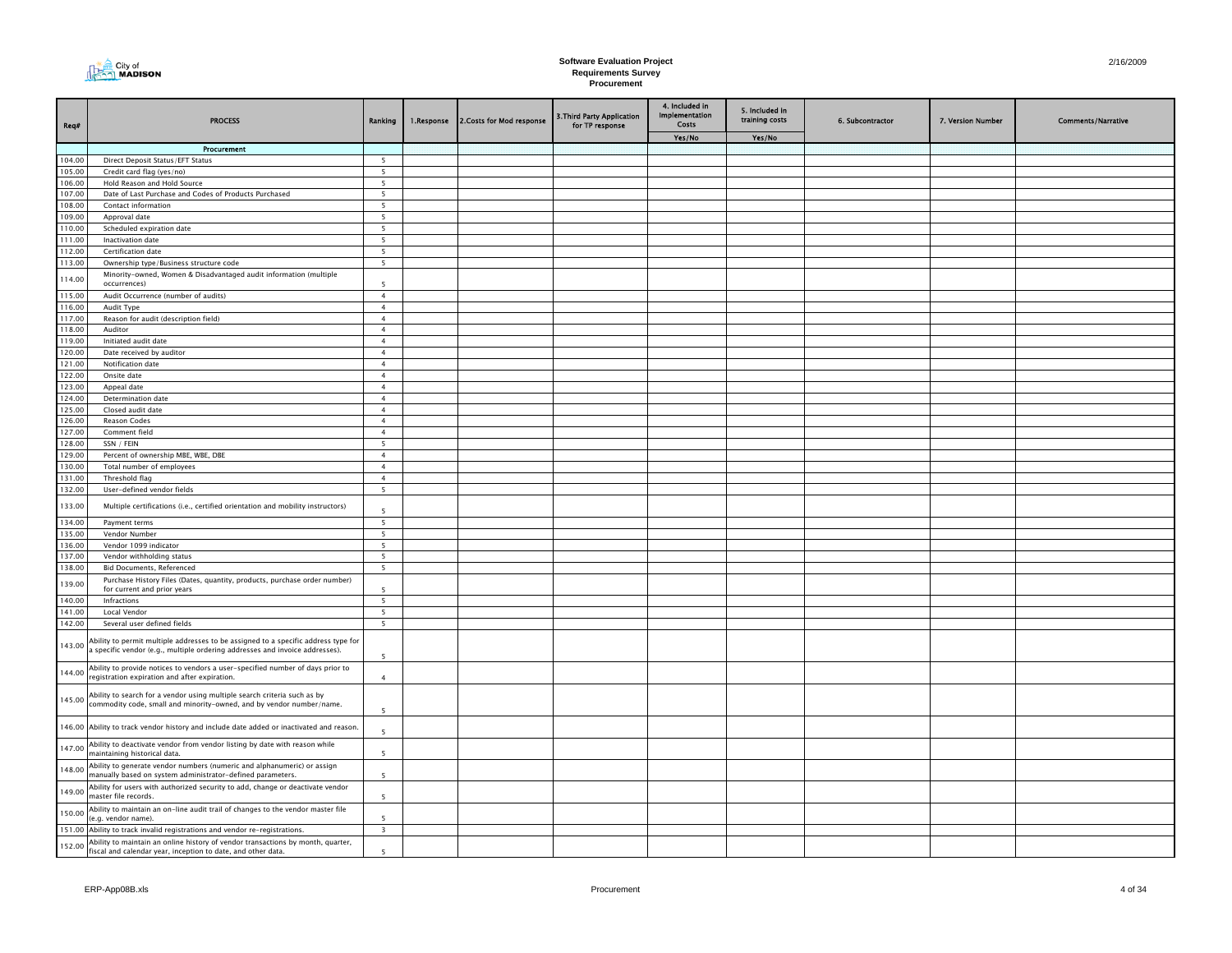

| Req#   | <b>PROCESS</b>                                                                                                                                                                                                                                                                   | Ranking                  | 1.Response | 2. Costs for Mod response | <b>3. Third Party Application</b><br>for TP response | 4. Included in<br>Implementation<br>Costs | 5. Included in<br>training costs | 6. Subcontractor | 7. Version Number | <b>Comments/Narrative</b> |
|--------|----------------------------------------------------------------------------------------------------------------------------------------------------------------------------------------------------------------------------------------------------------------------------------|--------------------------|------------|---------------------------|------------------------------------------------------|-------------------------------------------|----------------------------------|------------------|-------------------|---------------------------|
|        |                                                                                                                                                                                                                                                                                  |                          |            |                           |                                                      | Yes/No                                    | Yes/No                           |                  |                   |                           |
|        | Procurement                                                                                                                                                                                                                                                                      |                          |            |                           |                                                      |                                           |                                  |                  |                   |                           |
| 153.00 | Amount of Last Purchase                                                                                                                                                                                                                                                          | $\overline{\phantom{0}}$ |            |                           |                                                      |                                           |                                  |                  |                   |                           |
| 154.00 | Total Purchases, Year-to-Date                                                                                                                                                                                                                                                    | 5                        |            |                           |                                                      |                                           |                                  |                  |                   |                           |
| 155.00 | Total Purchases, Last Year                                                                                                                                                                                                                                                       | 5                        |            |                           |                                                      |                                           |                                  |                  |                   |                           |
| 156.00 | Last Quoted Price                                                                                                                                                                                                                                                                | 5<br>5                   |            |                           |                                                      |                                           |                                  |                  |                   |                           |
| 157.00 | Last Quoted Shipping Date                                                                                                                                                                                                                                                        |                          |            |                           |                                                      |                                           |                                  |                  |                   |                           |
| 158.00 | Ability to add or maintain a new vendor without leaving a related process (e.g.,<br>ccounts payable), with proper authority.                                                                                                                                                     | 5                        |            |                           |                                                      |                                           |                                  |                  |                   |                           |
| 159.00 | Ability for users with authorized security to block purchasing transactions to<br>vendors based on user-defined status code (e.g., debarred, inactivity) for a<br>pecified period of time                                                                                        | $\overline{a}$           |            |                           |                                                      |                                           |                                  |                  |                   |                           |
|        | 160.00 Ability to store information regarding debarred vendors.                                                                                                                                                                                                                  | 5                        |            |                           |                                                      |                                           |                                  |                  |                   |                           |
|        | 161.00 Ability to allow the selective archiving of vendors by user-defined criteria.                                                                                                                                                                                             | $\overline{\mathbf{z}}$  |            |                           |                                                      |                                           |                                  |                  |                   |                           |
| 162.00 | Integration inventory tracking system with the ability to select items purchased<br>and update quantities as received                                                                                                                                                            | $\overline{\mathbf{3}}$  |            |                           |                                                      |                                           |                                  |                  |                   |                           |
| 163.00 | Automatically creates vendor master file when bidder receives award, if the<br>award was the first one the bidder received.                                                                                                                                                      | $\overline{\mathbf{3}}$  |            |                           |                                                      |                                           |                                  |                  |                   |                           |
|        | Allows for remote receiving of products via terminal from multiple locations.<br>164.00 Generates online discrepancy reports when quantity/type of products received<br>differ from what was ordered.                                                                            | $\overline{5}$           |            |                           |                                                      |                                           |                                  |                  |                   |                           |
| 165.00 | Ability to allow for the recording of goods returned to the vendor.                                                                                                                                                                                                              | $\overline{\phantom{0}}$ |            |                           |                                                      |                                           |                                  |                  |                   |                           |
| 166.00 | Ability to handle multiple partial receipts against specific purchase orders.                                                                                                                                                                                                    | 5                        |            |                           |                                                      |                                           |                                  |                  |                   |                           |
| 167.00 | Ability to track amounts paid and applied to individual line items on purchase<br>orders.                                                                                                                                                                                        | $\overline{\phantom{a}}$ |            |                           |                                                      |                                           |                                  |                  |                   |                           |
| 168.00 | Easily accommodates partial payments to vendors and tracks amounts owed.                                                                                                                                                                                                         | $\overline{5}$           |            |                           |                                                      |                                           |                                  |                  |                   |                           |
| 169.00 | Tracks early payment discounts received or forfeited.                                                                                                                                                                                                                            | $\overline{\mathbf{3}}$  |            |                           |                                                      |                                           |                                  |                  |                   |                           |
| 170.00 | Ability to direct payments to a vendor different than one on purchase order.                                                                                                                                                                                                     | 5                        |            |                           |                                                      |                                           |                                  |                  |                   |                           |
|        | 171.00 Electronic funds transfer for payments to vendors.                                                                                                                                                                                                                        | $5\overline{ }$          |            |                           |                                                      |                                           |                                  |                  |                   |                           |
|        | 172.00 Ability to automatically update vendor files as purchase orders are issued.                                                                                                                                                                                               | $\overline{\mathbf{3}}$  |            |                           |                                                      |                                           |                                  |                  |                   |                           |
| 173.00 | Ability to automatically compare master files by commodity code, price, and<br>discount factors to determine which vendor to purchase from, using pull-down<br>screens.                                                                                                          | $\overline{\mathbf{3}}$  |            |                           |                                                      |                                           |                                  |                  |                   |                           |
| 174.00 | Prepares a "purge file list" for buyers to review prior to users purging inactive<br>bidders and/or vendors.                                                                                                                                                                     | $\overline{5}$           |            |                           |                                                      |                                           |                                  |                  |                   |                           |
|        | 175.00 Associates vendor codes with commodity codes with automated bidder list.                                                                                                                                                                                                  | $\overline{\mathbf{3}}$  |            |                           |                                                      |                                           |                                  |                  |                   |                           |
| 176.00 | Provides ability to bidders to apply / register online for a series of commodity<br>categories. These bidder applications would be held as "pending" for a<br>Purchasing department review and approval / rejection process, and if approved,<br>entered directly into bid-list. | $\overline{a}$           |            |                           |                                                      |                                           |                                  |                  |                   |                           |
|        | <b>Vendor Performance</b>                                                                                                                                                                                                                                                        |                          |            |                           |                                                      |                                           |                                  |                  |                   |                           |
| 177.00 | Ability to track vendor performance and vendor history.                                                                                                                                                                                                                          | $\overline{\mathbf{3}}$  |            |                           |                                                      |                                           |                                  |                  |                   |                           |
| 178.00 | Ability to input vendor performance information, including:                                                                                                                                                                                                                      |                          |            |                           |                                                      |                                           |                                  |                  |                   |                           |
| 179.00 | Issues                                                                                                                                                                                                                                                                           | $\overline{3}$           |            |                           |                                                      |                                           |                                  |                  |                   |                           |
| 180.00 | Correspondence Tracking                                                                                                                                                                                                                                                          | $\overline{\mathbf{3}}$  |            |                           |                                                      |                                           |                                  |                  |                   |                           |
| 181.00 | Resolutions                                                                                                                                                                                                                                                                      | $\overline{\mathbf{3}}$  |            |                           |                                                      |                                           |                                  |                  |                   |                           |
| 182.00 | Multiple dates                                                                                                                                                                                                                                                                   | $\overline{\mathbf{3}}$  |            |                           |                                                      |                                           |                                  |                  |                   |                           |
| 183.00 | Commodity history                                                                                                                                                                                                                                                                | $\overline{\mathbf{3}}$  |            |                           |                                                      |                                           |                                  |                  |                   |                           |
| 184.00 | Order history                                                                                                                                                                                                                                                                    | $\overline{\mathbf{3}}$  |            |                           |                                                      |                                           |                                  |                  |                   |                           |
| 185.00 | Receipt information                                                                                                                                                                                                                                                              | $\overline{\mathbf{3}}$  |            |                           |                                                      |                                           |                                  |                  |                   |                           |
| 186.00 | Ability to track vendor performance including delivery, returns, fill rate, price<br>adjustments, payment history, complaints and resolution, and other<br>information.                                                                                                          | $\overline{\mathbf{3}}$  |            |                           |                                                      |                                           |                                  |                  |                   |                           |
|        | <b>Commodities</b>                                                                                                                                                                                                                                                               |                          |            |                           |                                                      |                                           |                                  |                  |                   |                           |
|        | 187.00 Ability to set up master commodity files.                                                                                                                                                                                                                                 | $\overline{\mathbf{3}}$  |            |                           |                                                      |                                           |                                  |                  |                   |                           |
|        | 188.00 Ability to set up and search commodity files by:                                                                                                                                                                                                                          | $\overline{\mathbf{3}}$  |            |                           |                                                      |                                           |                                  |                  |                   |                           |
| 189.00 | Commodity code                                                                                                                                                                                                                                                                   | $\overline{\mathbf{3}}$  |            |                           |                                                      |                                           |                                  |                  |                   |                           |
| 190.00 | Key words                                                                                                                                                                                                                                                                        | $\overline{\mathbf{3}}$  |            |                           |                                                      |                                           |                                  |                  |                   |                           |
| 191.00 | Long description                                                                                                                                                                                                                                                                 | $\overline{\mathbf{3}}$  |            |                           |                                                      |                                           |                                  |                  |                   |                           |
| 192.00 | Short description                                                                                                                                                                                                                                                                | 3                        |            |                           |                                                      |                                           |                                  |                  |                   |                           |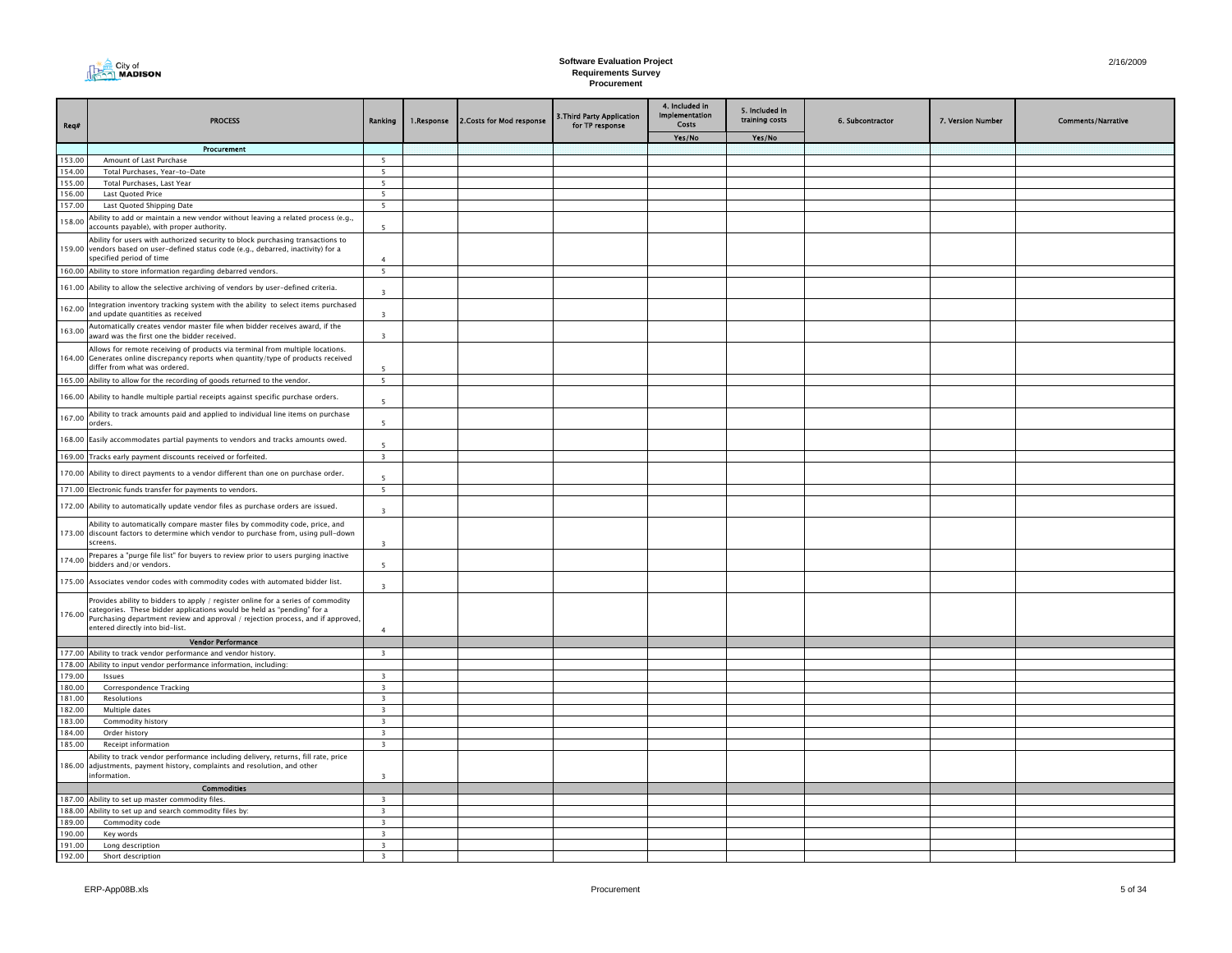| City of<br><b>MADISON</b> |
|---------------------------|
|---------------------------|

| Req#             | <b>PROCESS</b>                                                                                                                            | Ranking                                            | 1.Response | 2. Costs for Mod response | 3. Third Party Application<br>for TP response | 4. Included in<br>Implementation<br>Costs | 5. Included in<br>training costs | 6. Subcontractor | 7. Version Number | <b>Comments/Narrative</b> |
|------------------|-------------------------------------------------------------------------------------------------------------------------------------------|----------------------------------------------------|------------|---------------------------|-----------------------------------------------|-------------------------------------------|----------------------------------|------------------|-------------------|---------------------------|
|                  |                                                                                                                                           |                                                    |            |                           |                                               | Yes/No                                    | Yes/No                           |                  |                   |                           |
|                  | Procurement<br>Comments field                                                                                                             | $\overline{\mathbf{3}}$                            |            |                           |                                               |                                           |                                  |                  |                   |                           |
| 193.00           | Ability to provide a user friendly way to search the system for contracted                                                                |                                                    |            |                           |                                               |                                           |                                  |                  |                   |                           |
|                  | 194.00 commodities, prices, terms and provide contact information for City commodity<br>owner.                                            | $\overline{\mathbf{3}}$                            |            |                           |                                               |                                           |                                  |                  |                   |                           |
|                  | 195.00 Ability to store commodity specifications.                                                                                         | $\overline{\mathbf{3}}$                            |            |                           |                                               |                                           |                                  |                  |                   |                           |
|                  | 196.00 Ability to add, change, deactivate commodity file records.                                                                         | $\overline{\mathbf{3}}$                            |            |                           |                                               |                                           |                                  |                  |                   |                           |
| 197.00           | Ability to maintain an on-line audit trail of changes to the commodity master                                                             | $\overline{3}$                                     |            |                           |                                               |                                           |                                  |                  |                   |                           |
| 198.00           | Ability to track transactions by commodity and date range.                                                                                | $\overline{\mathbf{3}}$                            |            |                           |                                               |                                           |                                  |                  |                   |                           |
| 200.00           | 199.00 Ability to create internal user defined catalogs.<br>Ability to upload vendor catalog data.                                        | $\overline{3}$<br>$\overline{\mathbf{3}}$          |            |                           |                                               |                                           |                                  |                  |                   |                           |
| 201.00           | Ability for catalog information to include the following:                                                                                 | $\overline{\mathbf{3}}$                            |            |                           |                                               |                                           |                                  |                  |                   |                           |
| 202.00           | Commodity codes                                                                                                                           | $\overline{\mathbf{3}}$                            |            |                           |                                               |                                           |                                  |                  |                   |                           |
| 203.00           | Vendor item number                                                                                                                        | $\overline{\mathbf{3}}$                            |            |                           |                                               |                                           |                                  |                  |                   |                           |
| 204.00           | Vendor name and number                                                                                                                    | $\overline{\mathbf{3}}$                            |            |                           |                                               |                                           |                                  |                  |                   |                           |
| 205.00           | Item specifications and pictures                                                                                                          | $\overline{\mathbf{3}}$                            |            |                           |                                               |                                           |                                  |                  |                   |                           |
| 206.00           | Manufacturer name                                                                                                                         | $\overline{\mathbf{3}}$                            |            |                           |                                               |                                           |                                  |                  |                   |                           |
| 207.00           | Manufacturer part number                                                                                                                  | $\overline{\mathbf{3}}$                            |            |                           |                                               |                                           |                                  |                  |                   |                           |
| 208.00<br>209.00 | Manufacturer URL<br>Price and effective dates                                                                                             | $\overline{\mathbf{3}}$<br>$\overline{\mathbf{3}}$ |            |                           |                                               |                                           |                                  |                  |                   |                           |
| 210.00           | Minimum order quantity                                                                                                                    | $\overline{\mathbf{3}}$                            |            |                           |                                               |                                           |                                  |                  |                   |                           |
| 211.00           | Quantity                                                                                                                                  | $\overline{\mathbf{3}}$                            |            |                           |                                               |                                           |                                  |                  |                   |                           |
| 212.00           | Geographic Designation (City, State Highway District, Zone, other)                                                                        | $\overline{\mathbf{3}}$                            |            |                           |                                               |                                           |                                  |                  |                   |                           |
| 213.00           | Shipping and handling requirements                                                                                                        | $\overline{\mathbf{3}}$                            |            |                           |                                               |                                           |                                  |                  |                   |                           |
| 214.00           | Packaging information                                                                                                                     | $\overline{\mathbf{3}}$                            |            |                           |                                               |                                           |                                  |                  |                   |                           |
| 215.00           | UPC code                                                                                                                                  | $\overline{\mathbf{3}}$                            |            |                           |                                               |                                           |                                  |                  |                   |                           |
| 216.00           | Item code                                                                                                                                 | $\overline{3}$                                     |            |                           |                                               |                                           |                                  |                  |                   |                           |
| 217.00           | Long description                                                                                                                          | $\overline{\mathbf{3}}$<br>$\overline{\mathbf{3}}$ |            |                           |                                               |                                           |                                  |                  |                   |                           |
| 218.00<br>219.00 | Short description<br>Warranty Information                                                                                                 | $\overline{\mathbf{3}}$                            |            |                           |                                               |                                           |                                  |                  |                   |                           |
| 220.00           | Flag for hazardous information                                                                                                            | $\overline{\mathbf{3}}$                            |            |                           |                                               |                                           |                                  |                  |                   |                           |
| 221.00           | Ability to calculate price discounts for catalog items.                                                                                   | $\overline{\mathbf{3}}$                            |            |                           |                                               |                                           |                                  |                  |                   |                           |
| 222.00           | Ability to calculate discounts based on the weight or volume of items being<br>purchased.                                                 | $\overline{\mathbf{3}}$                            |            |                           |                                               |                                           |                                  |                  |                   |                           |
| 223.00           | Ability to attach and view vendor terms for catalog items (e.g., minimum order<br>quantity).                                              | $\overline{\mathbf{3}}$                            |            |                           |                                               |                                           |                                  |                  |                   |                           |
| 224.00           | Ability to update catalog content, including prices, descriptions, terms and<br>onditions, and other information.                         | $\overline{\mathbf{3}}$                            |            |                           |                                               |                                           |                                  |                  |                   |                           |
| 225.00           | Ability to enter and process net and discount payment terms.                                                                              | $\overline{\mathbf{3}}$                            |            |                           |                                               |                                           |                                  |                  |                   |                           |
| 226.00           | Ability to track and report on payments made to a vendor by date, contract<br>number, department (or cost center), and other information. | $\overline{\mathbf{3}}$                            |            |                           |                                               |                                           |                                  |                  |                   |                           |
|                  | <b>Requisitions</b>                                                                                                                       |                                                    |            |                           |                                               |                                           |                                  |                  |                   |                           |
| 227.00           | Ability to initiate a purchase requisition for goods and services online, and to<br>query on the status of requisitions.                  | 5                                                  |            |                           |                                               |                                           |                                  |                  |                   |                           |
| 228.00           | Ability to reference contracts and <i>project</i> budgets, if the requisition is contract<br>related.                                     | -5                                                 |            |                           |                                               |                                           |                                  |                  |                   |                           |
|                  | 229.00 Ability to reference grants and grant budgets, if the requisition is grant related.                                                | $\overline{5}$                                     |            |                           |                                               |                                           |                                  |                  |                   |                           |
|                  | 230.00 Ability to assign the requisition a unique requisition number.                                                                     | $5\overline{5}$                                    |            |                           |                                               |                                           |                                  |                  |                   |                           |
| 231.00           | Ability to provide requisition status inquiry throughout the following<br>procurement process steps:                                      | 5                                                  |            |                           |                                               |                                           |                                  |                  |                   |                           |
| 232.00<br>233.00 | Entry<br>Approval                                                                                                                         | 5                                                  |            |                           |                                               |                                           |                                  |                  |                   |                           |
| 234.00           | Creation of bids                                                                                                                          | 5                                                  |            |                           |                                               |                                           |                                  |                  |                   |                           |
| 235.00           | Creation of requisitions                                                                                                                  | 5                                                  |            |                           |                                               |                                           |                                  |                  |                   |                           |
| 236.00           | Creation of contracts                                                                                                                     | 5 <sup>5</sup>                                     |            |                           |                                               |                                           |                                  |                  |                   |                           |
| 237.00           | Creation of purchase orders                                                                                                               | 5                                                  |            |                           |                                               |                                           |                                  |                  |                   |                           |
| 238.00           | Received but not invoiced                                                                                                                 | 5                                                  |            |                           |                                               |                                           |                                  |                  |                   |                           |
| 239.00           | Ability to automatically generate the following accounting entries with the<br>roper approvals during the procurement cycle:              |                                                    |            |                           |                                               |                                           |                                  |                  |                   |                           |
| 240.00<br>241.00 | Pre-encumbrance<br>Encumbrance                                                                                                            | 5<br>5                                             |            |                           |                                               |                                           |                                  |                  |                   |                           |
| 242.00           | Liquidation of encumbrance and expenditure                                                                                                | 5                                                  |            |                           |                                               |                                           |                                  |                  |                   |                           |
|                  |                                                                                                                                           |                                                    |            |                           |                                               |                                           |                                  |                  |                   |                           |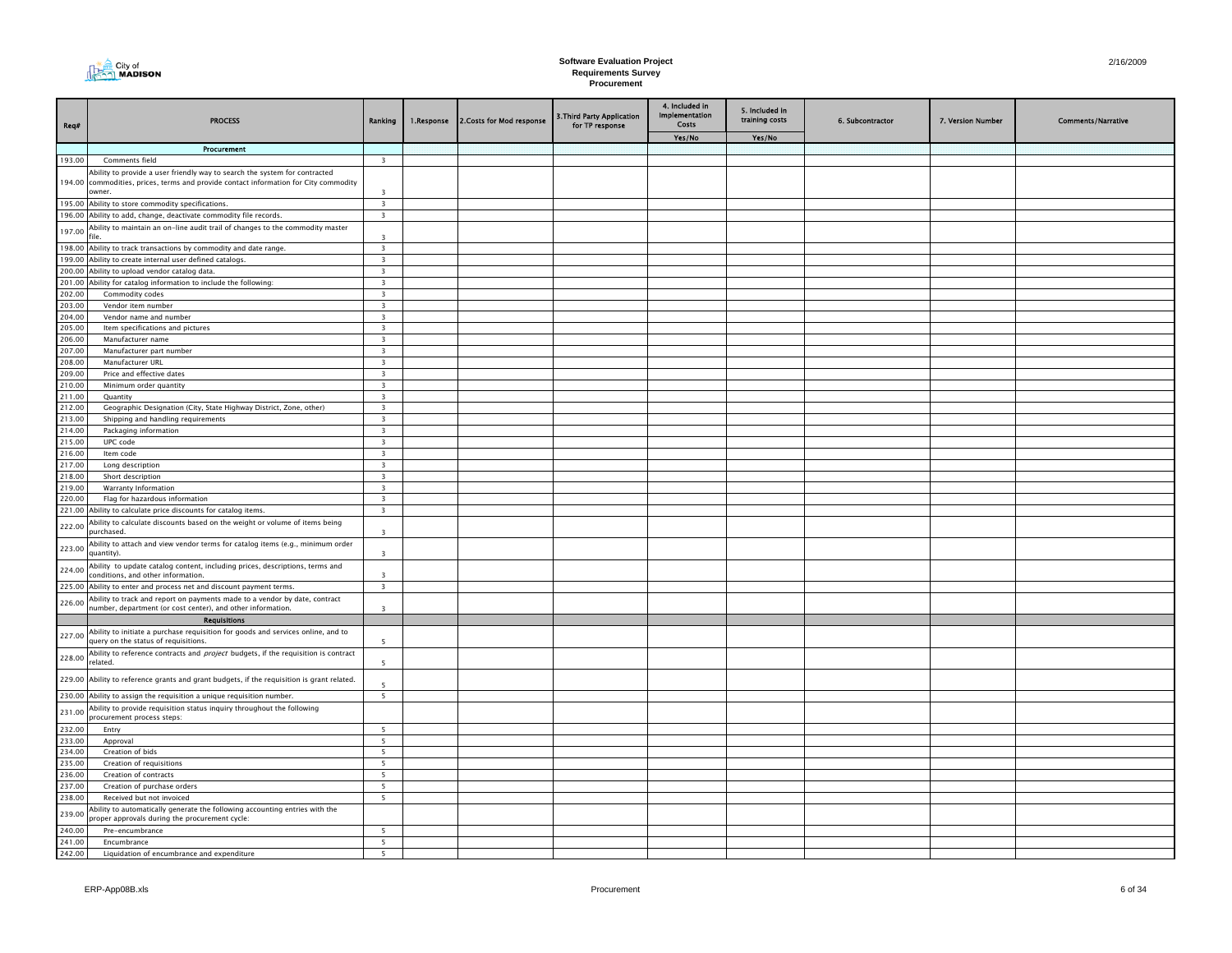

| Req#             | <b>PROCESS</b>                                                                                                                                             | Ranking                  | 1.Response | 2. Costs for Mod response | 3. Third Party Application<br>for TP response | 4. Included in<br>Implementation<br>Costs | 5. Included in<br>training costs | 6. Subcontractor | 7. Version Number | <b>Comments/Narrative</b> |
|------------------|------------------------------------------------------------------------------------------------------------------------------------------------------------|--------------------------|------------|---------------------------|-----------------------------------------------|-------------------------------------------|----------------------------------|------------------|-------------------|---------------------------|
|                  |                                                                                                                                                            |                          |            |                           |                                               | Yes/No                                    | Yes/No                           |                  |                   |                           |
|                  | Procurement                                                                                                                                                |                          |            |                           |                                               |                                           |                                  |                  |                   |                           |
| 243.00           | Record payment liability                                                                                                                                   | 5                        |            |                           |                                               |                                           |                                  |                  |                   |                           |
|                  | 244.00 Ability to change or cancel a requisition at the line item or document level.                                                                       | 5                        |            |                           |                                               |                                           |                                  |                  |                   |                           |
|                  | 245.00 Ability to set up mandatory and optional fields for a requisition.                                                                                  | $5\overline{)}$          |            |                           |                                               |                                           |                                  |                  |                   |                           |
|                  | 246.00 Ability to attach files to a requisition or individual line items.                                                                                  | 5                        |            |                           |                                               |                                           |                                  |                  |                   |                           |
| 247.00           | Ability to close a requisition based upon certain criteria (e.g. full receipt of<br>goods or services, invoice is paid, PO is closed).                     | 5                        |            |                           |                                               |                                           |                                  |                  |                   |                           |
|                  | 248.00 Ability to decrease outstanding pre-encumbrances.                                                                                                   | 5                        |            |                           |                                               |                                           |                                  |                  |                   |                           |
|                  | 249.00 Ability to close a requisition based upon dates (e.g. inactivity).                                                                                  | 5                        |            |                           |                                               |                                           |                                  |                  |                   |                           |
| 250.00           | Ability to adjust or cancel a requisition and generate appropriate accounting<br>entries.                                                                  | $\overline{\phantom{a}}$ |            |                           |                                               |                                           |                                  |                  |                   |                           |
| 251.00           | Ability, with appropriate security authorization, to reopen a requisition if the<br>equisition was closed & re-establish pre-encumbrances or encumbrances. | 5                        |            |                           |                                               |                                           |                                  |                  |                   |                           |
| 252.00           | Ability to save an un-issued requisition with requisition partial details, without<br>routing for approval.                                                | -5                       |            |                           |                                               |                                           |                                  |                  |                   |                           |
| 253.00           | Ability to group requisitioned items by vendor or commodity code for volume<br>purchases                                                                   | $\mathbf{A}$             |            |                           |                                               |                                           |                                  |                  |                   |                           |
|                  | 254.00 Ability to provide Daily Requisition Register.                                                                                                      | $\overline{\phantom{a}}$ |            |                           |                                               |                                           |                                  |                  |                   |                           |
|                  | 255.00 Ability to control generation of requisitions that exceed contract limits.                                                                          | $\overline{\mathbf{3}}$  |            |                           |                                               |                                           |                                  |                  |                   |                           |
|                  | 256.00 Provide for remote access to inquire and obtain copies of bid requests.                                                                             | $\overline{\mathbf{3}}$  |            |                           |                                               |                                           |                                  |                  |                   |                           |
| 257.00           | Obtain bid list application on-line.                                                                                                                       | $\overline{\mathbf{3}}$  |            |                           |                                               |                                           |                                  |                  |                   |                           |
| 258.00           | Obtain bid summaries on-line.                                                                                                                              | $\overline{\mathbf{3}}$  |            |                           |                                               |                                           |                                  |                  |                   |                           |
| 259.00           | Allows word processing feature to:                                                                                                                         |                          |            |                           |                                               |                                           |                                  |                  |                   |                           |
| 260.00           | a. Allow unlimited inputting of free-form comments                                                                                                         | $\overline{4}$           |            |                           |                                               |                                           |                                  |                  |                   |                           |
| 261.00           | b. Assist in compiling bid/specification documents                                                                                                         | $\overline{4}$           |            |                           |                                               |                                           |                                  |                  |                   |                           |
| 262.00           | Provides bidder list selection by all or partial selection:                                                                                                |                          |            |                           |                                               |                                           |                                  |                  |                   |                           |
| 263.00           | a. Same vendor file is used for Purchasing and Accounts Payable.                                                                                           | 5                        |            |                           |                                               |                                           |                                  |                  |                   |                           |
| 264.00           | b. System provides functionality to purge historical and one-time vendors.                                                                                 | 5                        |            |                           |                                               |                                           |                                  |                  |                   |                           |
| 265.00           | c. Vendor maintenance will not affect the vendor information on historical<br>transactions. This can be overridden with the proper security access         | -5                       |            |                           |                                               |                                           |                                  |                  |                   |                           |
| 266.00           | Automatic and/or manual assignment of status and priority codes, including:                                                                                |                          |            |                           |                                               |                                           |                                  |                  |                   |                           |
| 267.00           | a. Requisitioned                                                                                                                                           | $5\overline{5}$          |            |                           |                                               |                                           |                                  |                  |                   |                           |
| 268.00           | b. Bid Document In-Process                                                                                                                                 | 5                        |            |                           |                                               |                                           |                                  |                  |                   |                           |
| 269.00           | c. Bid Sent                                                                                                                                                | 5                        |            |                           |                                               |                                           |                                  |                  |                   |                           |
| 270.00           | d. Vendor Selected                                                                                                                                         | 5                        |            |                           |                                               |                                           |                                  |                  |                   |                           |
| 271.00           | e. Purchase Order Issued                                                                                                                                   | 5                        |            |                           |                                               |                                           |                                  |                  |                   |                           |
| 272.00           | f. Delivery Date Available                                                                                                                                 | $\overline{\mathbf{3}}$  |            |                           |                                               |                                           |                                  |                  |                   |                           |
| 273.00           | g. Invoice Paid                                                                                                                                            | 5                        |            |                           |                                               |                                           |                                  |                  |                   |                           |
| 274.00<br>275.00 | Contract and bid data information:                                                                                                                         | 5                        |            |                           |                                               |                                           |                                  |                  |                   |                           |
| 276.00           | a. Expiration dates<br>b. Commodity codes                                                                                                                  | $\overline{\mathbf{3}}$  |            |                           |                                               |                                           |                                  |                  |                   |                           |
| 277.00           | c. Vendors                                                                                                                                                 | 5                        |            |                           |                                               |                                           |                                  |                  |                   |                           |
| 278.00           | d. Departments                                                                                                                                             | 5                        |            |                           |                                               |                                           |                                  |                  |                   |                           |
| 279.00           | e. PO #s                                                                                                                                                   | 5                        |            |                           |                                               |                                           |                                  |                  |                   |                           |
| 280.00           | f. Insurance expiration dates, etc.                                                                                                                        | 5                        |            |                           |                                               |                                           |                                  |                  |                   |                           |
| 281.00           | q. Contract number                                                                                                                                         | 5                        |            |                           |                                               |                                           |                                  |                  |                   |                           |
| 282.00           | h. Contract expiration date with extensions                                                                                                                | - 5                      |            |                           |                                               |                                           |                                  |                  |                   |                           |
| 283.00           | At requisition level, notifies user of over-budget condition. User must be<br>authorized to override before proceeding.                                    | 5                        |            |                           |                                               |                                           |                                  |                  |                   |                           |
| 284.00           | User can specify whether the fund, cost category, or account level is to be used<br>to control over budget warning/restrictions.                           | 5                        |            |                           |                                               |                                           |                                  |                  |                   |                           |
| 285.00           | Ability to hold requisitions and purchase orders which exceed authorized<br>amounts. Requires authorized approval to override.                             | $\overline{\phantom{a}}$ |            |                           |                                               |                                           |                                  |                  |                   |                           |
| 286.00           | Allows for the on-line maintenance of a contractor master file, including                                                                                  |                          |            |                           |                                               |                                           |                                  |                  |                   |                           |
| 287.00           | contract dollar amount and duration.<br>Accommodates subsequent contract change orders to update dollar amounts                                            | $\overline{3}$           |            |                           |                                               |                                           |                                  |                  |                   |                           |
|                  | and durations.<br><b>Purchase Orders</b>                                                                                                                   | $\overline{\phantom{a}}$ |            |                           |                                               |                                           |                                  |                  |                   |                           |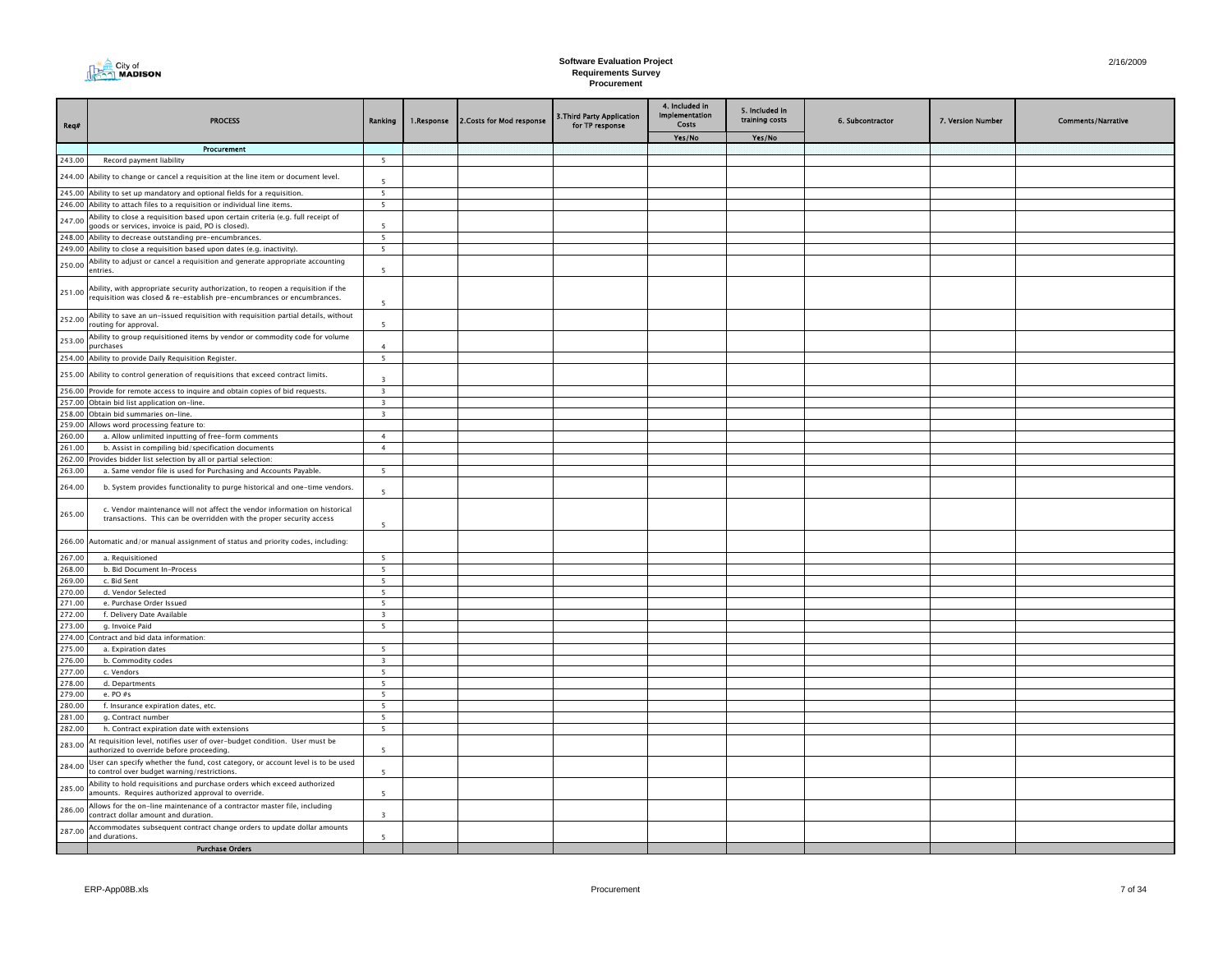

| Req#             | <b>PROCESS</b>                                                                                                                                                                                                                                                            | Ranking                  | 1.Response | 2. Costs for Mod response | 3. Third Party Application<br>for TP response | 4. Included in<br>Implementation<br><b>Costs</b> | 5. Included in<br>training costs | 6. Subcontractor | 7. Version Number | <b>Comments/Narrative</b> |
|------------------|---------------------------------------------------------------------------------------------------------------------------------------------------------------------------------------------------------------------------------------------------------------------------|--------------------------|------------|---------------------------|-----------------------------------------------|--------------------------------------------------|----------------------------------|------------------|-------------------|---------------------------|
|                  |                                                                                                                                                                                                                                                                           |                          |            |                           |                                               | Yes/No                                           | Yes/No                           |                  |                   |                           |
|                  | Procurement                                                                                                                                                                                                                                                               |                          |            |                           |                                               |                                                  |                                  |                  |                   |                           |
|                  | 288.00 Ability to utilize a unique PO number.                                                                                                                                                                                                                             | 5                        |            |                           |                                               |                                                  |                                  |                  |                   |                           |
| 289.00<br>290.00 | Ability to default vendor information when creating new purchase orders.<br>Including:<br>Billing & Shipping Addresses                                                                                                                                                    | $5^{\circ}$<br>5         |            |                           |                                               |                                                  |                                  |                  |                   |                           |
|                  | Ability to capture a fixed asset indicator that designates whether commodity is                                                                                                                                                                                           |                          |            |                           |                                               |                                                  |                                  |                  |                   |                           |
| 291.00           | an asset based on:                                                                                                                                                                                                                                                        |                          |            |                           |                                               |                                                  |                                  |                  |                   |                           |
| 292.00           | Object of Expense                                                                                                                                                                                                                                                         | 5                        |            |                           |                                               |                                                  |                                  |                  |                   |                           |
| 293.00<br>294.00 | Other User Defined Criteria<br>Ability to change or cancel a PO.                                                                                                                                                                                                          | 5<br>5                   |            |                           |                                               |                                                  |                                  |                  |                   |                           |
|                  | 295.00 Ability to carryover open purchase orders to the following fiscal year.                                                                                                                                                                                            | 5                        |            |                           |                                               |                                                  |                                  |                  |                   |                           |
|                  | 296.00 Ability to maintain an audit trail of all purchase order changes.                                                                                                                                                                                                  | 5                        |            |                           |                                               |                                                  |                                  |                  |                   |                           |
|                  |                                                                                                                                                                                                                                                                           |                          |            |                           |                                               |                                                  |                                  |                  |                   |                           |
|                  | 297.00 Ability to set up multiple PO templates, including and any user-defined field<br>298.00 Ability to maintain line item data elements, including:                                                                                                                    | 5                        |            |                           |                                               |                                                  |                                  |                  |                   |                           |
| 299.00           | Line number                                                                                                                                                                                                                                                               | 5                        |            |                           |                                               |                                                  |                                  |                  |                   |                           |
| 300.00           | Quantity Requested                                                                                                                                                                                                                                                        | -5                       |            |                           |                                               |                                                  |                                  |                  |                   |                           |
| 301.00           | Amount                                                                                                                                                                                                                                                                    | 5                        |            |                           |                                               |                                                  |                                  |                  |                   |                           |
| 302.00           | Quantity Ordered                                                                                                                                                                                                                                                          | 5                        |            |                           |                                               |                                                  |                                  |                  |                   |                           |
| 303.00           | Text field                                                                                                                                                                                                                                                                | 5                        |            |                           |                                               |                                                  |                                  |                  |                   |                           |
| 304.00           | Unit price                                                                                                                                                                                                                                                                | 5                        |            |                           |                                               |                                                  |                                  |                  |                   |                           |
| 305.00           | Total Line amount                                                                                                                                                                                                                                                         | 5                        |            |                           |                                               |                                                  |                                  |                  |                   |                           |
| 306.00           | Item description                                                                                                                                                                                                                                                          | 5                        |            |                           |                                               |                                                  |                                  |                  |                   |                           |
| 307.00           | Start and End Dates for Services.                                                                                                                                                                                                                                         | 5                        |            |                           |                                               |                                                  |                                  |                  |                   |                           |
| 308.00           | Commodity code                                                                                                                                                                                                                                                            | $\overline{\mathbf{3}}$  |            |                           |                                               |                                                  |                                  |                  |                   |                           |
| 309.00           | Manufacturer's name                                                                                                                                                                                                                                                       | $\overline{\mathbf{3}}$  |            |                           |                                               |                                                  |                                  |                  |                   |                           |
| 310.00           | Manufacturer's part number                                                                                                                                                                                                                                                | $\overline{\mathbf{3}}$  |            |                           |                                               |                                                  |                                  |                  |                   |                           |
| 311.00           | Freight/Shipping charges                                                                                                                                                                                                                                                  | $\overline{\mathbf{3}}$  |            |                           |                                               |                                                  |                                  |                  |                   |                           |
| 312.00           | Accounting information                                                                                                                                                                                                                                                    | 5                        |            |                           |                                               |                                                  |                                  |                  |                   |                           |
| 313.00           | Multiple cost centers                                                                                                                                                                                                                                                     | 5 <sup>5</sup>           |            |                           |                                               |                                                  |                                  |                  |                   |                           |
| 314.00           | Multiple projects and grants                                                                                                                                                                                                                                              | 5                        |            |                           |                                               |                                                  |                                  |                  |                   |                           |
|                  | 315.00 Ability to combine multiple requisitions into one purchase order.                                                                                                                                                                                                  | 5                        |            |                           |                                               |                                                  |                                  |                  |                   |                           |
| 316.00           | Ability to create multiple purchase orders from a single requisition.                                                                                                                                                                                                     | 5<br>5                   |            |                           |                                               |                                                  |                                  |                  |                   |                           |
|                  | 317.00 Ability to combine multiple requisitions into multiple purchase orders.<br>Ability to create and process individual POs under an existing encumbrance                                                                                                              |                          |            |                           |                                               |                                                  |                                  |                  |                   |                           |
| 318.00           | (releases against encumbered blankets).                                                                                                                                                                                                                                   | $\overline{\mathbf{3}}$  |            |                           |                                               |                                                  |                                  |                  |                   |                           |
| 319.00           | Ability to generate the appropriate accounting entries based on the PO change<br>notice, including but not limited to increasing or decreasing the encumbrance.                                                                                                           | $\overline{\phantom{a}}$ |            |                           |                                               |                                                  |                                  |                  |                   |                           |
|                  | 320.00 Ability to relieve a PO line item without closing the entire PO                                                                                                                                                                                                    | $\overline{5}$           |            |                           |                                               |                                                  |                                  |                  |                   |                           |
|                  | 321.00 Ability to automatically release the related encumbrance when the PO is closed                                                                                                                                                                                     |                          |            |                           |                                               |                                                  |                                  |                  |                   |                           |
|                  | Ability for users to re-open a PO under proper security and related                                                                                                                                                                                                       | 5                        |            |                           |                                               |                                                  |                                  |                  |                   |                           |
| 322.00           | encumbrances re-established                                                                                                                                                                                                                                               | $\Lambda$                |            |                           |                                               |                                                  |                                  |                  |                   |                           |
|                  | Ability to post expenditures that are not equal to the encumbrance amount,<br>323.00 after appropriate (defined by the City) approval is received. Audit trail<br>maintained of P.O./ encumbrance changes.                                                                | $\overline{\phantom{a}}$ |            |                           |                                               |                                                  |                                  |                  |                   |                           |
| 324.00           | Capability to encumber more than one expenditure account per purchase order<br>line item or requisition line item.                                                                                                                                                        | -5                       |            |                           |                                               |                                                  |                                  |                  |                   |                           |
| 325.00           | Approved invoices for payment will liquidate encumbrances when paid (voucher<br>entry).                                                                                                                                                                                   | 5                        |            |                           |                                               |                                                  |                                  |                  |                   |                           |
| 326.00           | System allows the liquidation of an encumbrance even when no payments are<br>made. Such disencumbrances should appear on the Liquidation Register and<br>not the Open Encumbrance Report (i.e., disencumbrance should purge the<br>purchase order from the open purchases | $5^{\circ}$              |            |                           |                                               |                                                  |                                  |                  |                   |                           |
|                  | System allows access to change historical purchase orders and have those<br>327.00 changes be reflected in the appropriate changes to the related encumbrances,<br>even after a fiscal period that the PO relates to has been closed.                                     |                          |            |                           |                                               |                                                  |                                  |                  |                   |                           |
| 328.00           | Data codes, text, and requisition information must transfer automatically from<br>requisitions to PO                                                                                                                                                                      | 5                        |            |                           |                                               |                                                  |                                  |                  |                   |                           |
| 329.00           | Ability to enter default and customized comments on purchase orders and<br>requisitions with full text editing features.                                                                                                                                                  | $5^{\circ}$              |            |                           |                                               |                                                  |                                  |                  |                   |                           |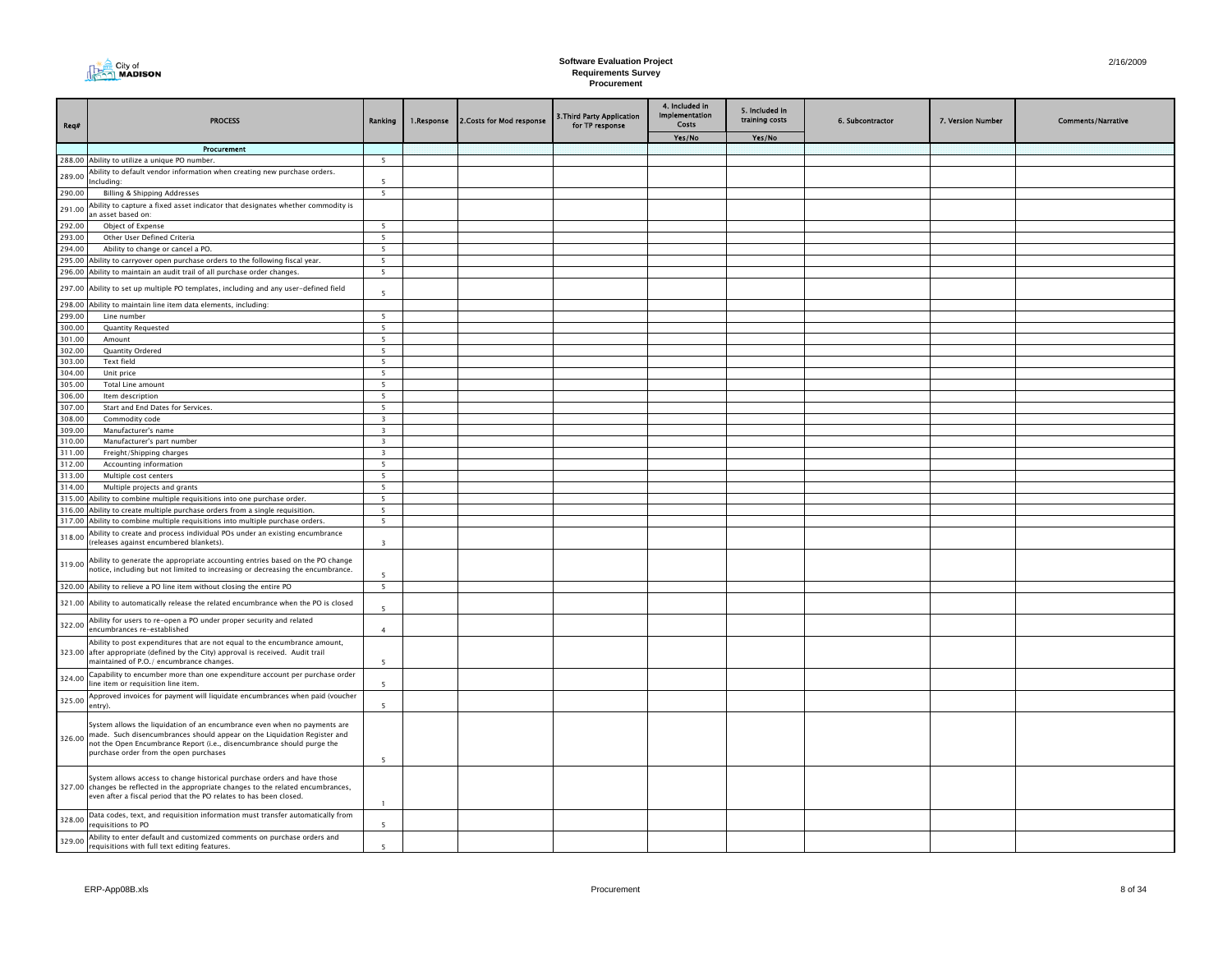

| Req#   | <b>PROCESS</b>                                                                                                                                                                                                                                            | Ranking                  | 1.Response | 2. Costs for Mod response | <b>3. Third Party Application</b><br>for TP response | 4. Included in<br>Implementation<br>Costs | 5. Included in<br>training costs | 6. Subcontractor | 7. Version Number | <b>Comments/Narrative</b> |
|--------|-----------------------------------------------------------------------------------------------------------------------------------------------------------------------------------------------------------------------------------------------------------|--------------------------|------------|---------------------------|------------------------------------------------------|-------------------------------------------|----------------------------------|------------------|-------------------|---------------------------|
|        |                                                                                                                                                                                                                                                           |                          |            |                           |                                                      | Yes/No                                    | Yes/No                           |                  |                   |                           |
|        | Procurement<br>330.00 Ability to track requisitions/Pos issued by department                                                                                                                                                                              | 5                        |            |                           |                                                      |                                           |                                  |                  |                   |                           |
|        | Provides for system annual, blanket, normal PO, and confirming (verbal)                                                                                                                                                                                   |                          |            |                           |                                                      |                                           |                                  |                  |                   |                           |
| 331.00 | ourchase orders.                                                                                                                                                                                                                                          | 5                        |            |                           |                                                      |                                           |                                  |                  |                   |                           |
|        | 332.00 Provides for system contract purchase orders.                                                                                                                                                                                                      | 5                        |            |                           |                                                      |                                           |                                  |                  |                   |                           |
| 333.00 | Jsers have the ability to inquire on historical POs and easily convert them into a<br>new requisition.                                                                                                                                                    | $\overline{\phantom{a}}$ |            |                           |                                                      |                                           |                                  |                  |                   |                           |
|        | Ability to automatically generate recurring payables/purchase orders for<br>334.00 frequently ordered merchandise, recurring expenditures or progress payments<br>on contracts/lease agreements.                                                          | $\overline{\phantom{a}}$ |            |                           |                                                      |                                           |                                  |                  |                   |                           |
| 335.00 | Ability to allow for default information for shipping and payment to reduce data<br>entry efforts during ordering.                                                                                                                                        | 5                        |            |                           |                                                      |                                           |                                  |                  |                   |                           |
|        | 336.00 Ability to "duplicate" line item information during data entry to save time.                                                                                                                                                                       | $\overline{\phantom{a}}$ |            |                           |                                                      |                                           |                                  |                  |                   |                           |
| 337.00 | Maintains an open purchase order file which includes summaries of open<br>purchase order amounts, for cash requirements planning purposes.                                                                                                                | $\overline{\phantom{a}}$ |            |                           |                                                      |                                           |                                  |                  |                   |                           |
| 338.00 | Ability to optionally close incomplete purchase orders or carry forward at year-<br>end and effect the related encumbrances in the ledger.                                                                                                                | $\overline{\phantom{a}}$ |            |                           |                                                      |                                           |                                  |                  |                   |                           |
| 339.00 | Ability to allocate purchase order and requisition line items to multiple General<br>edger accounts and project codes.                                                                                                                                    | 5                        |            |                           |                                                      |                                           |                                  |                  |                   |                           |
|        | 340.00 Ability to charge purchase order line items to multiple departments.                                                                                                                                                                               | $\overline{\phantom{a}}$ |            |                           |                                                      |                                           |                                  |                  |                   |                           |
|        | 341.00 Prohibits duplicate purchase order numbers.                                                                                                                                                                                                        | 5                        |            |                           |                                                      |                                           |                                  |                  |                   |                           |
| 342.00 | Jpon preparation of the Purchase Order for payment, shipping charges can be<br>allocated to the Purchase Order lines based on user-defined criteria.                                                                                                      | $\overline{2}$           |            |                           |                                                      |                                           |                                  |                  |                   |                           |
|        | 343.00 Expanded fields to allow for detailed product descriptions.                                                                                                                                                                                        | 5                        |            |                           |                                                      |                                           |                                  |                  |                   |                           |
|        | 344.00 Ability to allow users to specify a vendor and price.                                                                                                                                                                                              | $5\overline{ }$          |            |                           |                                                      |                                           |                                  |                  |                   |                           |
| 345.00 | Ability to allow buyers to override either user-specified or system-generated<br>vendors and prices.                                                                                                                                                      | -5                       |            |                           |                                                      |                                           |                                  |                  |                   |                           |
| 346.00 | Ability to allow for multiple budgetary accounts to be identified on the purchase<br>order.                                                                                                                                                               | $\overline{5}$           |            |                           |                                                      |                                           |                                  |                  |                   |                           |
|        | Ability to allow for change orders (both additions and subtractions) to be<br>347.00 processed against an existing purchase order and update related<br>encumbrances.                                                                                     |                          |            |                           |                                                      |                                           |                                  |                  |                   |                           |
|        | 348.00 Ability to support Electronic/Internet transfer of POs to vendors.                                                                                                                                                                                 | $\overline{\mathbf{3}}$  |            |                           |                                                      |                                           |                                  |                  |                   |                           |
| 349.00 | Must be able to track payment date vs. invoice date for items with a purchase<br>order.                                                                                                                                                                   | $\overline{\phantom{a}}$ |            |                           |                                                      |                                           |                                  |                  |                   |                           |
| 350.00 | Clear identification on PO amendments can be specified (What has changed,<br>what revision number, dates, etc.).                                                                                                                                          | 5                        |            |                           |                                                      |                                           |                                  |                  |                   |                           |
| 351.00 | Maintain on-line directory of standard purchasing contract language that will<br>print on all purchase orders                                                                                                                                             | $\overline{\phantom{a}}$ |            |                           |                                                      |                                           |                                  |                  |                   |                           |
| 352.00 | Un-issued Purchase Orders may or may not be automatically created from<br>approved requisitions.                                                                                                                                                          | $\overline{3}$           |            |                           |                                                      |                                           |                                  |                  |                   |                           |
| 353.00 | Ability to relate user defined (account segment) codes to the approval process<br>(i.e.- computer equipment must have IT group approval)                                                                                                                  | $\mathbf{A}$             |            |                           |                                                      |                                           |                                  |                  |                   |                           |
| 354.00 | Accommodates blanket purchase orders, contracts or purchase agreement<br>documents to allow for other user defined fields (resolution number).                                                                                                            | $\overline{\phantom{a}}$ |            |                           |                                                      |                                           |                                  |                  |                   |                           |
| 355.00 | Ability to designate a department for a purchase order.                                                                                                                                                                                                   | $\overline{4}$           |            |                           |                                                      |                                           |                                  |                  |                   |                           |
|        | 356.00 Allows on-line approval of payment with proper user authorization                                                                                                                                                                                  | 5                        |            |                           |                                                      |                                           |                                  |                  |                   |                           |
| 357.00 | System provides for multiple alternate approvers designation when approvers<br>are unavailable.                                                                                                                                                           | 5                        |            |                           |                                                      |                                           |                                  |                  |                   |                           |
|        | 358.00 Audit trail controls (Who approved requisition, who approved payment, etc.).                                                                                                                                                                       | $\overline{\phantom{a}}$ |            |                           |                                                      |                                           |                                  |                  |                   |                           |
| 359.00 | System is configurable to allow / disallow budget responsible individuals (with<br>appropriate security levels) the ability to process Purchase Orders for accounts<br>that have exceed a budget limit, when budget control levels have been<br>exceeded. | 5                        |            |                           |                                                      |                                           |                                  |                  |                   |                           |
| 360.00 | Ability to overspend a account code as long as the cost category related to that<br>account code has sufficient funds.                                                                                                                                    | $\overline{\phantom{a}}$ |            |                           |                                                      |                                           |                                  |                  |                   |                           |
|        | Construction                                                                                                                                                                                                                                              |                          |            |                           |                                                      |                                           |                                  |                  |                   |                           |
| 361.00 | Ability to receive construction bids online and facilitate an electronic bidding<br>process.                                                                                                                                                              | 3                        |            |                           |                                                      |                                           |                                  |                  |                   |                           |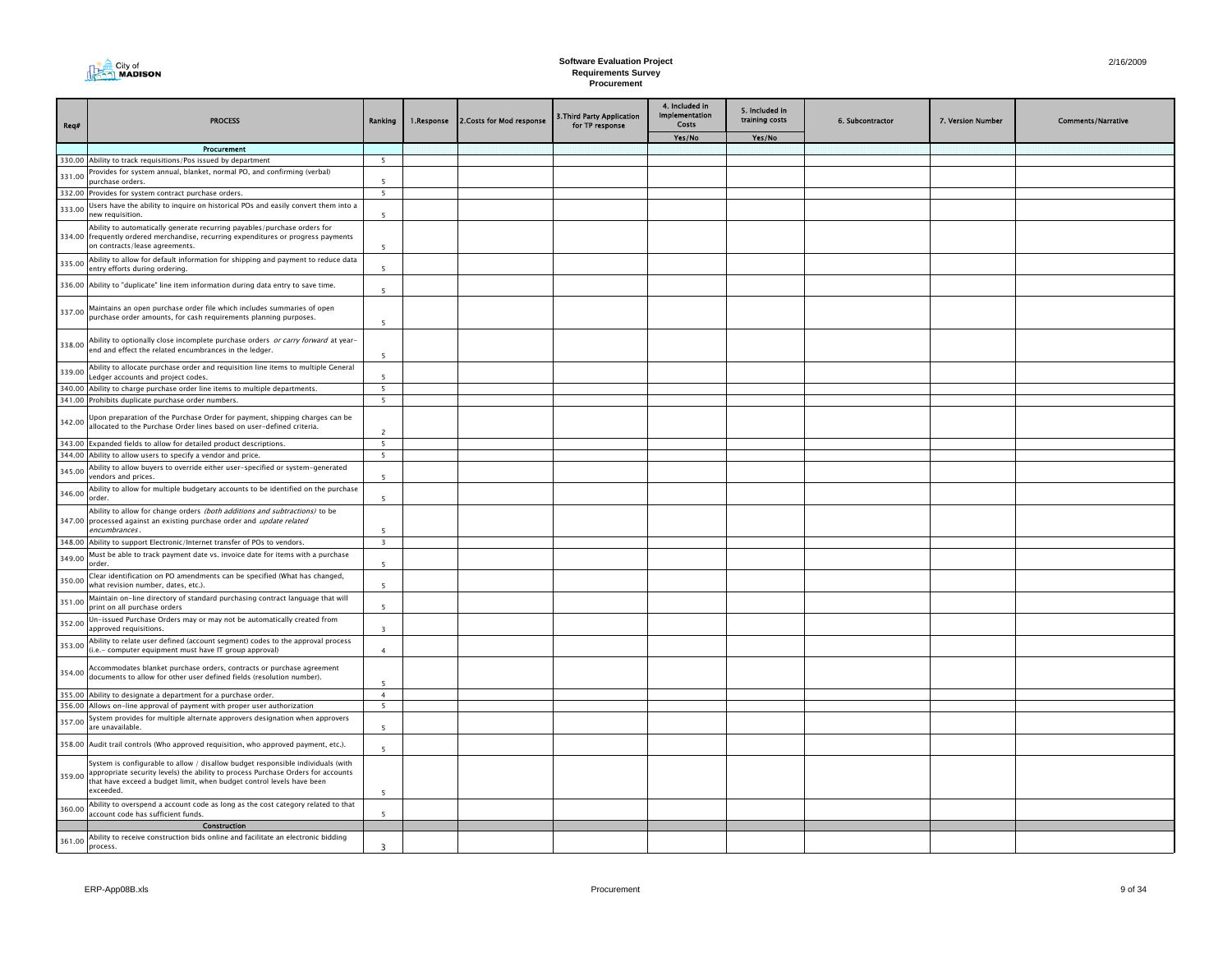| City of<br><b>MADISON</b> |
|---------------------------|
|---------------------------|

| Req#             | <b>PROCESS</b>                                                                                                                                                                                                              | Ranking                                              | 1.Response | 2. Costs for Mod response | 3. Third Party Application<br>for TP response | 4. Included in<br>Implementation<br>Costs | 5. Included in<br>training costs | 6. Subcontractor | 7. Version Number | <b>Comments/Narrative</b> |
|------------------|-----------------------------------------------------------------------------------------------------------------------------------------------------------------------------------------------------------------------------|------------------------------------------------------|------------|---------------------------|-----------------------------------------------|-------------------------------------------|----------------------------------|------------------|-------------------|---------------------------|
|                  |                                                                                                                                                                                                                             |                                                      |            |                           |                                               | Yes/No                                    | Yes/No                           |                  |                   |                           |
|                  | Procurement                                                                                                                                                                                                                 |                                                      |            |                           |                                               |                                           |                                  |                  |                   |                           |
|                  | Ability to provide robust workflow capabilities that allow for change orders<br>362.00 associated with construction projects to be communicated promptly and easily<br>to prime contractors, sub-contractors and suppliers. | 5                                                    |            |                           |                                               |                                           |                                  |                  |                   |                           |
| 363.00           | Ability to provide functionality to close out projects and generate notification<br>and reporting related to unallocated expense and open purchase orders.                                                                  | $\overline{\mathbf{3}}$                              |            |                           |                                               |                                           |                                  |                  |                   |                           |
|                  | 364.00 Ability to integrate contract information into construction based purchase order.                                                                                                                                    | 5                                                    |            |                           |                                               |                                           |                                  |                  |                   |                           |
|                  | 365.00 Ability to flag expenditures that do not comply with contract rates or terms.                                                                                                                                        | 3                                                    |            |                           |                                               |                                           |                                  |                  |                   |                           |
| 366.00           | Ability to provide robust reporting capabilities to track detailed expenditures for<br>projects across multiple City departments.                                                                                           | 5                                                    |            |                           |                                               |                                           |                                  |                  |                   |                           |
| 367.00           | Ability to identify and report on contractors and suppliers who qualify for MBE,<br>WBE, DBE status.                                                                                                                        | 5                                                    |            |                           |                                               |                                           |                                  |                  |                   |                           |
|                  | 368.00 Ability to require key deliverables or milestones prior to payment approval.                                                                                                                                         | $\overline{5}$                                       |            |                           |                                               |                                           |                                  |                  |                   |                           |
| 369.00           | Workflow-approval when change orders exceed a certain percentage of total<br>:ontract                                                                                                                                       | $\overline{4}$                                       |            |                           |                                               |                                           |                                  |                  |                   |                           |
|                  | Receiving                                                                                                                                                                                                                   |                                                      |            |                           |                                               |                                           |                                  |                  |                   |                           |
|                  | 370.00 Ability for decentralized receiving throughout the City.                                                                                                                                                             | 5                                                    |            |                           |                                               |                                           |                                  |                  |                   |                           |
|                  | 371.00 Ability to input receipt information, including:                                                                                                                                                                     |                                                      |            |                           |                                               |                                           |                                  |                  |                   |                           |
| 372.00           | Receiver User-ID                                                                                                                                                                                                            | -5<br>5                                              |            |                           |                                               |                                           |                                  |                  |                   |                           |
| 373.00<br>374.00 | <b>Receiver Name</b><br>Receiver phone number                                                                                                                                                                               | $\overline{\phantom{0}}$                             |            |                           |                                               |                                           |                                  |                  |                   |                           |
| 375.00           | Receiver email address                                                                                                                                                                                                      | 5                                                    |            |                           |                                               |                                           |                                  |                  |                   |                           |
| 376.00           | Purchase order number                                                                                                                                                                                                       | 5                                                    |            |                           |                                               |                                           |                                  |                  |                   |                           |
| 377.00           | Requisition number                                                                                                                                                                                                          | - 5                                                  |            |                           |                                               |                                           |                                  |                  |                   |                           |
| 378.00           | Requisition line number                                                                                                                                                                                                     | -5                                                   |            |                           |                                               |                                           |                                  |                  |                   |                           |
| 379.00           | Vendor ID                                                                                                                                                                                                                   | -5                                                   |            |                           |                                               |                                           |                                  |                  |                   |                           |
| 380.00           | Vender name and address                                                                                                                                                                                                     | -5                                                   |            |                           |                                               |                                           |                                  |                  |                   |                           |
| 381.00           | Small/Minority/Women-owned Status (ethnicity and gender)                                                                                                                                                                    | $\overline{\phantom{0}}$                             |            |                           |                                               |                                           |                                  |                  |                   |                           |
| 382.00           | PO line number                                                                                                                                                                                                              | -5                                                   |            |                           |                                               |                                           |                                  |                  |                   |                           |
| 383.00           | PO line quantity                                                                                                                                                                                                            | $\overline{\phantom{0}}$                             |            |                           |                                               |                                           |                                  |                  |                   |                           |
| 384.00           | PO Unit of measure                                                                                                                                                                                                          | 5                                                    |            |                           |                                               |                                           |                                  |                  |                   |                           |
| 385.00           | Commodity code of item or service                                                                                                                                                                                           | 3                                                    |            |                           |                                               |                                           |                                  |                  |                   |                           |
| 386.00           | Line description                                                                                                                                                                                                            | - 5                                                  |            |                           |                                               |                                           |                                  |                  |                   |                           |
| 387.00           | Accounting/funding information                                                                                                                                                                                              | -5                                                   |            |                           |                                               |                                           |                                  |                  |                   |                           |
| 388.00           | Quantity received                                                                                                                                                                                                           | -5                                                   |            |                           |                                               |                                           |                                  |                  |                   |                           |
| 389.00           | Amount received                                                                                                                                                                                                             | $\overline{\phantom{0}}$<br>$\overline{\phantom{0}}$ |            |                           |                                               |                                           |                                  |                  |                   |                           |
| 390.00           | Quantity rejected/accepted                                                                                                                                                                                                  |                                                      |            |                           |                                               |                                           |                                  |                  |                   |                           |
| 391.00<br>392.00 | Percent complete-PW contracts<br>Reason for rejection                                                                                                                                                                       | 5<br>5                                               |            |                           |                                               |                                           |                                  |                  |                   |                           |
| 393.00           | Quantity backordered                                                                                                                                                                                                        | 5                                                    |            |                           |                                               |                                           |                                  |                  |                   |                           |
| 394.00           | Condition                                                                                                                                                                                                                   | -5                                                   |            |                           |                                               |                                           |                                  |                  |                   |                           |
| 395.00           | Receiver comments                                                                                                                                                                                                           | -5                                                   |            |                           |                                               |                                           |                                  |                  |                   |                           |
| 396.00           | Other User Defined Fields                                                                                                                                                                                                   | -5                                                   |            |                           |                                               |                                           |                                  |                  |                   |                           |
| 397.00           | Ability to default information from the requisition or PO.                                                                                                                                                                  | $\overline{\phantom{0}}$                             |            |                           |                                               |                                           |                                  |                  |                   |                           |
|                  | 398.00 Ability to record multiple receipts against one PO or PO line.                                                                                                                                                       | $\overline{5}$                                       |            |                           |                                               |                                           |                                  |                  |                   |                           |
| 399.00           | Ability to provide a method to reverse a receipt transaction, with security.                                                                                                                                                | 5                                                    |            |                           |                                               |                                           |                                  |                  |                   |                           |
|                  | 400.00 Ability to flag purchases for fixed asset upon receipt of good.                                                                                                                                                      | 5                                                    |            |                           |                                               |                                           |                                  |                  |                   |                           |
|                  | Reports, Analysis and Inquiries                                                                                                                                                                                             |                                                      |            |                           |                                               |                                           |                                  |                  |                   |                           |
| 401.00           | Ability to track and report expenditures and detail associated with MBE, WBE,<br>DBE vendors.                                                                                                                               | 5                                                    |            |                           |                                               |                                           |                                  |                  |                   |                           |
| 402.00           | Ability to report on the following by user defined date range, dollar ranges,<br>commodity codes, expense codes, and other user defined fields:                                                                             |                                                      |            |                           |                                               |                                           |                                  |                  |                   |                           |
| 403.00           | <b>Commodity Activity</b>                                                                                                                                                                                                   | $\overline{\mathbf{3}}$                              |            |                           |                                               |                                           |                                  |                  |                   |                           |
| 404.00           | Requisitions                                                                                                                                                                                                                | 5                                                    |            |                           |                                               |                                           |                                  |                  |                   |                           |
| 405.00           | Purchase Orders                                                                                                                                                                                                             | - 5                                                  |            |                           |                                               |                                           |                                  |                  |                   |                           |
| 406.00           | Activity by vendor                                                                                                                                                                                                          | -5                                                   |            |                           |                                               |                                           |                                  |                  |                   |                           |
| 407.00           | Change Orders                                                                                                                                                                                                               | -5                                                   |            |                           |                                               |                                           |                                  |                  |                   |                           |
| 408.00           | <b>Partial Receipts</b>                                                                                                                                                                                                     | 5                                                    |            |                           |                                               |                                           |                                  |                  |                   |                           |
| 409.00           | Vendor Performance                                                                                                                                                                                                          |                                                      |            |                           |                                               |                                           |                                  |                  |                   |                           |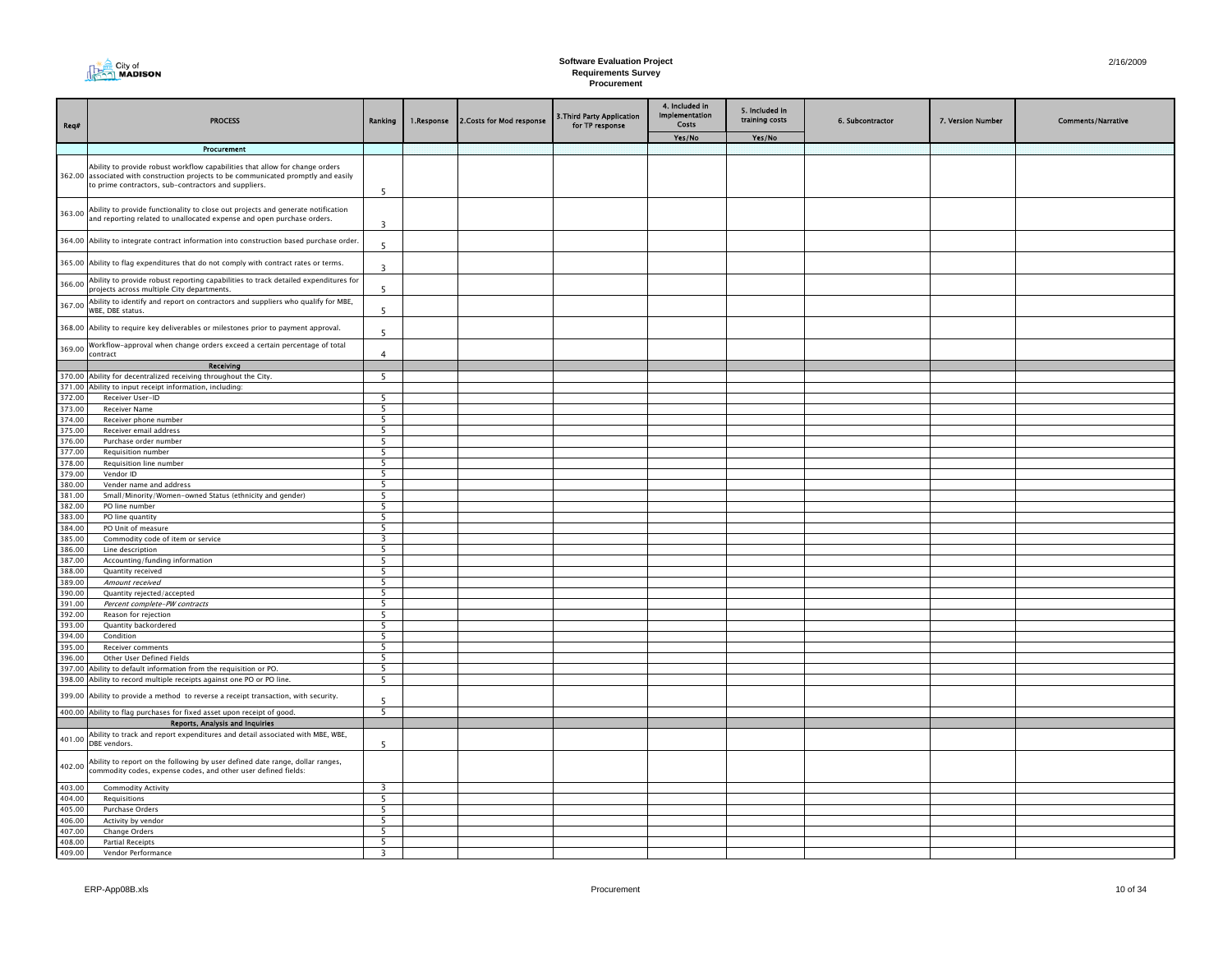

| Req#             | <b>PROCESS</b>                                                                                                                                                                                                                                       | Ranking                 | 1.Response | 2. Costs for Mod response | 3. Third Party Application<br>for TP response | 4. Included in<br>Implementation<br>Costs | 5. Included in<br>training costs | 6. Subcontractor | 7. Version Number | <b>Comments/Narrative</b> |
|------------------|------------------------------------------------------------------------------------------------------------------------------------------------------------------------------------------------------------------------------------------------------|-------------------------|------------|---------------------------|-----------------------------------------------|-------------------------------------------|----------------------------------|------------------|-------------------|---------------------------|
|                  |                                                                                                                                                                                                                                                      |                         |            |                           |                                               | Yes/No                                    | Yes/No                           |                  |                   |                           |
|                  | Procurement                                                                                                                                                                                                                                          |                         |            |                           |                                               |                                           |                                  |                  |                   |                           |
| 410.00           | Open Transactions (e.g. Open PO's, Open Requisitions)                                                                                                                                                                                                | - 5                     |            |                           |                                               |                                           |                                  |                  |                   |                           |
|                  | Open Encumbrance/PO Report, listing the current status of all outstanding<br>411.00 encumbrances, listed in account number sequence, purchase order sequence, or<br>vendor number sequence                                                           | 5                       |            |                           |                                               |                                           |                                  |                  |                   |                           |
|                  | 412.00 Ability to report on all vendor self service activity.                                                                                                                                                                                        | $\overline{4}$          |            |                           |                                               |                                           |                                  |                  |                   |                           |
|                  | 413.00 Contract History Report detailing historical payments related to original contract<br>amount, retainers, remaining balance, contract changes, etc.                                                                                            | 5                       |            |                           |                                               |                                           |                                  |                  |                   |                           |
| 414.00           | Encumbrance Liquidation Register, listing liquidating transactions by type, date,<br>amount, and status.                                                                                                                                             | 5                       |            |                           |                                               |                                           |                                  |                  |                   |                           |
|                  | 415.00 Purchase Order/Requisition Register listing open purchase orders/ requisitions<br>for selected departments or all departments by vendor or buyer.                                                                                             | 5                       |            |                           |                                               |                                           |                                  |                  |                   |                           |
|                  | Vendor Purchase Status Report listing requisitions, bids, and purchase orders in<br>416.00 vendor, requisitioning department, purchase order number, or commodity code<br>sequence. Shows elapsed time between status code changes.                  | -5                      |            |                           |                                               |                                           |                                  |                  |                   |                           |
| 417.00           | Departmental Purchasing History Report. Tracking PO history and statistics by<br>user defined time frame.                                                                                                                                            | 5                       |            |                           |                                               |                                           |                                  |                  |                   |                           |
| 418.00           | Aged Req. Report; list req.'s not resolved by PO, sorted by Purch. Agent, Dept.,<br>Dates, etc.                                                                                                                                                      | 5                       |            |                           |                                               |                                           |                                  |                  |                   |                           |
| 419.00           | Expediting Report listing purchase orders that require follow-up based on<br>predefined delivery date.                                                                                                                                               | $\overline{3}$          |            |                           |                                               |                                           |                                  |                  |                   |                           |
|                  | Request for Quotation/Proposal List, generated automatically based on buyer<br>420.00 actions and status codes, showing all products requiring quotation/ bid<br>documents. Includes purchase order/requisition number and requesting<br>department. | $\overline{3}$          |            |                           |                                               |                                           |                                  |                  |                   |                           |
|                  | 421.00 Receiving Report, indicating:                                                                                                                                                                                                                 |                         |            |                           |                                               |                                           |                                  |                  |                   |                           |
| 422.00           | a. Date Received                                                                                                                                                                                                                                     | -5                      |            |                           |                                               |                                           |                                  |                  |                   |                           |
| 423.00           | b .Location Received At                                                                                                                                                                                                                              | 5                       |            |                           |                                               |                                           |                                  |                  |                   |                           |
| 424.00           | c. Quantity Received                                                                                                                                                                                                                                 | -5                      |            |                           |                                               |                                           |                                  |                  |                   |                           |
| 425.00           | d. Items Returned                                                                                                                                                                                                                                    | $\overline{5}$          |            |                           |                                               |                                           |                                  |                  |                   |                           |
| 426.00           | e. Notes on Damage, Timing, Etc.                                                                                                                                                                                                                     | 5                       |            |                           |                                               |                                           |                                  |                  |                   |                           |
| 427.00           | f. Discrepancies from Original Purchase Order                                                                                                                                                                                                        | 5                       |            |                           |                                               |                                           |                                  |                  |                   |                           |
| 428.00<br>429.00 | g. Name of Receiver<br>h. Name of Shipper                                                                                                                                                                                                            | 5<br>-5                 |            |                           |                                               |                                           |                                  |                  |                   |                           |
| 430.00           | i. Line for authorized signatures with custom defined text.                                                                                                                                                                                          | 5                       |            |                           |                                               |                                           |                                  |                  |                   |                           |
|                  | 431.00 Aged Receiving Report, list PO's pending receiving with balance data.                                                                                                                                                                         | 5                       |            |                           |                                               |                                           |                                  |                  |                   |                           |
|                  | Vendor Activity/History Report, showing dollar purchase history of vendor<br>432.00 activity, by product, compared with prior years over a user-specified time<br>period.                                                                            | 5                       |            |                           |                                               |                                           |                                  |                  |                   |                           |
|                  | 433.00 Product Source Report, listing vendor name, contact person, and phone number, for suppliers of user-specified products by product code.                                                                                                       | $\overline{3}$          |            |                           |                                               |                                           |                                  |                  |                   |                           |
|                  | 434.00 Ability to produce mailing labels for selected vendors and bidders.                                                                                                                                                                           | $\overline{\mathbf{3}}$ |            |                           |                                               |                                           |                                  |                  |                   |                           |
|                  | Minority Vendor Report displaying vendor number, name and contact<br>435.00 information, historical activity (2 year minimum) with an ability to sort by vendor<br>type, minority status, ownership status, etc.                                     | 5                       |            |                           |                                               |                                           |                                  |                  |                   |                           |
| 436.00           | Vendor Infractions Report showing vendor infractions by user defined time<br>period.                                                                                                                                                                 | $\overline{3}$          |            |                           |                                               |                                           |                                  |                  |                   |                           |
| 437.00           | Sole Source Vendor Exception Report.<br>438.00 Reports inactive vendors.                                                                                                                                                                             | $\overline{4}$<br>3     |            |                           |                                               |                                           |                                  |                  |                   |                           |
|                  |                                                                                                                                                                                                                                                      |                         |            |                           |                                               |                                           |                                  |                  |                   |                           |
| 439.00           | Reports activity for vendors for department(s) who use(s) the specified<br>vendor(s).                                                                                                                                                                | $\overline{4}$          |            |                           |                                               |                                           |                                  |                  |                   |                           |
| 440.00           | Vendor Performance Report, presenting performance measures over a user-<br>defined period.<br>Ability to capture procurement card information and relate it to inventory                                                                             | 3                       |            |                           |                                               |                                           |                                  |                  |                   |                           |
| 441.00           | information.<br>442.00 Purchase orders by department                                                                                                                                                                                                 | 3<br>5                  |            |                           |                                               |                                           |                                  |                  |                   |                           |
|                  | 443.00 Amounts spent at minority and women owned businesses                                                                                                                                                                                          | 5                       |            |                           |                                               |                                           |                                  |                  |                   |                           |
|                  | 444.00 Purchase orders > \$25K (adjustable target amount)                                                                                                                                                                                            | -5                      |            |                           |                                               |                                           |                                  |                  |                   |                           |
|                  | 445.00 Bidder list labels                                                                                                                                                                                                                            | 3                       |            |                           |                                               |                                           |                                  |                  |                   |                           |
|                  | 446.00 Purged purchase orders                                                                                                                                                                                                                        | $\overline{3}$          |            |                           |                                               |                                           |                                  |                  |                   |                           |
|                  | 447.00 Bidder lists                                                                                                                                                                                                                                  | $\overline{3}$          |            |                           |                                               |                                           |                                  |                  |                   |                           |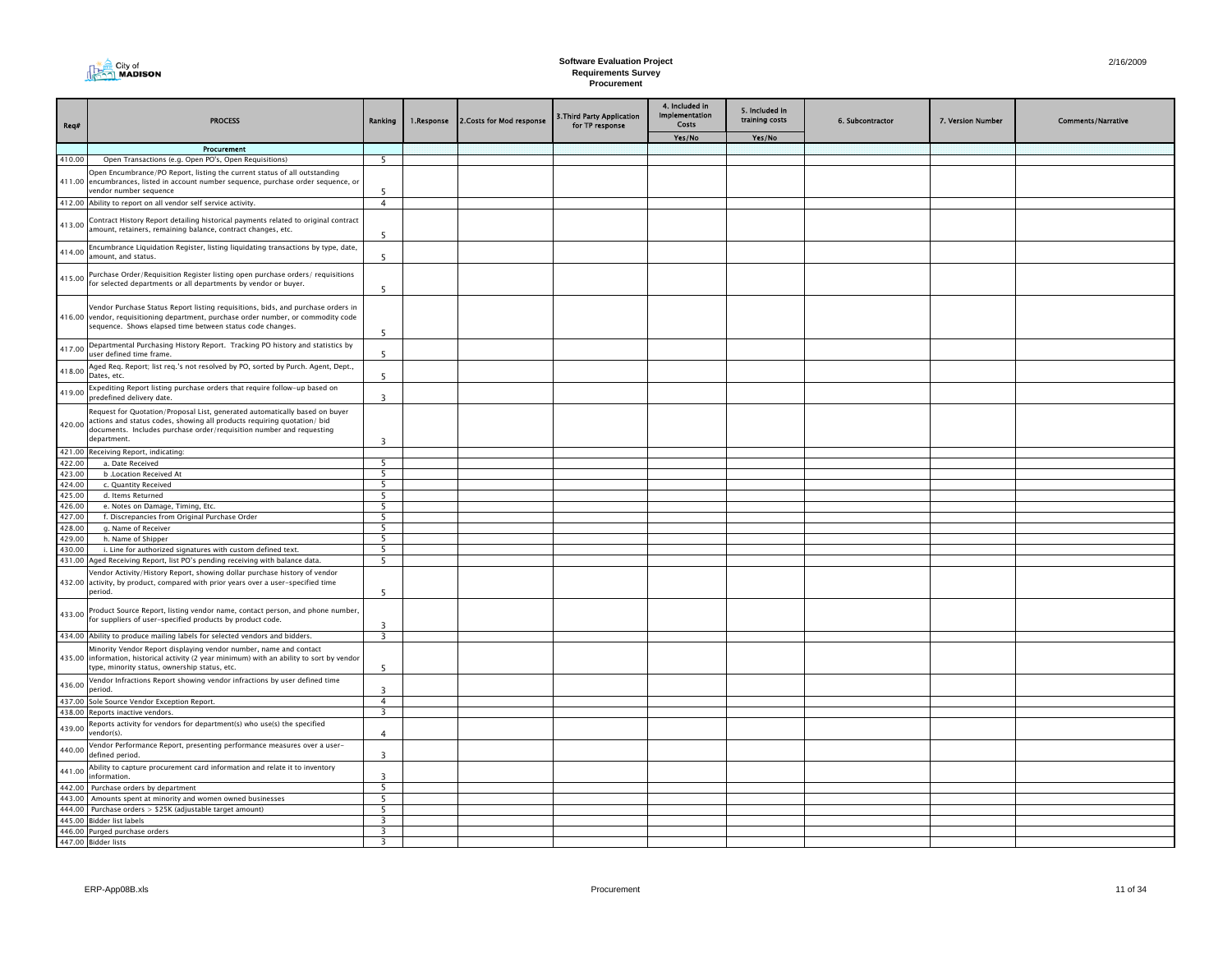

| Rea# | <b>PROCESS</b>                                                                                                                                                                                  |  |  | Ranking   1.Response   2.Costs for Mod response | 3. Third Party Application<br>for TP response | 4. Included in<br>Implementation<br>Costs | 5. Included in<br>training costs | 6. Subcontractor | 7. Version Number | <b>Comments/Narrative</b> |
|------|-------------------------------------------------------------------------------------------------------------------------------------------------------------------------------------------------|--|--|-------------------------------------------------|-----------------------------------------------|-------------------------------------------|----------------------------------|------------------|-------------------|---------------------------|
|      |                                                                                                                                                                                                 |  |  |                                                 | Yes/No                                        | Yes/No                                    |                                  |                  |                   |                           |
|      | Procurement                                                                                                                                                                                     |  |  |                                                 |                                               |                                           |                                  |                  |                   |                           |
|      | System allows user to identify a purchase as a Fixed Asset. Subsequent<br>448.00 payments from AP, then acknowledge this flag and generate a base fixed asset<br>in the Fixed Asset module      |  |  |                                                 |                                               |                                           |                                  |                  |                   |                           |
|      | 449.00 Vendor classification code list                                                                                                                                                          |  |  |                                                 |                                               |                                           |                                  |                  |                   |                           |
|      | Comprehensive document listing report and online inquiries showing complete<br>450.00 transaction information, which includes flexible sorting capabilities with detail<br>and summary formats: |  |  |                                                 |                                               |                                           |                                  |                  |                   |                           |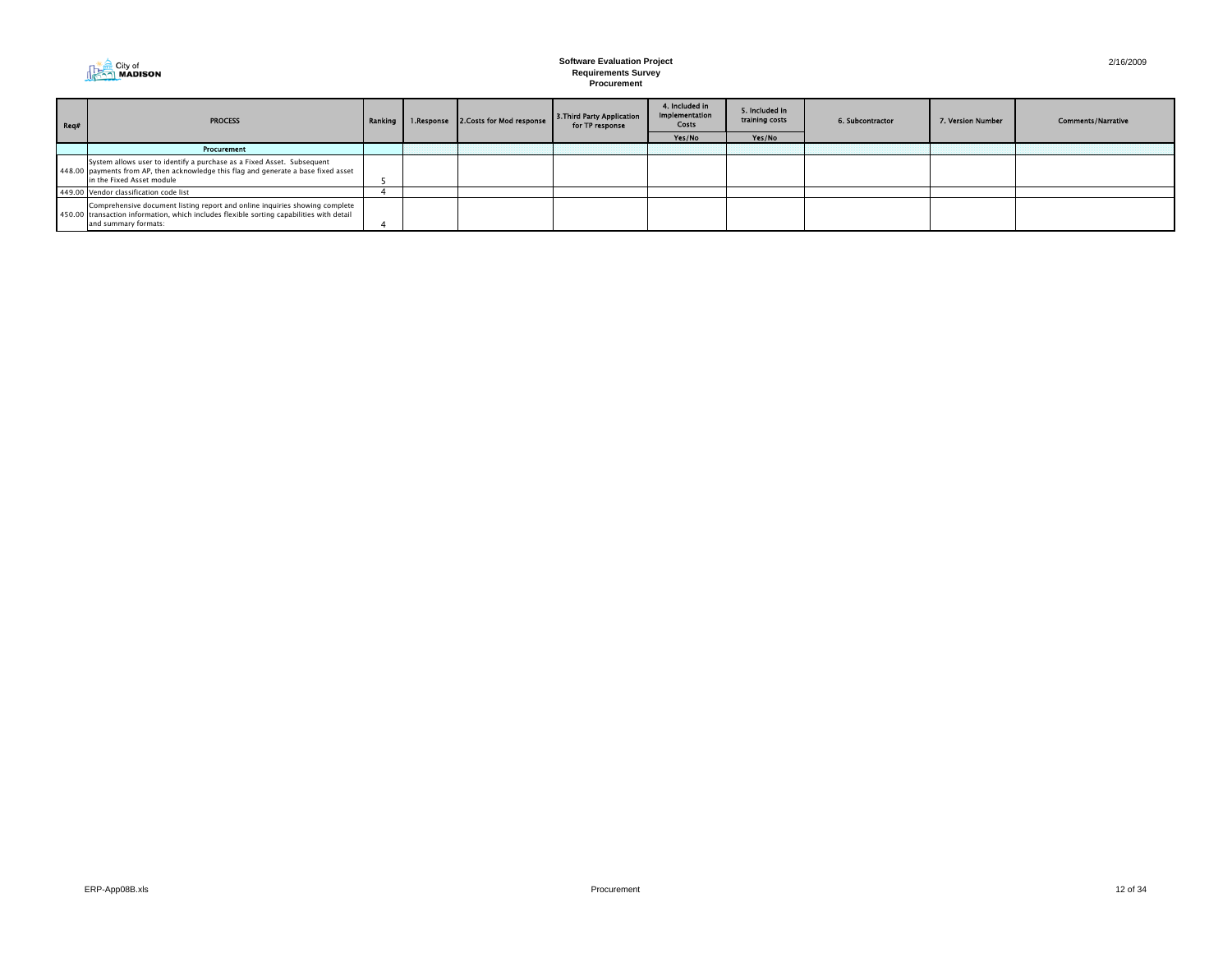

## **Software Evaluation Project Requirements Survey Procurement - Contract Admin-Professional**

|       | <b>Requirements Survey</b>                                                                                                                                                                                                                                                                                                                                                                        |                         |  |                                                                                                                                                                                                                                                                                                                                                                                                                                                                                                                                                                                                                                                                                                                                                                                                                                                                                                                                                                                                                                                                                                                                                                                                                                                                                                                                                                           |                                               |                                                  |                                     |                  |                   |                           |  |  |
|-------|---------------------------------------------------------------------------------------------------------------------------------------------------------------------------------------------------------------------------------------------------------------------------------------------------------------------------------------------------------------------------------------------------|-------------------------|--|---------------------------------------------------------------------------------------------------------------------------------------------------------------------------------------------------------------------------------------------------------------------------------------------------------------------------------------------------------------------------------------------------------------------------------------------------------------------------------------------------------------------------------------------------------------------------------------------------------------------------------------------------------------------------------------------------------------------------------------------------------------------------------------------------------------------------------------------------------------------------------------------------------------------------------------------------------------------------------------------------------------------------------------------------------------------------------------------------------------------------------------------------------------------------------------------------------------------------------------------------------------------------------------------------------------------------------------------------------------------------|-----------------------------------------------|--------------------------------------------------|-------------------------------------|------------------|-------------------|---------------------------|--|--|
|       | Procurement, Contracting, and AP                                                                                                                                                                                                                                                                                                                                                                  |                         |  |                                                                                                                                                                                                                                                                                                                                                                                                                                                                                                                                                                                                                                                                                                                                                                                                                                                                                                                                                                                                                                                                                                                                                                                                                                                                                                                                                                           |                                               |                                                  | <b>Requirements Response Rules:</b> |                  |                   |                           |  |  |
|       | The following functional, technical, workflow and reporting needs provide the<br>minimum requirements of the City of Madison. Please review the items carefully<br>and respond in accordance with the requirements response rules provided. Any<br>partial response will be deemed as an invalid response. MANDATORY: EVERY<br>REQUIREMENT (Req#) MUST HAVE A RESPONSE TO BE CONSIDERED COMPLETE. |                         |  | Column #1. Mandatory: Proposers are required to input one response per requirement using the drop down list provided.<br><b>Response Types:</b><br>F=Fully provided out of the box, or fully provided out of the box through basic configuration<br>Mod= Provided through a technical modification of the software (i.e. a customization)<br>TP = Provided through a proposed third party application or capability<br>RT = Provided through a built in or proposed reporting tool<br>NA = Not Available<br>Column #2. Proposers are requested to itemize estimated costs for all modification requirements.<br>Column #3. Proposers are requested to list the third party product name for all Third Party Product requirements.<br>Column #4. Mandatory: Proposers are required to mark yes or no to whether the implementation costs of this functionality is included in their cost proposal.<br>Column #5. Mandatory: Proposers are required to mark yes or no to whether the training costs of this functionality is included in their cost proposal.<br>Column #6. If a subcontractor is implementing or providing training for this functionality, please indicate the name of the subcontracting firm responsible for this functionality.<br>Column #7. Mandatory: Proposers are required to list the version number for all functionality proposed to the City. |                                               |                                                  |                                     |                  |                   |                           |  |  |
| Req#  | <b>PROCESS</b>                                                                                                                                                                                                                                                                                                                                                                                    | Ranking                 |  | 1.Response 2.Costs for Mod response                                                                                                                                                                                                                                                                                                                                                                                                                                                                                                                                                                                                                                                                                                                                                                                                                                                                                                                                                                                                                                                                                                                                                                                                                                                                                                                                       | 3. Third Party Application<br>for TP response | 4. Included in<br><b>Implementation</b><br>Costs | 5. Included in<br>training costs    | 6. Subcontractor | 7. Version Number | <b>Comments/Narrative</b> |  |  |
|       |                                                                                                                                                                                                                                                                                                                                                                                                   |                         |  |                                                                                                                                                                                                                                                                                                                                                                                                                                                                                                                                                                                                                                                                                                                                                                                                                                                                                                                                                                                                                                                                                                                                                                                                                                                                                                                                                                           |                                               | Yes/No                                           | Yes/No                              |                  |                   |                           |  |  |
|       | <b>Contract Administration - Professional</b>                                                                                                                                                                                                                                                                                                                                                     |                         |  |                                                                                                                                                                                                                                                                                                                                                                                                                                                                                                                                                                                                                                                                                                                                                                                                                                                                                                                                                                                                                                                                                                                                                                                                                                                                                                                                                                           |                                               |                                                  |                                     |                  |                   |                           |  |  |
|       | Contract Administration Set Up-Non Human Services                                                                                                                                                                                                                                                                                                                                                 |                         |  |                                                                                                                                                                                                                                                                                                                                                                                                                                                                                                                                                                                                                                                                                                                                                                                                                                                                                                                                                                                                                                                                                                                                                                                                                                                                                                                                                                           |                                               |                                                  |                                     |                  |                   |                           |  |  |
| 1.00  | Ability to collect pre-contract needs analysis information and perform what-if                                                                                                                                                                                                                                                                                                                    |                         |  |                                                                                                                                                                                                                                                                                                                                                                                                                                                                                                                                                                                                                                                                                                                                                                                                                                                                                                                                                                                                                                                                                                                                                                                                                                                                                                                                                                           |                                               |                                                  |                                     |                  |                   |                           |  |  |
|       | scenarios.                                                                                                                                                                                                                                                                                                                                                                                        | $\overline{3}$          |  |                                                                                                                                                                                                                                                                                                                                                                                                                                                                                                                                                                                                                                                                                                                                                                                                                                                                                                                                                                                                                                                                                                                                                                                                                                                                                                                                                                           |                                               |                                                  |                                     |                  |                   |                           |  |  |
|       | 2.00 Ability to set up types of data to input for pre-contract needs analysis.                                                                                                                                                                                                                                                                                                                    | $\overline{\mathbf{3}}$ |  |                                                                                                                                                                                                                                                                                                                                                                                                                                                                                                                                                                                                                                                                                                                                                                                                                                                                                                                                                                                                                                                                                                                                                                                                                                                                                                                                                                           |                                               |                                                  |                                     |                  |                   |                           |  |  |
|       | Ability to route pre-contract needs analysis information for identifying project                                                                                                                                                                                                                                                                                                                  |                         |  |                                                                                                                                                                                                                                                                                                                                                                                                                                                                                                                                                                                                                                                                                                                                                                                                                                                                                                                                                                                                                                                                                                                                                                                                                                                                                                                                                                           |                                               |                                                  |                                     |                  |                   |                           |  |  |
| 3.00  | needs, contract requirements, budget information and other user defined<br>information.                                                                                                                                                                                                                                                                                                           |                         |  |                                                                                                                                                                                                                                                                                                                                                                                                                                                                                                                                                                                                                                                                                                                                                                                                                                                                                                                                                                                                                                                                                                                                                                                                                                                                                                                                                                           |                                               |                                                  |                                     |                  |                   |                           |  |  |
|       |                                                                                                                                                                                                                                                                                                                                                                                                   | $\overline{\mathbf{3}}$ |  |                                                                                                                                                                                                                                                                                                                                                                                                                                                                                                                                                                                                                                                                                                                                                                                                                                                                                                                                                                                                                                                                                                                                                                                                                                                                                                                                                                           |                                               |                                                  |                                     |                  |                   |                           |  |  |
| 4.00  | Ability to conduct solicitations (Request for Proposal, Request for Qualifications,<br>Request for Information, or Solicitation of Interest) for the following:                                                                                                                                                                                                                                   |                         |  |                                                                                                                                                                                                                                                                                                                                                                                                                                                                                                                                                                                                                                                                                                                                                                                                                                                                                                                                                                                                                                                                                                                                                                                                                                                                                                                                                                           |                                               |                                                  |                                     |                  |                   |                           |  |  |
| 5.00  | <b>Professional Services</b>                                                                                                                                                                                                                                                                                                                                                                      | $\overline{4}$          |  |                                                                                                                                                                                                                                                                                                                                                                                                                                                                                                                                                                                                                                                                                                                                                                                                                                                                                                                                                                                                                                                                                                                                                                                                                                                                                                                                                                           |                                               |                                                  |                                     |                  |                   |                           |  |  |
| 6.00  | <b>Personal Services</b>                                                                                                                                                                                                                                                                                                                                                                          | $\overline{4}$          |  |                                                                                                                                                                                                                                                                                                                                                                                                                                                                                                                                                                                                                                                                                                                                                                                                                                                                                                                                                                                                                                                                                                                                                                                                                                                                                                                                                                           |                                               |                                                  |                                     |                  |                   |                           |  |  |
| 7.00  | Other user defined criteria                                                                                                                                                                                                                                                                                                                                                                       | $\overline{4}$          |  |                                                                                                                                                                                                                                                                                                                                                                                                                                                                                                                                                                                                                                                                                                                                                                                                                                                                                                                                                                                                                                                                                                                                                                                                                                                                                                                                                                           |                                               |                                                  |                                     |                  |                   |                           |  |  |
| 8.00  | Ability to receive electronic responses to solicitations.                                                                                                                                                                                                                                                                                                                                         | $\overline{4}$          |  |                                                                                                                                                                                                                                                                                                                                                                                                                                                                                                                                                                                                                                                                                                                                                                                                                                                                                                                                                                                                                                                                                                                                                                                                                                                                                                                                                                           |                                               |                                                  |                                     |                  |                   |                           |  |  |
| 9.00  | Ability to set up vendors by type.                                                                                                                                                                                                                                                                                                                                                                | $\overline{\mathbf{3}}$ |  |                                                                                                                                                                                                                                                                                                                                                                                                                                                                                                                                                                                                                                                                                                                                                                                                                                                                                                                                                                                                                                                                                                                                                                                                                                                                                                                                                                           |                                               |                                                  |                                     |                  |                   |                           |  |  |
| 10.00 | Ability to search vendor master file.                                                                                                                                                                                                                                                                                                                                                             | 5                       |  |                                                                                                                                                                                                                                                                                                                                                                                                                                                                                                                                                                                                                                                                                                                                                                                                                                                                                                                                                                                                                                                                                                                                                                                                                                                                                                                                                                           |                                               |                                                  |                                     |                  |                   |                           |  |  |
| 11.00 | Ability to search vendor master file, by criteria, such as status, commodity<br>codes, services, locations and other criteria.                                                                                                                                                                                                                                                                    | 5                       |  |                                                                                                                                                                                                                                                                                                                                                                                                                                                                                                                                                                                                                                                                                                                                                                                                                                                                                                                                                                                                                                                                                                                                                                                                                                                                                                                                                                           |                                               |                                                  |                                     |                  |                   |                           |  |  |
| 12.00 | Ability to search vendor history, for performance, contract amounts,<br>performance statistics and other information.                                                                                                                                                                                                                                                                             | 5                       |  |                                                                                                                                                                                                                                                                                                                                                                                                                                                                                                                                                                                                                                                                                                                                                                                                                                                                                                                                                                                                                                                                                                                                                                                                                                                                                                                                                                           |                                               |                                                  |                                     |                  |                   |                           |  |  |
| 13.00 | Ability to create standard business rules and automated checklists/workflows by<br>contract type.                                                                                                                                                                                                                                                                                                 | 5                       |  |                                                                                                                                                                                                                                                                                                                                                                                                                                                                                                                                                                                                                                                                                                                                                                                                                                                                                                                                                                                                                                                                                                                                                                                                                                                                                                                                                                           |                                               |                                                  |                                     |                  |                   |                           |  |  |
| 14.00 | Ability to create standard business rules on contract approval routing, including<br>and automated checklist/workflow by contract type.                                                                                                                                                                                                                                                           | -5                      |  |                                                                                                                                                                                                                                                                                                                                                                                                                                                                                                                                                                                                                                                                                                                                                                                                                                                                                                                                                                                                                                                                                                                                                                                                                                                                                                                                                                           |                                               |                                                  |                                     |                  |                   |                           |  |  |
| 15.00 | Ability to track multiple approval dates.                                                                                                                                                                                                                                                                                                                                                         | 5                       |  |                                                                                                                                                                                                                                                                                                                                                                                                                                                                                                                                                                                                                                                                                                                                                                                                                                                                                                                                                                                                                                                                                                                                                                                                                                                                                                                                                                           |                                               |                                                  |                                     |                  |                   |                           |  |  |
| 16.00 | Ability to input and track contracts by vendor, type of contract, department, and<br>other user defined criteria.                                                                                                                                                                                                                                                                                 | 5                       |  |                                                                                                                                                                                                                                                                                                                                                                                                                                                                                                                                                                                                                                                                                                                                                                                                                                                                                                                                                                                                                                                                                                                                                                                                                                                                                                                                                                           |                                               |                                                  |                                     |                  |                   |                           |  |  |
| 17.00 | Ability to track contract use across multiple departments.                                                                                                                                                                                                                                                                                                                                        | 5                       |  |                                                                                                                                                                                                                                                                                                                                                                                                                                                                                                                                                                                                                                                                                                                                                                                                                                                                                                                                                                                                                                                                                                                                                                                                                                                                                                                                                                           |                                               |                                                  |                                     |                  |                   |                           |  |  |
| 18.00 | Ability to create contract requirements and required and optional fields.                                                                                                                                                                                                                                                                                                                         | 5                       |  |                                                                                                                                                                                                                                                                                                                                                                                                                                                                                                                                                                                                                                                                                                                                                                                                                                                                                                                                                                                                                                                                                                                                                                                                                                                                                                                                                                           |                                               |                                                  |                                     |                  |                   |                           |  |  |
| 19.00 | Ability to upload and attach contract documents to contract transactions.                                                                                                                                                                                                                                                                                                                         | -5                      |  |                                                                                                                                                                                                                                                                                                                                                                                                                                                                                                                                                                                                                                                                                                                                                                                                                                                                                                                                                                                                                                                                                                                                                                                                                                                                                                                                                                           |                                               |                                                  |                                     |                  |                   |                           |  |  |
| 20.00 | Ability to store electronic images of all contract documentation and retrieve<br>contract information.                                                                                                                                                                                                                                                                                            | -5                      |  |                                                                                                                                                                                                                                                                                                                                                                                                                                                                                                                                                                                                                                                                                                                                                                                                                                                                                                                                                                                                                                                                                                                                                                                                                                                                                                                                                                           |                                               |                                                  |                                     |                  |                   |                           |  |  |
| 21.00 | Ability to compare the contract budget against adopted budgets by department,<br>division, and other budget levels.                                                                                                                                                                                                                                                                               | 5                       |  |                                                                                                                                                                                                                                                                                                                                                                                                                                                                                                                                                                                                                                                                                                                                                                                                                                                                                                                                                                                                                                                                                                                                                                                                                                                                                                                                                                           |                                               |                                                  |                                     |                  |                   |                           |  |  |
| 22.00 | Ability to set up electronic contract approvals based upon contract type, dollar<br>amount, and/or other user defined criteria.                                                                                                                                                                                                                                                                   | 5                       |  |                                                                                                                                                                                                                                                                                                                                                                                                                                                                                                                                                                                                                                                                                                                                                                                                                                                                                                                                                                                                                                                                                                                                                                                                                                                                                                                                                                           |                                               |                                                  |                                     |                  |                   |                           |  |  |
| 23.00 | Ability to setup multiple purchase and dollar limits and modify with security.                                                                                                                                                                                                                                                                                                                    | $\overline{4}$          |  |                                                                                                                                                                                                                                                                                                                                                                                                                                                                                                                                                                                                                                                                                                                                                                                                                                                                                                                                                                                                                                                                                                                                                                                                                                                                                                                                                                           |                                               |                                                  |                                     |                  |                   |                           |  |  |
| 24.00 | Ability to set up a contract status as open, closed, hold, or other status.                                                                                                                                                                                                                                                                                                                       | -5                      |  |                                                                                                                                                                                                                                                                                                                                                                                                                                                                                                                                                                                                                                                                                                                                                                                                                                                                                                                                                                                                                                                                                                                                                                                                                                                                                                                                                                           |                                               |                                                  |                                     |                  |                   |                           |  |  |
| 25.00 | Ability to set up dates as soft or hard dates. (e.g. contract remaining open for<br>final payments).<br>26.00 Ability to set up effective start and end dates within contracts.                                                                                                                                                                                                                   | 4<br>5                  |  |                                                                                                                                                                                                                                                                                                                                                                                                                                                                                                                                                                                                                                                                                                                                                                                                                                                                                                                                                                                                                                                                                                                                                                                                                                                                                                                                                                           |                                               |                                                  |                                     |                  |                   |                           |  |  |
|       |                                                                                                                                                                                                                                                                                                                                                                                                   |                         |  |                                                                                                                                                                                                                                                                                                                                                                                                                                                                                                                                                                                                                                                                                                                                                                                                                                                                                                                                                                                                                                                                                                                                                                                                                                                                                                                                                                           |                                               |                                                  |                                     |                  |                   |                           |  |  |
| 27.00 | Ability to set up and administer contract templates with contract terms,<br>conditions, and clauses.<br>28.00 Ability to develop multiple contract templates based on contract type.                                                                                                                                                                                                              | 5<br>5                  |  |                                                                                                                                                                                                                                                                                                                                                                                                                                                                                                                                                                                                                                                                                                                                                                                                                                                                                                                                                                                                                                                                                                                                                                                                                                                                                                                                                                           |                                               |                                                  |                                     |                  |                   |                           |  |  |
|       |                                                                                                                                                                                                                                                                                                                                                                                                   |                         |  |                                                                                                                                                                                                                                                                                                                                                                                                                                                                                                                                                                                                                                                                                                                                                                                                                                                                                                                                                                                                                                                                                                                                                                                                                                                                                                                                                                           |                                               |                                                  |                                     |                  |                   |                           |  |  |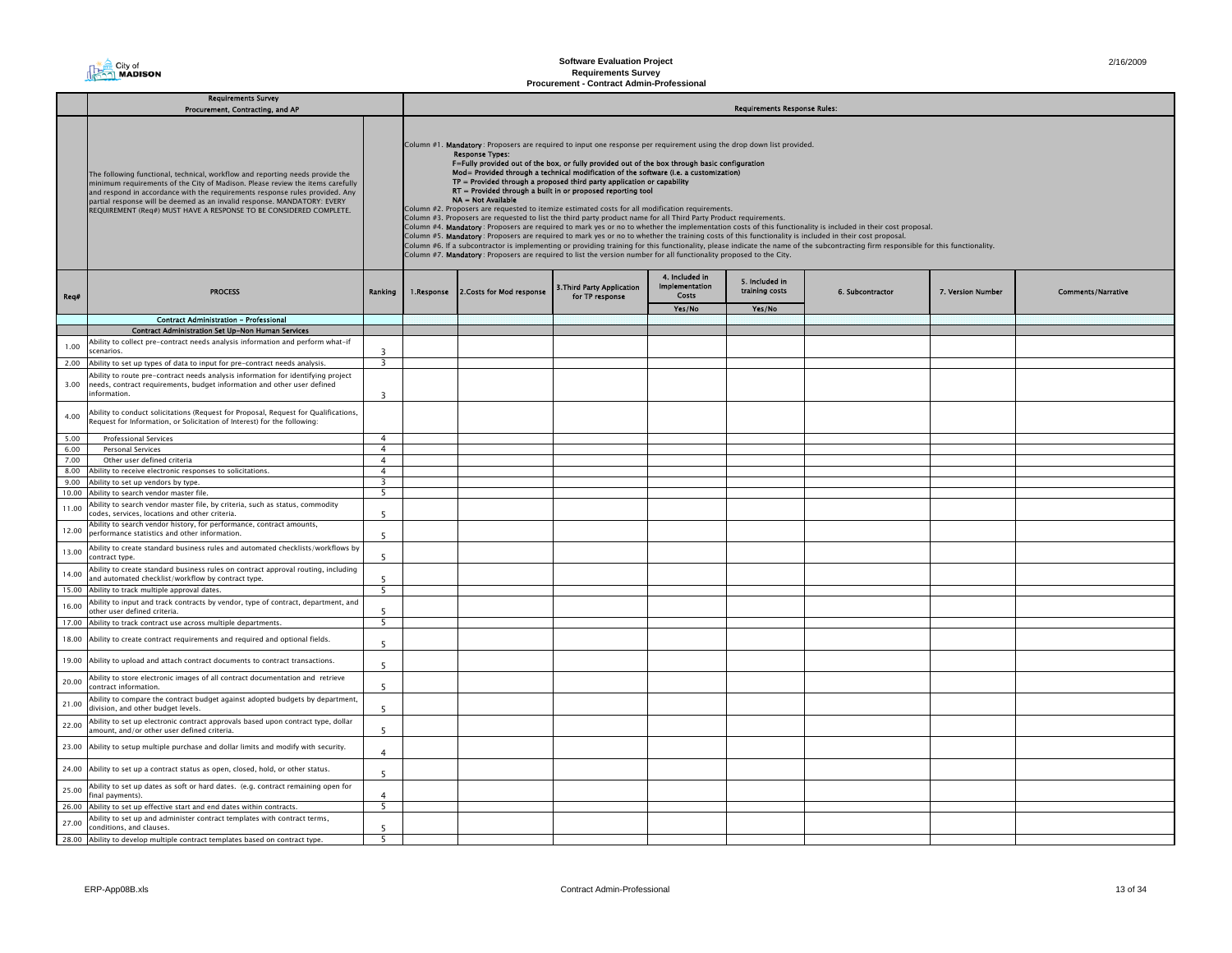## **Software Evaluation Project Requirements Survey Procurement - Contract Admin-Professional**

| Req#           | <b>PROCESS</b>                                                                                                                                                                             | Ranking                  | 1.Response | 2. Costs for Mod response | 3. Third Party Application<br>for TP response | 4. Included in<br><b>Implementation</b><br>Costs | 5. Included in<br>training costs | 6. Subcontractor | 7. Version Number | <b>Comments/Narrative</b> |
|----------------|--------------------------------------------------------------------------------------------------------------------------------------------------------------------------------------------|--------------------------|------------|---------------------------|-----------------------------------------------|--------------------------------------------------|----------------------------------|------------------|-------------------|---------------------------|
|                |                                                                                                                                                                                            |                          |            |                           |                                               | Yes/No                                           | Yes/No                           |                  |                   |                           |
|                | <b>Contract Administration - Professional</b>                                                                                                                                              |                          |            |                           |                                               |                                                  |                                  |                  |                   |                           |
|                | 29.00 Ability to electronically initiate contract templates using desktop applications.                                                                                                    | $\overline{\phantom{a}}$ |            |                           |                                               |                                                  |                                  |                  |                   |                           |
| 30.00          | Ability to automate contract drafting via a contract wizard.                                                                                                                               | $\overline{\mathbf{3}}$  |            |                           |                                               |                                                  |                                  |                  |                   |                           |
|                | 31.00 Ability to set up and track pending (on hold) contracts.                                                                                                                             | 5                        |            |                           |                                               |                                                  |                                  |                  |                   |                           |
|                | 32.00 Ability to input and track approved contracts and the date approved.                                                                                                                 | -5                       |            |                           |                                               |                                                  |                                  |                  |                   |                           |
|                | 33.00 Ability to input and track denied status of contracts with date denied.                                                                                                              | -5                       |            |                           |                                               |                                                  |                                  |                  |                   |                           |
|                | 34.00 Ability to track contracts approved but no services provided.                                                                                                                        | $\overline{\mathbf{3}}$  |            |                           |                                               |                                                  |                                  |                  |                   |                           |
|                | Ability to track services provided that may require a contract (e.g. service<br>35.00 provided without a contract set up because the department did not realize a<br>contract was needed). | $\overline{\mathbf{3}}$  |            |                           |                                               |                                                  |                                  |                  |                   |                           |
| 36.00          | Ability to designate on each contract a primary department user, and individual<br>administrator.                                                                                          | 5                        |            |                           |                                               |                                                  |                                  |                  |                   |                           |
| 37.00          | Ability to setup multiple subcontractors to each contract.                                                                                                                                 | $\overline{5}$           |            |                           |                                               |                                                  |                                  |                  |                   |                           |
| 38.00          | Ability to set up and search contract types:                                                                                                                                               |                          |            |                           |                                               |                                                  |                                  |                  |                   |                           |
| 39.00          | Blanket                                                                                                                                                                                    | - 5                      |            |                           |                                               |                                                  |                                  |                  |                   |                           |
| 40.00          | <b>Individual Department</b>                                                                                                                                                               | 5                        |            |                           |                                               |                                                  |                                  |                  |                   |                           |
| 41.00          | <b>Multiple Departments</b>                                                                                                                                                                | 5                        |            |                           |                                               |                                                  |                                  |                  |                   |                           |
| 42.00          | User Defined                                                                                                                                                                               | -5                       |            |                           |                                               |                                                  |                                  |                  |                   |                           |
| 43.00          | Ability to search contractors and vendors by geographic location, service types<br>or other user defined criteria.                                                                         |                          |            |                           |                                               |                                                  |                                  |                  |                   |                           |
| 44.00          | Ability to flag a vendor as a contractor (e.g., a vendor under contract).                                                                                                                  | $\overline{\mathbf{3}}$  |            |                           |                                               |                                                  |                                  |                  |                   |                           |
|                | 45.00 Ability to identify and track contractor documents by date including:                                                                                                                |                          |            |                           |                                               |                                                  |                                  |                  |                   |                           |
| 46.00          | Insurance documentation                                                                                                                                                                    | 5                        |            |                           |                                               |                                                  |                                  |                  |                   |                           |
| 47.00          | Multiple Licensure Types                                                                                                                                                                   | - 5                      |            |                           |                                               |                                                  |                                  |                  |                   |                           |
| 48.00          | <b>Small Business Certificates</b>                                                                                                                                                         | - 5                      |            |                           |                                               |                                                  |                                  |                  |                   |                           |
| 49.00          | AA Certification                                                                                                                                                                           | $\overline{5}$           |            |                           |                                               |                                                  |                                  |                  |                   |                           |
| 50.00          | Other User Defined                                                                                                                                                                         | - 5                      |            |                           |                                               |                                                  |                                  |                  |                   |                           |
| 51.00          | Ability to link a contract to multiple projects.                                                                                                                                           | -5                       |            |                           |                                               |                                                  |                                  |                  |                   |                           |
|                | 52.00 Ability to track multiple contracts to a single project.                                                                                                                             | -5                       |            |                           |                                               |                                                  |                                  |                  |                   |                           |
| 53.00          | Ability to establish a unique contract number from inception to closure.                                                                                                                   | $\overline{\phantom{a}}$ |            |                           |                                               |                                                  |                                  |                  |                   |                           |
| 54.00          | Ability to input and track multiple important contracts dates such as:                                                                                                                     |                          |            |                           |                                               |                                                  |                                  |                  |                   |                           |
| 55.00          | <b>Start Date</b>                                                                                                                                                                          | - 5                      |            |                           |                                               |                                                  |                                  |                  |                   |                           |
| 56.00          | <b>End Date</b>                                                                                                                                                                            | - 5                      |            |                           |                                               |                                                  |                                  |                  |                   |                           |
| 57.00          | Amendment Date                                                                                                                                                                             | -5                       |            |                           |                                               |                                                  |                                  |                  |                   |                           |
| 58.00          | <b>Contract Expiration Date</b>                                                                                                                                                            | 5                        |            |                           |                                               |                                                  |                                  |                  |                   |                           |
| 59.00          | Other User Defined Dates                                                                                                                                                                   | 5                        |            |                           |                                               |                                                  |                                  |                  |                   |                           |
| 60.00          | Ability to input and track multiple services within a contract.                                                                                                                            | $\overline{4}$           |            |                           |                                               |                                                  |                                  |                  |                   |                           |
| 61.00          | Ability to input and track milestones dates, deliverables dates, other contract<br>requirements dates.                                                                                     | $\Delta$                 |            |                           |                                               |                                                  |                                  |                  |                   |                           |
| 62.00          | Ability to set up payment schedules for a contract.                                                                                                                                        | $\overline{4}$           |            |                           |                                               |                                                  |                                  |                  |                   |                           |
| 63.00          | Ability to define multiple payment rates:                                                                                                                                                  |                          |            |                           |                                               |                                                  |                                  |                  |                   |                           |
| 64.00          | Hourly                                                                                                                                                                                     | $\overline{4}$           |            |                           |                                               |                                                  |                                  |                  |                   |                           |
| 65.00          | Deliverable                                                                                                                                                                                | $\overline{4}$           |            |                           |                                               |                                                  |                                  |                  |                   |                           |
| 66.00          | Monthly                                                                                                                                                                                    | $\overline{4}$           |            |                           |                                               |                                                  |                                  |                  |                   |                           |
| 67.00          | Other User Defined                                                                                                                                                                         | $\overline{4}$           |            |                           |                                               |                                                  |                                  |                  |                   |                           |
| 68.00          | Reimbursement of vendor costs                                                                                                                                                              | $\overline{4}$           |            |                           |                                               |                                                  |                                  |                  |                   |                           |
|                | 69.00 Ability to adjust contract payments to actual vendor costs.                                                                                                                          | $\overline{4}$           |            |                           |                                               |                                                  |                                  |                  |                   |                           |
| 70.00          | Ability to set up retainage for a contract.                                                                                                                                                | 5                        |            |                           |                                               |                                                  |                                  |                  |                   |                           |
|                | 71.00 Ability to set up withholding for a contract.                                                                                                                                        | 5                        |            |                           |                                               |                                                  |                                  |                  |                   |                           |
| 72.00          | Ability to automatically notify contract administrators of upcoming contract<br>dates.                                                                                                     | -5                       |            |                           |                                               |                                                  |                                  |                  |                   |                           |
| 73.00          | Ability to set up alerts based upon contract spending (e.g., within 5% of total<br>contract allocation amount).                                                                            | -5                       |            |                           |                                               |                                                  |                                  |                  |                   |                           |
| 74.00          | Ability to set up user defined notifications (e.g., contract status, progress, and<br>other notifications).                                                                                | - 5                      |            |                           |                                               |                                                  |                                  |                  |                   |                           |
|                | 75.00 Ability to search by contracts and drill down to the following:                                                                                                                      |                          |            |                           |                                               |                                                  |                                  |                  |                   |                           |
| 76.00          | <b>Blanket Contract</b>                                                                                                                                                                    | 5                        |            |                           |                                               |                                                  |                                  |                  |                   |                           |
| 77.00          | <b>Master Contract</b>                                                                                                                                                                     | -5                       |            |                           |                                               |                                                  |                                  |                  |                   |                           |
| 78.00          | Amendments                                                                                                                                                                                 | 5                        |            |                           |                                               |                                                  |                                  |                  |                   |                           |
| 79.00          | Work Orders                                                                                                                                                                                | 5                        |            |                           |                                               |                                                  |                                  |                  |                   |                           |
| 80.00<br>81.00 | Invoices                                                                                                                                                                                   | 5                        |            |                           |                                               |                                                  |                                  |                  |                   |                           |
|                | Other Accounting Data                                                                                                                                                                      | 5                        |            |                           |                                               |                                                  |                                  |                  |                   |                           |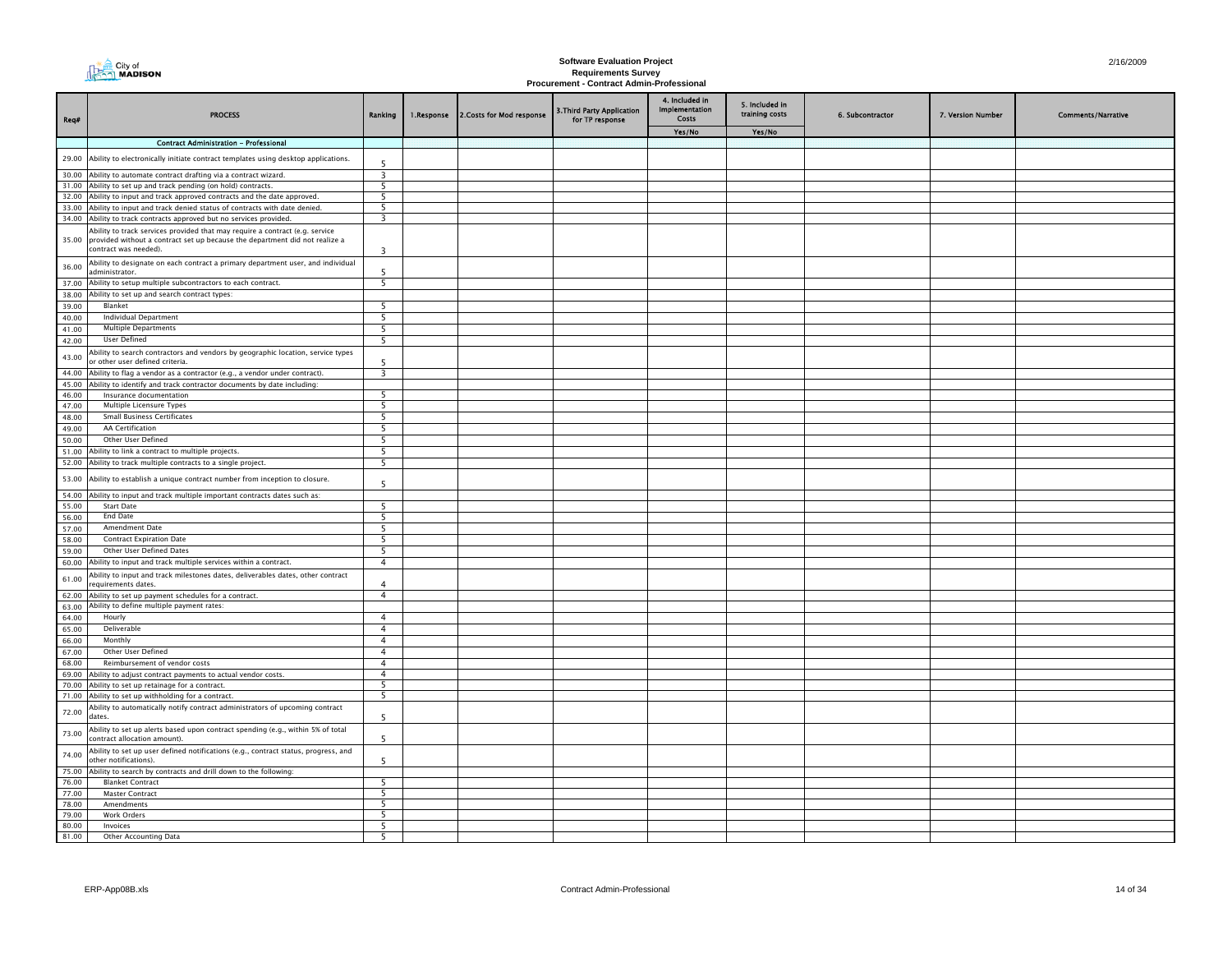| 点 | City of<br>an MADISON |
|---|-----------------------|
|---|-----------------------|

# **Software Evaluation Project Requirements Survey Procurement - Contract Admin-Professional**

| Req#             | <b>PROCESS</b>                                                                                                                                                            | Ranking                 | 1.Response | 2. Costs for Mod response | 3. Third Party Application<br>for TP response | 4. Included in<br><b>Implementation</b><br>Costs | 5. Included in<br>training costs | 6. Subcontractor | 7. Version Number | <b>Comments/Narrative</b> |
|------------------|---------------------------------------------------------------------------------------------------------------------------------------------------------------------------|-------------------------|------------|---------------------------|-----------------------------------------------|--------------------------------------------------|----------------------------------|------------------|-------------------|---------------------------|
|                  |                                                                                                                                                                           |                         |            |                           |                                               | Yes/No                                           | Yes/No                           |                  |                   |                           |
|                  | <b>Contract Administration - Professional</b>                                                                                                                             |                         |            |                           |                                               |                                                  |                                  |                  |                   |                           |
| 82.00            | Ability to set up individual dashboards by employee that lists and tracks specific<br>contracts and purchasing status.                                                    | 3                       |            |                           |                                               |                                                  |                                  |                  |                   |                           |
| 83.00            | Ability to allow for revision and edit tracking of RFP, RFI, RFQ contract actions<br>and contract language.                                                               | -5                      |            |                           |                                               |                                                  |                                  |                  |                   |                           |
|                  | 84.00 Ability for vendors to receive documents electronically (e.g., PDF).                                                                                                | 5                       |            |                           |                                               |                                                  |                                  |                  |                   |                           |
| 85.00            | Ability to encumber against a contract.                                                                                                                                   | - 5                     |            |                           |                                               |                                                  |                                  |                  |                   |                           |
| 86.00            | Ability to track expected expenditures, actual expenditures, liabilities and<br>payments against contracts.                                                               | -5                      |            |                           |                                               |                                                  |                                  |                  |                   |                           |
|                  | 87.00 Ability to track a contract to an invoice and payment.                                                                                                              | 5                       |            |                           |                                               |                                                  |                                  |                  |                   |                           |
| 88.00            | Ability to track an invoice or payment to a contract.                                                                                                                     | 5                       |            |                           |                                               |                                                  |                                  |                  |                   |                           |
| 89.00            | Ability to track an invoice or payment by contractor or sub-contractor.                                                                                                   | 5                       |            |                           |                                               |                                                  |                                  |                  |                   |                           |
| 90.00            | Ability to prevent payments exceeding not to exceed contracted amounts<br>without proper security to override.                                                            | 5                       |            |                           |                                               |                                                  |                                  |                  |                   |                           |
| 91.00            | Ability to inquire and track Budget to Actual information by contract.                                                                                                    | 5                       |            |                           |                                               |                                                  |                                  |                  |                   |                           |
| 92.00            | Ability to track updates or changes in contractor rates.                                                                                                                  | 3                       |            |                           |                                               |                                                  |                                  |                  |                   |                           |
| 93.00            | Ability to track a contract that was never used or the remaining balance on a<br>contract where services are completed.                                                   | -5                      |            |                           |                                               |                                                  |                                  |                  |                   |                           |
|                  | 94.00 Ability to renew contracts (e.g., change the dates, rates and other information).                                                                                   | -5                      |            |                           |                                               |                                                  |                                  |                  |                   |                           |
| 95.00            | Ability to track renewed contracts by type of change (e.g. rate changes).                                                                                                 | -5                      |            |                           |                                               |                                                  |                                  |                  |                   |                           |
|                  | 96.00 Ability to cancel contracts with effective dates.                                                                                                                   | 5                       |            |                           |                                               |                                                  |                                  |                  |                   |                           |
| 97.00            | Ability to assign contracts to other contractors with security and approval (e.g. if<br>a company has a new parent company).                                              | $\overline{\mathbf{3}}$ |            |                           |                                               |                                                  |                                  |                  |                   |                           |
| 98.00            | Ability to track contractor performance by:                                                                                                                               |                         |            |                           |                                               |                                                  |                                  |                  |                   |                           |
| 99.00            | Milestones                                                                                                                                                                | $\overline{4}$          |            |                           |                                               |                                                  |                                  |                  |                   |                           |
| 100.00           | Deliverables                                                                                                                                                              | $\overline{4}$          |            |                           |                                               |                                                  |                                  |                  |                   |                           |
| 101.00           | Other Major Contract Requirements                                                                                                                                         | $\overline{4}$          |            |                           |                                               |                                                  |                                  |                  |                   |                           |
| 102.00           | Ability to compare contractor performance by user defined metrics (e.g., on<br>time, on budget).                                                                          | $\overline{\mathbf{3}}$ |            |                           |                                               |                                                  |                                  |                  |                   |                           |
| 103.00           | Ability to compile outcome reports for a contract and or a contractor, and other<br>user defined criteria.                                                                | $\overline{4}$          |            |                           |                                               |                                                  |                                  |                  |                   |                           |
|                  | 104.00 Ability for vendors to submit outcome reports via City templates.                                                                                                  | $\overline{4}$          |            |                           |                                               |                                                  |                                  |                  |                   |                           |
| 105.00           | Ability to upload outcome reports to a contract and or a contractor.                                                                                                      | $\overline{4}$          |            |                           |                                               |                                                  |                                  |                  |                   |                           |
|                  | 106.00 Ability to track contract expenditures for affirmative action reporting.                                                                                           | $\overline{4}$          |            |                           |                                               |                                                  |                                  |                  |                   |                           |
|                  | 107.00 Ability to track contracts by exempt or non-exempt                                                                                                                 | $\overline{4}$          |            |                           |                                               |                                                  |                                  |                  |                   |                           |
|                  | 108.00 Ability to track expenditures for a specific contractor across multiple contracts<br>by user defined dates for contractor affirmative action compliance reporting. | $\overline{4}$          |            |                           |                                               |                                                  |                                  |                  |                   |                           |
|                  | <b>Reports, Analysis and Inquiries</b>                                                                                                                                    |                         |            |                           |                                               |                                                  |                                  |                  |                   |                           |
| 109.00           | Ability to report contracts and bids by:                                                                                                                                  |                         |            |                           |                                               |                                                  |                                  |                  |                   |                           |
| 110.00           | <b>Cost Center</b>                                                                                                                                                        | 5                       |            |                           |                                               |                                                  |                                  |                  |                   |                           |
| 111.00           | Department                                                                                                                                                                | -5                      |            |                           |                                               |                                                  |                                  |                  |                   |                           |
| 112.00           | <b>Commodity Codes</b>                                                                                                                                                    | 5                       |            |                           |                                               |                                                  |                                  |                  |                   |                           |
| 113.00           | Date Ranges                                                                                                                                                               | 5                       |            |                           |                                               |                                                  |                                  |                  |                   |                           |
| 114.00           | Contractor                                                                                                                                                                | 5                       |            |                           |                                               |                                                  |                                  |                  |                   |                           |
| 115.00           | Subcontractor                                                                                                                                                             | -5                      |            |                           |                                               |                                                  |                                  |                  |                   |                           |
| 116.00           | <b>Small Business</b>                                                                                                                                                     | 5                       |            |                           |                                               |                                                  |                                  |                  |                   |                           |
| 117.00           | <b>Minority Owned Business</b>                                                                                                                                            | 5                       |            |                           |                                               |                                                  |                                  |                  |                   |                           |
| 118.00           | <b>Budget to Actuals</b>                                                                                                                                                  | - 5                     |            |                           |                                               |                                                  |                                  |                  |                   |                           |
| 119.00           | Ability to report on the status of contracts.                                                                                                                             | -5                      |            |                           |                                               |                                                  |                                  |                  |                   |                           |
| 120.00<br>121.00 | Ability to report contracts by vendor performance.                                                                                                                        | 5                       |            |                           |                                               |                                                  |                                  |                  |                   |                           |
|                  | Ability to report on contract milestones, deliverables and other payment targets.                                                                                         | -5                      |            |                           |                                               |                                                  |                                  |                  |                   |                           |
|                  | 122.00 Ability to track contract expenditures that are grant reimbursable.                                                                                                | 5                       |            |                           |                                               |                                                  |                                  |                  |                   |                           |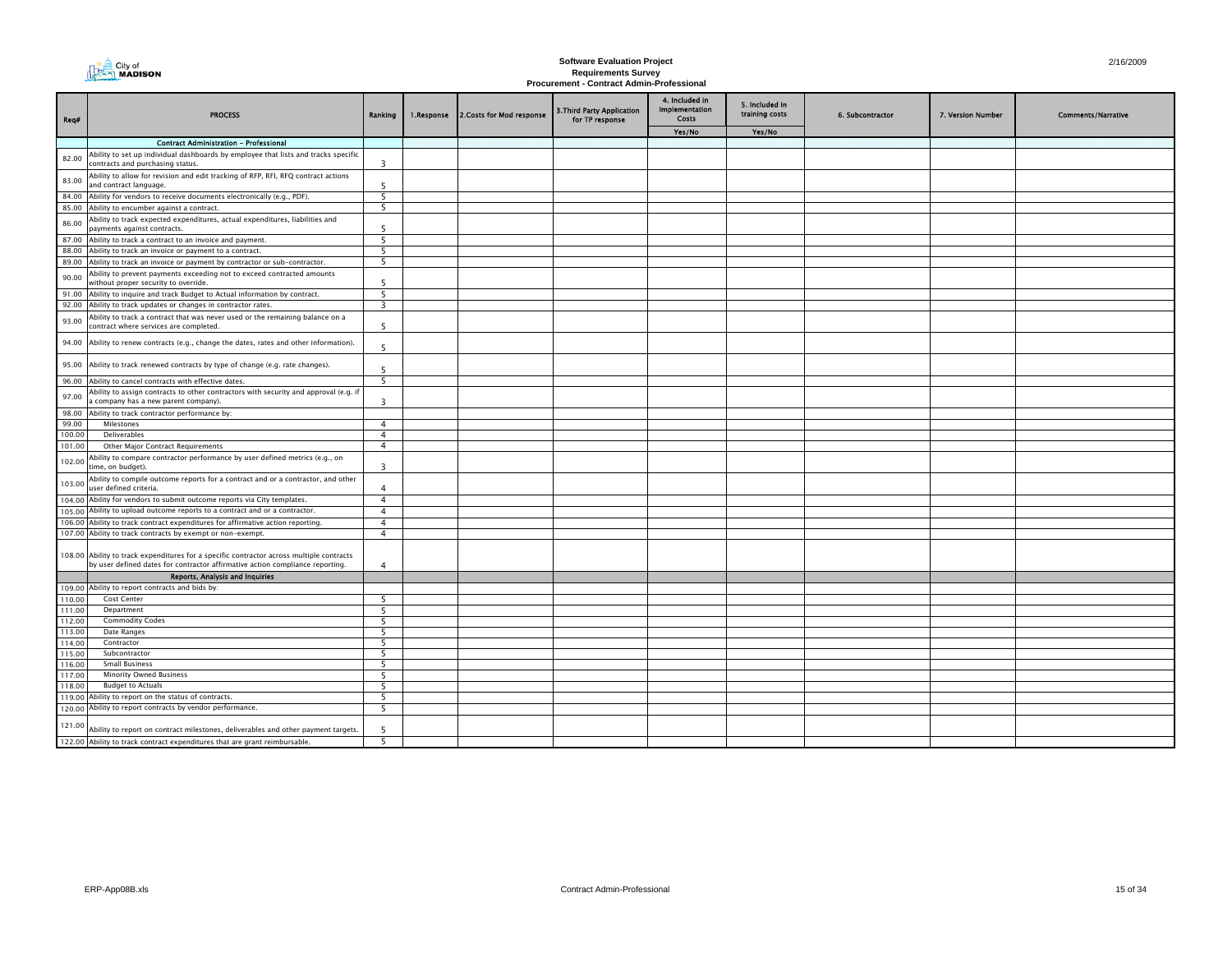

|                | <b>Requirements Survey</b><br>Procurement, Contracting, and AP                                                                                                                                                                                                                                                                                                                                    |                | <b>Requirements Response Rules:</b> |                                                                                                                                                                                                                                                                                                                                                                                                                                                                                                                                                                                                                                                                                                                                                                                                                                                                                                                                                                                                                                                                                                                                                                                                                                                                                                                                                                             |  |  |  |  |  |  |  |  |
|----------------|---------------------------------------------------------------------------------------------------------------------------------------------------------------------------------------------------------------------------------------------------------------------------------------------------------------------------------------------------------------------------------------------------|----------------|-------------------------------------|-----------------------------------------------------------------------------------------------------------------------------------------------------------------------------------------------------------------------------------------------------------------------------------------------------------------------------------------------------------------------------------------------------------------------------------------------------------------------------------------------------------------------------------------------------------------------------------------------------------------------------------------------------------------------------------------------------------------------------------------------------------------------------------------------------------------------------------------------------------------------------------------------------------------------------------------------------------------------------------------------------------------------------------------------------------------------------------------------------------------------------------------------------------------------------------------------------------------------------------------------------------------------------------------------------------------------------------------------------------------------------|--|--|--|--|--|--|--|--|
|                | The following functional, technical, workflow and reporting needs provide the<br>minimum requirements of the City of Madison. Please review the items carefully<br>and respond in accordance with the requirements response rules provided. Any<br>partial response will be deemed as an invalid response. MANDATORY: EVERY<br>REQUIREMENT (Reg#) MUST HAVE A RESPONSE TO BE CONSIDERED COMPLETE. |                |                                     | Column #1. Mandatory: Proposers are required to input one response per requirement using the drop down list provided.<br><b>Response Types:</b><br>F=Fully provided out of the box, or fully provided out of the box through basic configuration<br>Mod= Provided through a technical modification of the software (i.e. a customization)<br>$TP =$ Provided through a proposed third party application or capability<br>RT = Provided through a built in or proposed reporting tool<br>NA = Not Available<br>Column #2. Proposers are requested to itemize estimated costs for all modification requirements.<br>Column #3. Proposers are requested to list the third party product name for all Third Party Product requirements.<br>Column #4. Mandatory: Proposers are required to mark yes or no to whether the implementation costs of this functionality is included in their cost proposal.<br>Column #5. Mandatory: Proposers are required to mark yes or no to whether the training costs of this functionality is included in their cost proposal.<br>Column #6. If a subcontractor is implementing or providing training for this functionality, please indicate the name of the subcontracting firm responsible for this functionality.<br>Column #7. Mandatory: Proposers are required to list the version number for all functionality proposed to the City. |  |  |  |  |  |  |  |  |
| Req#           | <b>PROCESS</b>                                                                                                                                                                                                                                                                                                                                                                                    | Ranking        | 1.Response                          | 4. Included in<br>5. Included in<br><b>Implementation</b><br>3. Third Party Application<br>training costs<br>2. Costs for Mod response<br>6. Subcontractor<br>7. Version Number<br><b>Costs</b><br>for TP response<br>Yes/No<br>Yes/No                                                                                                                                                                                                                                                                                                                                                                                                                                                                                                                                                                                                                                                                                                                                                                                                                                                                                                                                                                                                                                                                                                                                      |  |  |  |  |  |  |  |  |
|                | <b>Contracts Administration - Human Services</b>                                                                                                                                                                                                                                                                                                                                                  |                |                                     |                                                                                                                                                                                                                                                                                                                                                                                                                                                                                                                                                                                                                                                                                                                                                                                                                                                                                                                                                                                                                                                                                                                                                                                                                                                                                                                                                                             |  |  |  |  |  |  |  |  |
|                | Contract Administration - Human Services Set Up and Tracking                                                                                                                                                                                                                                                                                                                                      |                |                                     |                                                                                                                                                                                                                                                                                                                                                                                                                                                                                                                                                                                                                                                                                                                                                                                                                                                                                                                                                                                                                                                                                                                                                                                                                                                                                                                                                                             |  |  |  |  |  |  |  |  |
| 1.00           | Ability to set up and track the following Pre-Planning/Application phases:                                                                                                                                                                                                                                                                                                                        |                |                                     |                                                                                                                                                                                                                                                                                                                                                                                                                                                                                                                                                                                                                                                                                                                                                                                                                                                                                                                                                                                                                                                                                                                                                                                                                                                                                                                                                                             |  |  |  |  |  |  |  |  |
| 2.00           | Pre-application planning (track multiple service areas, program<br>descriptions, goals, priorities, objectives and funding)                                                                                                                                                                                                                                                                       | $\overline{4}$ |                                     |                                                                                                                                                                                                                                                                                                                                                                                                                                                                                                                                                                                                                                                                                                                                                                                                                                                                                                                                                                                                                                                                                                                                                                                                                                                                                                                                                                             |  |  |  |  |  |  |  |  |
| 3.00           | Track program description, overview, area assignment, unduplicated<br>participants, service unit description)                                                                                                                                                                                                                                                                                     | $\overline{4}$ |                                     |                                                                                                                                                                                                                                                                                                                                                                                                                                                                                                                                                                                                                                                                                                                                                                                                                                                                                                                                                                                                                                                                                                                                                                                                                                                                                                                                                                             |  |  |  |  |  |  |  |  |
| 4.00           | Track an inflation index increase                                                                                                                                                                                                                                                                                                                                                                 | $\overline{4}$ |                                     |                                                                                                                                                                                                                                                                                                                                                                                                                                                                                                                                                                                                                                                                                                                                                                                                                                                                                                                                                                                                                                                                                                                                                                                                                                                                                                                                                                             |  |  |  |  |  |  |  |  |
| 5.00           | Track program contacts and demographics                                                                                                                                                                                                                                                                                                                                                           | $\overline{4}$ |                                     |                                                                                                                                                                                                                                                                                                                                                                                                                                                                                                                                                                                                                                                                                                                                                                                                                                                                                                                                                                                                                                                                                                                                                                                                                                                                                                                                                                             |  |  |  |  |  |  |  |  |
| 6.00           | Generate multiple application types                                                                                                                                                                                                                                                                                                                                                               | 5              |                                     |                                                                                                                                                                                                                                                                                                                                                                                                                                                                                                                                                                                                                                                                                                                                                                                                                                                                                                                                                                                                                                                                                                                                                                                                                                                                                                                                                                             |  |  |  |  |  |  |  |  |
| 7.00           | Ability to accept and process multiple applications for program funding via<br>self service with appropriate work flow and approvals                                                                                                                                                                                                                                                              | -5             |                                     |                                                                                                                                                                                                                                                                                                                                                                                                                                                                                                                                                                                                                                                                                                                                                                                                                                                                                                                                                                                                                                                                                                                                                                                                                                                                                                                                                                             |  |  |  |  |  |  |  |  |
| 8.00           | Ability to set up and track pre-contracting/application phase activities (with sub-<br>ctivities under the activities) including:                                                                                                                                                                                                                                                                 |                |                                     |                                                                                                                                                                                                                                                                                                                                                                                                                                                                                                                                                                                                                                                                                                                                                                                                                                                                                                                                                                                                                                                                                                                                                                                                                                                                                                                                                                             |  |  |  |  |  |  |  |  |
| 9.00           | General planning (e.g., Confirm that program is included in department<br>budget)                                                                                                                                                                                                                                                                                                                 | $\Delta$       |                                     |                                                                                                                                                                                                                                                                                                                                                                                                                                                                                                                                                                                                                                                                                                                                                                                                                                                                                                                                                                                                                                                                                                                                                                                                                                                                                                                                                                             |  |  |  |  |  |  |  |  |
| 10.00          | Renewals                                                                                                                                                                                                                                                                                                                                                                                          | $\overline{4}$ |                                     |                                                                                                                                                                                                                                                                                                                                                                                                                                                                                                                                                                                                                                                                                                                                                                                                                                                                                                                                                                                                                                                                                                                                                                                                                                                                                                                                                                             |  |  |  |  |  |  |  |  |
| 11.00          | Other user defined activities                                                                                                                                                                                                                                                                                                                                                                     | 5              |                                     |                                                                                                                                                                                                                                                                                                                                                                                                                                                                                                                                                                                                                                                                                                                                                                                                                                                                                                                                                                                                                                                                                                                                                                                                                                                                                                                                                                             |  |  |  |  |  |  |  |  |
| 12.00          | bility to set up and track proposal/application phase activities (with sub-<br>activities under the activities) including:                                                                                                                                                                                                                                                                        |                |                                     |                                                                                                                                                                                                                                                                                                                                                                                                                                                                                                                                                                                                                                                                                                                                                                                                                                                                                                                                                                                                                                                                                                                                                                                                                                                                                                                                                                             |  |  |  |  |  |  |  |  |
| 13.00          | Application solicitation and self service with attachments                                                                                                                                                                                                                                                                                                                                        | - 5            |                                     |                                                                                                                                                                                                                                                                                                                                                                                                                                                                                                                                                                                                                                                                                                                                                                                                                                                                                                                                                                                                                                                                                                                                                                                                                                                                                                                                                                             |  |  |  |  |  |  |  |  |
| 14.00          | Application receipt and distribution                                                                                                                                                                                                                                                                                                                                                              | 5              |                                     |                                                                                                                                                                                                                                                                                                                                                                                                                                                                                                                                                                                                                                                                                                                                                                                                                                                                                                                                                                                                                                                                                                                                                                                                                                                                                                                                                                             |  |  |  |  |  |  |  |  |
| 15.00          | Application analysis and approval                                                                                                                                                                                                                                                                                                                                                                 | - 5            |                                     |                                                                                                                                                                                                                                                                                                                                                                                                                                                                                                                                                                                                                                                                                                                                                                                                                                                                                                                                                                                                                                                                                                                                                                                                                                                                                                                                                                             |  |  |  |  |  |  |  |  |
| 16.00          | Other user defined activities (agency profile information)                                                                                                                                                                                                                                                                                                                                        | -5             |                                     |                                                                                                                                                                                                                                                                                                                                                                                                                                                                                                                                                                                                                                                                                                                                                                                                                                                                                                                                                                                                                                                                                                                                                                                                                                                                                                                                                                             |  |  |  |  |  |  |  |  |
| 17.00          | Ability to set up and track meeting/negotiation application phase activities (with<br>sub-activities under the activities) including:                                                                                                                                                                                                                                                             |                |                                     |                                                                                                                                                                                                                                                                                                                                                                                                                                                                                                                                                                                                                                                                                                                                                                                                                                                                                                                                                                                                                                                                                                                                                                                                                                                                                                                                                                             |  |  |  |  |  |  |  |  |
| 18.00          | Planning meetings                                                                                                                                                                                                                                                                                                                                                                                 | 3              |                                     |                                                                                                                                                                                                                                                                                                                                                                                                                                                                                                                                                                                                                                                                                                                                                                                                                                                                                                                                                                                                                                                                                                                                                                                                                                                                                                                                                                             |  |  |  |  |  |  |  |  |
| 19.00<br>20.00 | Follow-up actions and meetings<br>Other user defined activities                                                                                                                                                                                                                                                                                                                                   | 3<br>3         |                                     |                                                                                                                                                                                                                                                                                                                                                                                                                                                                                                                                                                                                                                                                                                                                                                                                                                                                                                                                                                                                                                                                                                                                                                                                                                                                                                                                                                             |  |  |  |  |  |  |  |  |
| 21.00          | Ability to set up and track contract finalization phase activities (with sub-<br>ctivities under the activities) including:                                                                                                                                                                                                                                                                       |                |                                     |                                                                                                                                                                                                                                                                                                                                                                                                                                                                                                                                                                                                                                                                                                                                                                                                                                                                                                                                                                                                                                                                                                                                                                                                                                                                                                                                                                             |  |  |  |  |  |  |  |  |
| 22.00          | Agreement with provider on issues                                                                                                                                                                                                                                                                                                                                                                 | $\overline{4}$ |                                     |                                                                                                                                                                                                                                                                                                                                                                                                                                                                                                                                                                                                                                                                                                                                                                                                                                                                                                                                                                                                                                                                                                                                                                                                                                                                                                                                                                             |  |  |  |  |  |  |  |  |
| 23.00          | Final recommendations and department concurrence                                                                                                                                                                                                                                                                                                                                                  | $\overline{4}$ |                                     |                                                                                                                                                                                                                                                                                                                                                                                                                                                                                                                                                                                                                                                                                                                                                                                                                                                                                                                                                                                                                                                                                                                                                                                                                                                                                                                                                                             |  |  |  |  |  |  |  |  |
| 24.00          | Other user defined activities                                                                                                                                                                                                                                                                                                                                                                     | $\overline{4}$ |                                     |                                                                                                                                                                                                                                                                                                                                                                                                                                                                                                                                                                                                                                                                                                                                                                                                                                                                                                                                                                                                                                                                                                                                                                                                                                                                                                                                                                             |  |  |  |  |  |  |  |  |
| 25.00          | Ability to set up and track contract document preparation contract phase<br>ictivities (with sub-activities under the activities) including:                                                                                                                                                                                                                                                      |                |                                     |                                                                                                                                                                                                                                                                                                                                                                                                                                                                                                                                                                                                                                                                                                                                                                                                                                                                                                                                                                                                                                                                                                                                                                                                                                                                                                                                                                             |  |  |  |  |  |  |  |  |
| 26.00          | Application data and text should automatically populate other user defined<br>contract fields                                                                                                                                                                                                                                                                                                     |                |                                     |                                                                                                                                                                                                                                                                                                                                                                                                                                                                                                                                                                                                                                                                                                                                                                                                                                                                                                                                                                                                                                                                                                                                                                                                                                                                                                                                                                             |  |  |  |  |  |  |  |  |
| 27.00          | Allow variable contract language to be developed                                                                                                                                                                                                                                                                                                                                                  | 5              |                                     |                                                                                                                                                                                                                                                                                                                                                                                                                                                                                                                                                                                                                                                                                                                                                                                                                                                                                                                                                                                                                                                                                                                                                                                                                                                                                                                                                                             |  |  |  |  |  |  |  |  |
| 28.00          | Develop contract exhibits/reporting documents                                                                                                                                                                                                                                                                                                                                                     | 5              |                                     |                                                                                                                                                                                                                                                                                                                                                                                                                                                                                                                                                                                                                                                                                                                                                                                                                                                                                                                                                                                                                                                                                                                                                                                                                                                                                                                                                                             |  |  |  |  |  |  |  |  |
| 29.00          | Final contract document preparation                                                                                                                                                                                                                                                                                                                                                               | - 5            |                                     |                                                                                                                                                                                                                                                                                                                                                                                                                                                                                                                                                                                                                                                                                                                                                                                                                                                                                                                                                                                                                                                                                                                                                                                                                                                                                                                                                                             |  |  |  |  |  |  |  |  |
| 30.00          | Other user defined activities                                                                                                                                                                                                                                                                                                                                                                     | 5              |                                     |                                                                                                                                                                                                                                                                                                                                                                                                                                                                                                                                                                                                                                                                                                                                                                                                                                                                                                                                                                                                                                                                                                                                                                                                                                                                                                                                                                             |  |  |  |  |  |  |  |  |
| 31.00          | Ability to set up and track contract signature process phase activities (with sub-<br>activities under the activities) including:                                                                                                                                                                                                                                                                 |                |                                     |                                                                                                                                                                                                                                                                                                                                                                                                                                                                                                                                                                                                                                                                                                                                                                                                                                                                                                                                                                                                                                                                                                                                                                                                                                                                                                                                                                             |  |  |  |  |  |  |  |  |
| 32.00          | Provider's signature                                                                                                                                                                                                                                                                                                                                                                              | 5              |                                     |                                                                                                                                                                                                                                                                                                                                                                                                                                                                                                                                                                                                                                                                                                                                                                                                                                                                                                                                                                                                                                                                                                                                                                                                                                                                                                                                                                             |  |  |  |  |  |  |  |  |
| 33.00          | City Attorney's signature                                                                                                                                                                                                                                                                                                                                                                         | 5              |                                     |                                                                                                                                                                                                                                                                                                                                                                                                                                                                                                                                                                                                                                                                                                                                                                                                                                                                                                                                                                                                                                                                                                                                                                                                                                                                                                                                                                             |  |  |  |  |  |  |  |  |
| 34.00          | City Council approval process                                                                                                                                                                                                                                                                                                                                                                     | 5              |                                     |                                                                                                                                                                                                                                                                                                                                                                                                                                                                                                                                                                                                                                                                                                                                                                                                                                                                                                                                                                                                                                                                                                                                                                                                                                                                                                                                                                             |  |  |  |  |  |  |  |  |
| 35.00          | Mayor's signature                                                                                                                                                                                                                                                                                                                                                                                 | 5              |                                     |                                                                                                                                                                                                                                                                                                                                                                                                                                                                                                                                                                                                                                                                                                                                                                                                                                                                                                                                                                                                                                                                                                                                                                                                                                                                                                                                                                             |  |  |  |  |  |  |  |  |
|                |                                                                                                                                                                                                                                                                                                                                                                                                   |                |                                     |                                                                                                                                                                                                                                                                                                                                                                                                                                                                                                                                                                                                                                                                                                                                                                                                                                                                                                                                                                                                                                                                                                                                                                                                                                                                                                                                                                             |  |  |  |  |  |  |  |  |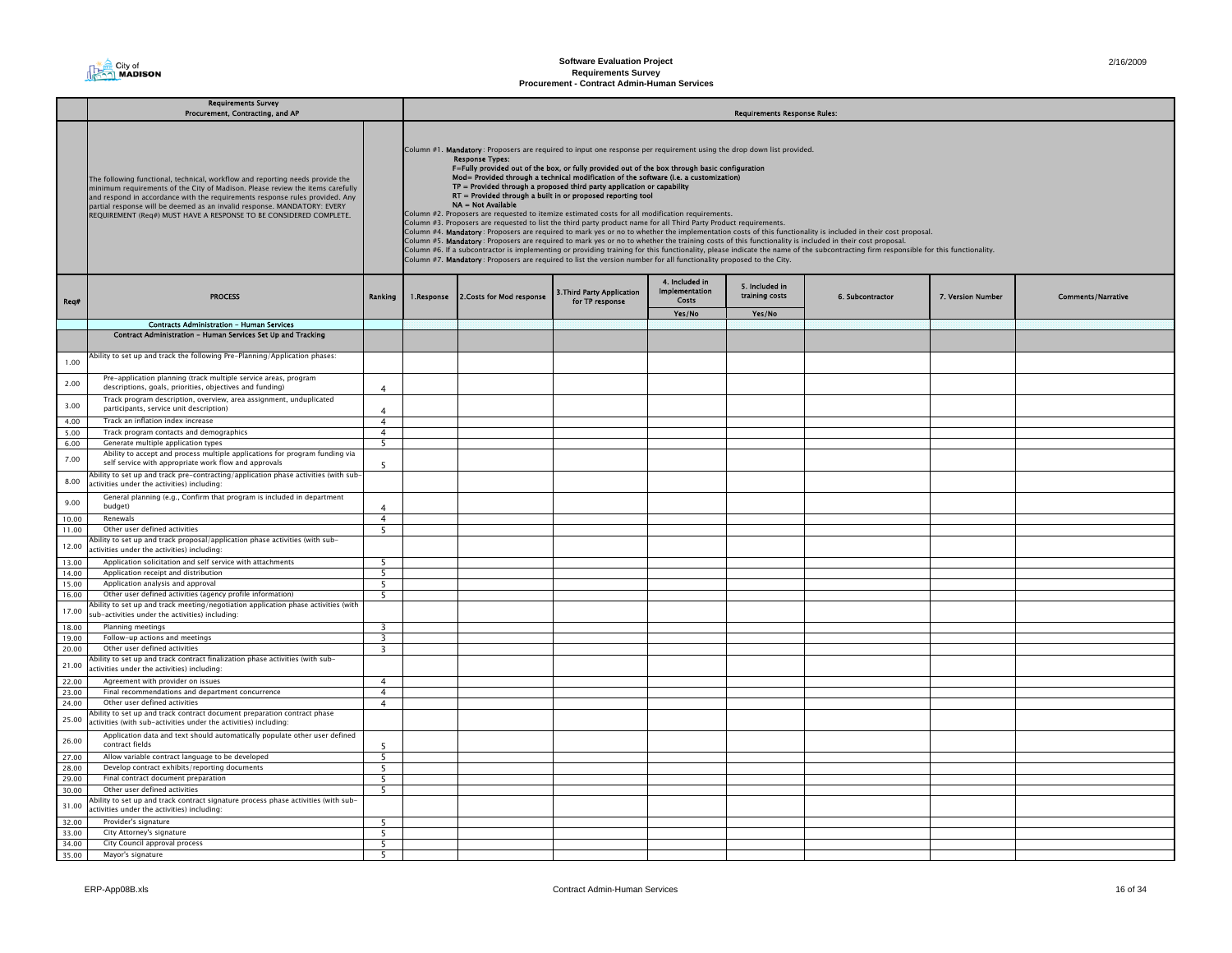

| Req#           | <b>PROCESS</b>                                                                                                                              | Ranking                  | 1.Response | 2. Costs for Mod response | 3. Third Party Application<br>for TP response | 4. Included in<br>Implementation<br>Costs | 5. Included in<br>training costs | 6. Subcontractor | 7. Version Number | <b>Comments/Narrative</b> |
|----------------|---------------------------------------------------------------------------------------------------------------------------------------------|--------------------------|------------|---------------------------|-----------------------------------------------|-------------------------------------------|----------------------------------|------------------|-------------------|---------------------------|
|                |                                                                                                                                             |                          |            |                           |                                               | Yes/No                                    | Yes/No                           |                  |                   |                           |
|                | <b>Contracts Administration - Human Services</b>                                                                                            |                          |            |                           |                                               |                                           |                                  |                  |                   |                           |
| 36.00          | City Clerk's signature                                                                                                                      | 5                        |            |                           |                                               |                                           |                                  |                  |                   |                           |
| 37.00          | Final contract distribution                                                                                                                 | 5                        |            |                           |                                               |                                           |                                  |                  |                   |                           |
| 38.00<br>39.00 | Contract file update and organization<br>Ability to track where a contract is in the contracting process.                                   | 5<br>5                   |            |                           |                                               |                                           |                                  |                  |                   |                           |
|                | Ability to set up and track the following information within agency/application                                                             |                          |            |                           |                                               |                                           |                                  |                  |                   |                           |
| 40.00          | act sheets:                                                                                                                                 |                          |            |                           |                                               |                                           |                                  |                  |                   |                           |
| 41.00          | Legal name of provider                                                                                                                      | 5                        |            |                           |                                               |                                           |                                  |                  |                   |                           |
| 42.00          | Doing business as                                                                                                                           | 5                        |            |                           |                                               |                                           |                                  |                  |                   |                           |
| 43.00          | Multiple organization addresses                                                                                                             | 5                        |            |                           |                                               |                                           |                                  |                  |                   |                           |
| 44.00          | Multiple business phone numbers                                                                                                             | 5                        |            |                           |                                               |                                           |                                  |                  |                   |                           |
| 45.00<br>46.00 | Multiple business fax numbers<br>Federal employer ID or SSN                                                                                 | 5<br>5                   |            |                           |                                               |                                           |                                  |                  |                   |                           |
|                | Organization status (proprietorship, partnership, incorporated nonprofit,                                                                   |                          |            |                           |                                               |                                           |                                  |                  |                   |                           |
| 47.00          | incorporated for profit, loc, government unit, s corp)                                                                                      | 5                        |            |                           |                                               |                                           |                                  |                  |                   |                           |
| 48.00          | <b>Executive director</b>                                                                                                                   | 5                        |            |                           |                                               |                                           |                                  |                  |                   |                           |
| 49.00          | Executive director phone number                                                                                                             | 5                        |            |                           |                                               |                                           |                                  |                  |                   |                           |
| 50.00          | Executive director e-mail                                                                                                                   | 5                        |            |                           |                                               |                                           |                                  |                  |                   |                           |
| 51.00          | Program contact                                                                                                                             | 5                        |            |                           |                                               |                                           |                                  |                  |                   |                           |
| 52.00          | Program contact title                                                                                                                       | $\overline{5}$           |            |                           |                                               |                                           |                                  |                  |                   |                           |
| 53.00<br>54.00 | Program contact phone<br>Program contact e-mail                                                                                             | 5<br>5                   |            |                           |                                               |                                           |                                  |                  |                   |                           |
| 55.00          | Program fax number                                                                                                                          | 5                        |            |                           |                                               |                                           |                                  |                  |                   |                           |
| 56.00          | Financial contact person                                                                                                                    | 5                        |            |                           |                                               |                                           |                                  |                  |                   |                           |
| 57.00          | Financial contact person phone                                                                                                              | 5                        |            |                           |                                               |                                           |                                  |                  |                   |                           |
| 58.00          | Individuals names and/or positions with board authority to sign contracts.                                                                  | -5                       |            |                           |                                               |                                           |                                  |                  |                   |                           |
| 59.00          | Individuals phone numbers and/or positions phone numbers with board<br>authority to sign contracts.                                         | -5                       |            |                           |                                               |                                           |                                  |                  |                   |                           |
| 60.00          | Individuals e-mail and/or positions e-mail with board authority to sign<br>contracts.                                                       | 5                        |            |                           |                                               |                                           |                                  |                  |                   |                           |
| 61.00          | Person designated as responsible authority for data privacy purposes.                                                                       | 5                        |            |                           |                                               |                                           |                                  |                  |                   |                           |
| 62.00          | Text description for term of office length                                                                                                  | -5                       |            |                           |                                               |                                           |                                  |                  |                   |                           |
| 63.00          | Beginning and Ending dates for term of office length                                                                                        | $\overline{\phantom{0}}$ |            |                           |                                               |                                           |                                  |                  |                   |                           |
| 64.00          | Ability to capture the following information for multiple facilities within the<br>rovider application/fact sheets:                         |                          |            |                           |                                               |                                           |                                  |                  |                   |                           |
| 65.00          | Facility name                                                                                                                               | 5                        |            |                           |                                               |                                           |                                  |                  |                   |                           |
| 66.00          | Facility address                                                                                                                            | 5                        |            |                           |                                               |                                           |                                  |                  |                   |                           |
| 67.00<br>68.00 | Facility phone number<br>Facility fax number                                                                                                | 5<br>-5                  |            |                           |                                               |                                           |                                  |                  |                   |                           |
| 69.00          | Facility contact person                                                                                                                     | 5                        |            |                           |                                               |                                           |                                  |                  |                   |                           |
| 70.00          | Facility contact person phone                                                                                                               | $\overline{5}$           |            |                           |                                               |                                           |                                  |                  |                   |                           |
| 71.00          | Facility contact person e-mail                                                                                                              | 5                        |            |                           |                                               |                                           |                                  |                  |                   |                           |
| 72.00          | Facility capacity                                                                                                                           | 5                        |            |                           |                                               |                                           |                                  |                  |                   |                           |
| 73.00          | Facility days and hours of operation                                                                                                        | - 5                      |            |                           |                                               |                                           |                                  |                  |                   |                           |
| 74.00          | Facility mission statement                                                                                                                  | 5                        |            |                           |                                               |                                           |                                  |                  |                   |                           |
| 75.00          | Facility service improvements                                                                                                               | 5                        |            |                           |                                               |                                           |                                  |                  |                   |                           |
| 76.00          | Facility experience                                                                                                                         | 5                        |            |                           |                                               |                                           |                                  |                  |                   |                           |
| 77.00          | Facility percent turnover and related notes                                                                                                 | 5                        |            |                           |                                               |                                           |                                  |                  |                   |                           |
| 78.00          | Ability to capture the following license information within the<br>provider/application fact sheets:                                        |                          |            |                           |                                               |                                           |                                  |                  |                   |                           |
| 79.00          | License type                                                                                                                                | 5                        |            |                           |                                               |                                           |                                  |                  |                   |                           |
| 80.00          | Licensing worker and phone number                                                                                                           | - 5                      |            |                           |                                               |                                           |                                  |                  |                   |                           |
| 81.00          | Ability to capture multiple agency information fields in a yes/no/NA format<br>within the provider application/fact sheets.                 | -5                       |            |                           |                                               |                                           |                                  |                  |                   |                           |
| 82.00          | Ability to attach files to user defined information fields based on yes/no/NA<br>selection in the provider/application fact sheets.         | 5                        |            |                           |                                               |                                           |                                  |                  |                   |                           |
| 83.00          | Ability to set up and track contracts and contract compliance activities with<br>multiple user defined fields and narrative text including: |                          |            |                           |                                               |                                           |                                  |                  |                   |                           |
| 84.00          | Program review of agency activity and outcome reports                                                                                       | 5                        |            |                           |                                               |                                           |                                  |                  |                   |                           |
| 85.00          | Administrative/Financial review of agency reports                                                                                           | 5                        |            |                           |                                               |                                           |                                  |                  |                   |                           |
| 86.00<br>87.00 | Critical contract issue resolution<br>Agency demographics (agency staff, agency volunteers)                                                 | 5<br>$\overline{5}$      |            |                           |                                               |                                           |                                  |                  |                   |                           |
|                | Participant demographics (gender, age, race, ethnicity, residency, disability                                                               |                          |            |                           |                                               |                                           |                                  |                  |                   |                           |
| 88.00          | status, other defined criteria)                                                                                                             | 5                        |            |                           |                                               |                                           |                                  |                  |                   |                           |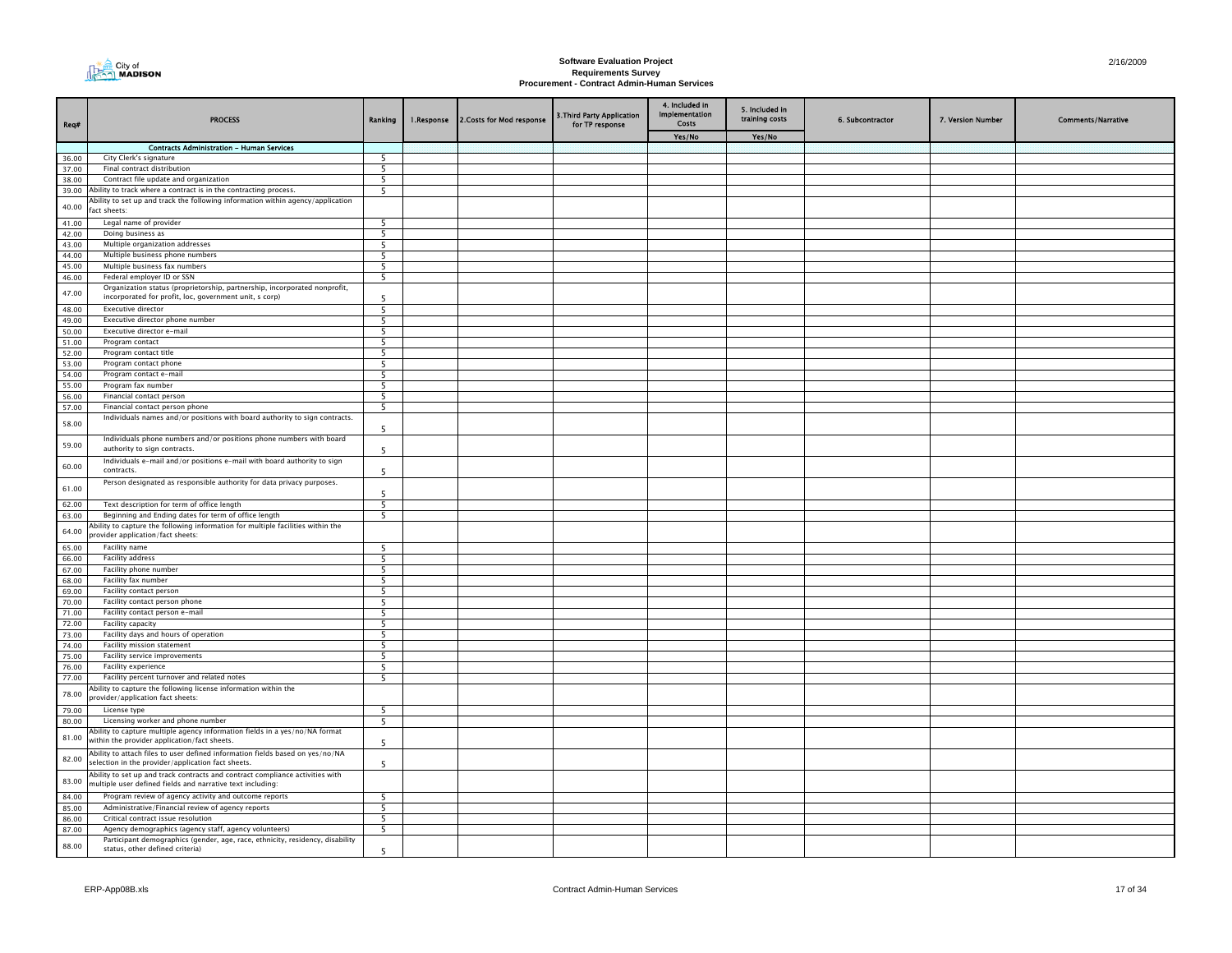

| Req#             | <b>PROCESS</b>                                                                                                                            | Ranking        | 1.Response | 2. Costs for Mod response | 3. Third Party Application<br>for TP response | 4. Included in<br>Implementation<br><b>Costs</b> | 5. Included in<br>training costs | 6. Subcontractor | 7. Version Number | <b>Comments/Narrative</b> |
|------------------|-------------------------------------------------------------------------------------------------------------------------------------------|----------------|------------|---------------------------|-----------------------------------------------|--------------------------------------------------|----------------------------------|------------------|-------------------|---------------------------|
|                  |                                                                                                                                           |                |            |                           |                                               | Yes/No                                           | Yes/No                           |                  |                   |                           |
|                  | <b>Contracts Administration - Human Services</b>                                                                                          |                |            |                           |                                               |                                                  |                                  |                  |                   |                           |
| 89.00            | Unit information<br>Project information                                                                                                   | 5              |            |                           |                                               |                                                  |                                  |                  |                   |                           |
| 90.00            |                                                                                                                                           | 5              |            |                           |                                               |                                                  |                                  |                  |                   |                           |
| 91.00            | Agency salaries and numbers of staff by category (FTEs, PTEs)<br>Agency budgets and descriptions for multiple years with multiple funding | 5              |            |                           |                                               |                                                  |                                  |                  |                   |                           |
| 92.00            | sources (prior, current, subsequent)                                                                                                      | 5              |            |                           |                                               |                                                  |                                  |                  |                   |                           |
| 93.00            | Participant costs by fiscal period and type (prior year, current, subsequent)                                                             | 5              |            |                           |                                               |                                                  |                                  |                  |                   |                           |
| 94.00            | Other user defined criteria                                                                                                               | 5              |            |                           |                                               |                                                  |                                  |                  |                   |                           |
| 95.00            | Ability to set up and track contract monitoring activities including:                                                                     |                |            |                           |                                               |                                                  |                                  |                  |                   |                           |
| 96.00            | Desk Audit                                                                                                                                | 5              |            |                           |                                               |                                                  |                                  |                  |                   |                           |
| 97.00<br>98.00   | Site Visits<br>Meetings as needed                                                                                                         | 5<br>5         |            |                           |                                               |                                                  |                                  |                  |                   |                           |
| 99.00            | Troubleshooting                                                                                                                           | 5              |            |                           |                                               |                                                  |                                  |                  |                   |                           |
| 100.00           | Track multiple user defined monitoring conditions and criteria                                                                            | $\overline{4}$ |            |                           |                                               |                                                  |                                  |                  |                   |                           |
|                  | 101.00 Ability to set up and manage a contract wizard, including:                                                                         |                |            |                           |                                               |                                                  |                                  |                  |                   |                           |
| 102.00           | <b>Statement of Work</b>                                                                                                                  | $\overline{4}$ |            |                           |                                               |                                                  |                                  |                  |                   |                           |
| 103.00           | Budget                                                                                                                                    | $\overline{4}$ |            |                           |                                               |                                                  |                                  |                  |                   |                           |
| 104.00           | <b>Additional Clauses</b>                                                                                                                 | $\overline{4}$ |            |                           |                                               |                                                  |                                  |                  |                   |                           |
|                  | 105.00 Ability to input the following variable contract language:                                                                         |                |            |                           |                                               |                                                  |                                  |                  |                   |                           |
| 106.00           | Terms of Agreement                                                                                                                        | 5              |            |                           |                                               |                                                  |                                  |                  |                   |                           |
| 107.00           | Services Purchased                                                                                                                        | 5              |            |                           |                                               |                                                  |                                  |                  |                   |                           |
| 108.00           | Cost of Agreement                                                                                                                         | 5              |            |                           |                                               |                                                  |                                  |                  |                   |                           |
| 109.00           | <b>Payment of Services</b>                                                                                                                | - 5            |            |                           |                                               |                                                  |                                  |                  |                   |                           |
| 110.00           | Method of Payment                                                                                                                         | 5              |            |                           |                                               |                                                  |                                  |                  |                   |                           |
| 111.00           | <b>Eligibility of Service</b>                                                                                                             | 5              |            |                           |                                               |                                                  |                                  |                  |                   |                           |
| 112.00           | Vulnerable Population Riders (Criminal Background Checks)                                                                                 | $\overline{4}$ |            |                           |                                               |                                                  |                                  |                  |                   |                           |
| 113.00<br>114.00 | Other user defined language<br>Ability to input the following non-variable contract language:                                             | 5              |            |                           |                                               |                                                  |                                  |                  |                   |                           |
| 115.00           | Delivery of Services                                                                                                                      | 5              |            |                           |                                               |                                                  |                                  |                  |                   |                           |
| 116.00           | Program service requests                                                                                                                  | - 5            |            |                           |                                               |                                                  |                                  |                  |                   |                           |
| 117.00           | Records, Reports, Audits, and Monitoring Procedures                                                                                       | 5              |            |                           |                                               |                                                  |                                  |                  |                   |                           |
| 118.00           | Compliance                                                                                                                                | 5              |            |                           |                                               |                                                  |                                  |                  |                   |                           |
| 119.00           | <b>Data Practices</b>                                                                                                                     | 5              |            |                           |                                               |                                                  |                                  |                  |                   |                           |
| 120.00           | Contract Administration and Disputes                                                                                                      | 5              |            |                           |                                               |                                                  |                                  |                  |                   |                           |
| 121.00           | Independent Contractor                                                                                                                    | 5              |            |                           |                                               |                                                  |                                  |                  |                   |                           |
| 122.00           | Merger and Modification                                                                                                                   | 5              |            |                           |                                               |                                                  |                                  |                  |                   |                           |
| 123.00           | Conditions of Parties' Obligations                                                                                                        | 5              |            |                           |                                               |                                                  |                                  |                  |                   |                           |
| 124.00           | Successors, Subcontracting, and Assignments                                                                                               | 5              |            |                           |                                               |                                                  |                                  |                  |                   |                           |
| 125.00           | Default                                                                                                                                   | 5              |            |                           |                                               |                                                  |                                  |                  |                   |                           |
| 126.00           | Notices                                                                                                                                   | 5              |            |                           |                                               |                                                  |                                  |                  |                   |                           |
| 127.00           | Cancellation and Finalization<br>128.00 Ability to input and attach additional exhibits to the contract.                                  | 5<br>5         |            |                           |                                               |                                                  |                                  |                  |                   |                           |
|                  | <b>Contract Transactions</b>                                                                                                              |                |            |                           |                                               |                                                  |                                  |                  |                   |                           |
| 129.00 fields:   | Ability to enter free text in an on-site monitoring template in the following                                                             |                |            |                           |                                               |                                                  |                                  |                  |                   |                           |
| 130.00           | Financial compliance                                                                                                                      | 5              |            |                           |                                               |                                                  |                                  |                  |                   |                           |
| 131.00           | Administrative compliance                                                                                                                 | $\overline{5}$ |            |                           |                                               |                                                  |                                  |                  |                   |                           |
| 132.00           | Staffing                                                                                                                                  | -5             |            |                           |                                               |                                                  |                                  |                  |                   |                           |
| 133.00           | Service delivery/outcomes/outputs                                                                                                         | 5              |            |                           |                                               |                                                  |                                  |                  |                   |                           |
| 134.00           | Facility observation                                                                                                                      | 5              |            |                           |                                               |                                                  |                                  |                  |                   |                           |
| 135.00           | Overall observation                                                                                                                       | - 5            |            |                           |                                               |                                                  |                                  |                  |                   |                           |
| 136.00           | Ability to enter free text in a performance measurement summary template in<br>the following fields:                                      |                |            |                           |                                               |                                                  |                                  |                  |                   |                           |
| 137.00           | Target group                                                                                                                              | - 5            |            |                           |                                               |                                                  |                                  |                  |                   |                           |
| 138.00           | <b>Client outcomes</b>                                                                                                                    | -5             |            |                           |                                               |                                                  |                                  |                  |                   |                           |
| 139.00           | Rationale                                                                                                                                 | 5              |            |                           |                                               |                                                  |                                  |                  |                   |                           |
| 140.00           | Outcome indicators                                                                                                                        | -5             |            |                           |                                               |                                                  |                                  |                  |                   |                           |
| 141.00           | Method of data collection                                                                                                                 | 5              |            |                           |                                               |                                                  |                                  |                  |                   |                           |
| 142.00           | Performance targets                                                                                                                       | - 5            |            |                           |                                               |                                                  |                                  |                  |                   |                           |
| 143.00           | Ability to link on-site monitoring reports and performance measurement reports<br>to contracted providers.                                | -5             |            |                           |                                               |                                                  |                                  |                  |                   |                           |
|                  | 144.00 Ability to set up and track contract proposal checklist:                                                                           |                |            |                           |                                               |                                                  |                                  |                  |                   |                           |
| 145.00<br>146.00 | Service Summary Page                                                                                                                      | 5              |            |                           |                                               |                                                  |                                  |                  |                   |                           |
| 147.00           | Outcomes - Performance Measurement (form)<br>Projected Outputs and Number of Activities                                                   | 5<br>5         |            |                           |                                               |                                                  |                                  |                  |                   |                           |
|                  |                                                                                                                                           |                |            |                           |                                               |                                                  |                                  |                  |                   |                           |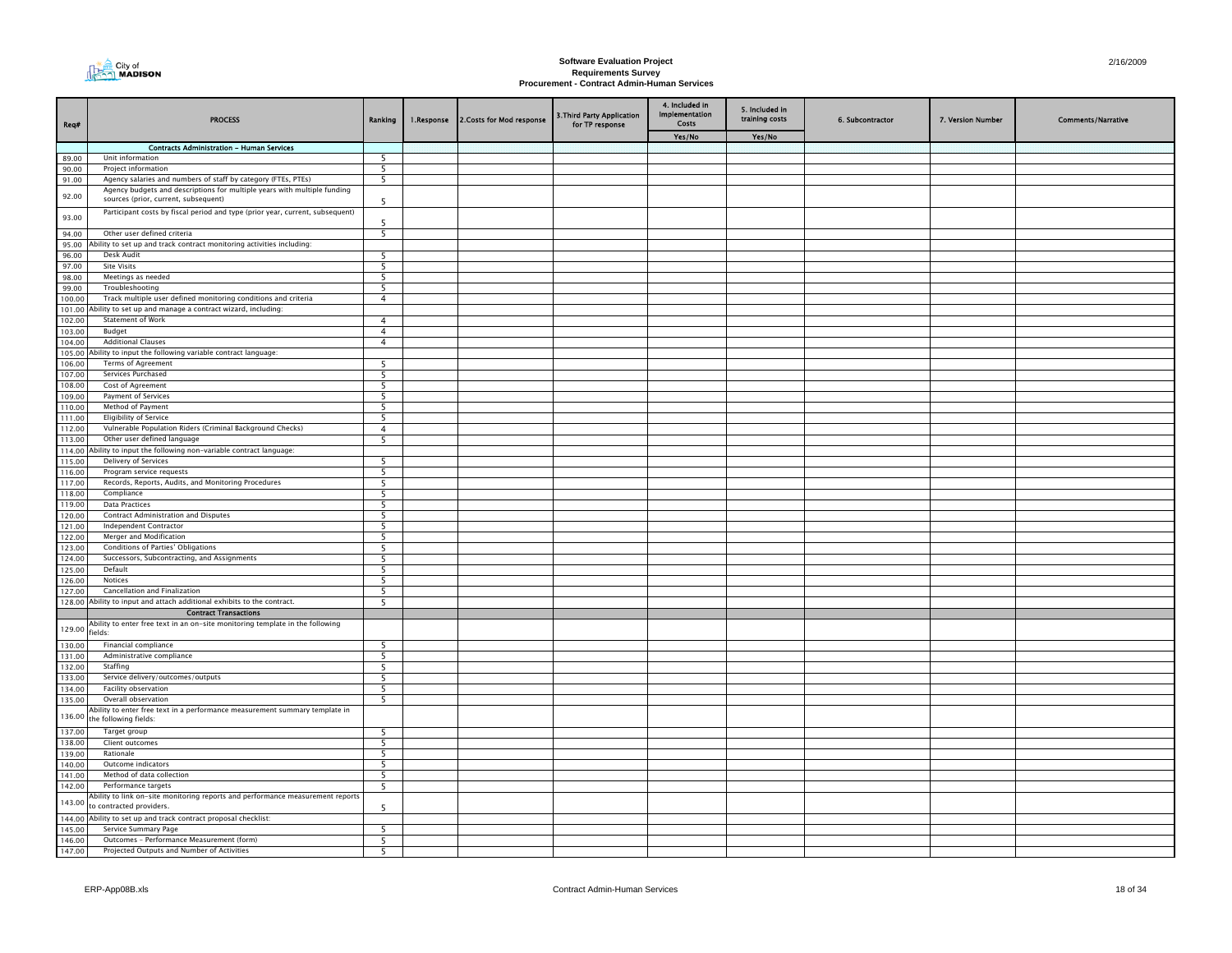

| Req#             | <b>PROCESS</b>                                                                                                             | Ranking                 | 1.Response | 2. Costs for Mod response | 3. Third Party Application<br>for TP response | 4. Included in<br><b>Implementation</b><br>Costs | 5. Included in<br>training costs | 6. Subcontractor | 7. Version Number | <b>Comments/Narrative</b> |
|------------------|----------------------------------------------------------------------------------------------------------------------------|-------------------------|------------|---------------------------|-----------------------------------------------|--------------------------------------------------|----------------------------------|------------------|-------------------|---------------------------|
|                  |                                                                                                                            |                         |            |                           |                                               | Yes/No                                           | Yes/No                           |                  |                   |                           |
|                  | <b>Contracts Administration - Human Services</b>                                                                           |                         |            |                           |                                               |                                                  |                                  |                  |                   |                           |
| 148.00           | Contracted service narrative                                                                                               | 5                       |            |                           |                                               |                                                  |                                  |                  |                   |                           |
| 149.00           | Service Description                                                                                                        | 5                       |            |                           |                                               |                                                  |                                  |                  |                   |                           |
| 150.00<br>151.00 | <b>Target Population</b><br>Admission and Discharge Criteria and Process                                                   | 5<br>5                  |            |                           |                                               |                                                  |                                  |                  |                   |                           |
| 152.00           | Client Flow Chart                                                                                                          | 5                       |            |                           |                                               |                                                  |                                  |                  |                   |                           |
| 153.00           | Program Coordination, Consultation & Community Involvement                                                                 | $\overline{5}$          |            |                           |                                               |                                                  |                                  |                  |                   |                           |
| 154.00           | Quality Assurance                                                                                                          | 5                       |            |                           |                                               |                                                  |                                  |                  |                   |                           |
| 155.00           | Planned Activity Schedule (form)                                                                                           | 5                       |            |                           |                                               |                                                  |                                  |                  |                   |                           |
| 156.00           | Staffing Pattern (form)                                                                                                    | 5                       |            |                           |                                               |                                                  |                                  |                  |                   |                           |
| 157.00           | Ability to set up and track the following financial information within a contract                                          |                         |            |                           |                                               |                                                  |                                  |                  |                   |                           |
| 158.00           | proposal checklist:<br>Rate Calculation (form)                                                                             | 5                       |            |                           |                                               |                                                  |                                  |                  |                   |                           |
| 159.00           | Allocated Agency Budget by Program (form)                                                                                  | 5                       |            |                           |                                               |                                                  |                                  |                  |                   |                           |
| 160.00           | Other Financial                                                                                                            | - 5                     |            |                           |                                               |                                                  |                                  |                  |                   |                           |
|                  | Ability to set up and track the following administrative information within an                                             |                         |            |                           |                                               |                                                  |                                  |                  |                   |                           |
| 161.00           | application checklist:                                                                                                     |                         |            |                           |                                               |                                                  |                                  |                  |                   |                           |
| 162.00           | Provider Fact Sheet (form)                                                                                                 | 5                       |            |                           |                                               |                                                  |                                  |                  |                   |                           |
| 163.00           | Substantiation of Allocated Agency Budget by Program                                                                       | 5                       |            |                           |                                               |                                                  |                                  |                  |                   |                           |
| 164.00           | Board of Directors List                                                                                                    | - 5                     |            |                           |                                               |                                                  |                                  |                  |                   |                           |
| 165.00           | <b>Organization Chart</b>                                                                                                  | 5                       |            |                           |                                               |                                                  |                                  |                  |                   |                           |
| 166.00           | Authorization to Sign Contracts                                                                                            | 5                       |            |                           |                                               |                                                  |                                  |                  |                   |                           |
| 167.00<br>168.00 | Affirmative Action Information (form)<br>Substitute W-9 (form)                                                             | $\overline{5}$<br>5     |            |                           |                                               |                                                  |                                  |                  |                   |                           |
| 169.00           | Non-Profit Status                                                                                                          | $\overline{5}$          |            |                           |                                               |                                                  |                                  |                  |                   |                           |
| 170.00           | Insurance Certificate                                                                                                      | 5                       |            |                           |                                               |                                                  |                                  |                  |                   |                           |
| 171.00           | Copy of License(s)                                                                                                         | 5                       |            |                           |                                               |                                                  |                                  |                  |                   |                           |
| 172.00           | Job Descriptions                                                                                                           | - 5                     |            |                           |                                               |                                                  |                                  |                  |                   |                           |
| 173.00           | Staffing List (form)                                                                                                       | 5                       |            |                           |                                               |                                                  |                                  |                  |                   |                           |
| 174.00           | Ability to handle confidential agencies so that their name do not print on<br>reports.                                     | 3                       |            |                           |                                               |                                                  |                                  |                  |                   |                           |
| 175.00           | Ability to track multiple contracts within one project<br>(e.g. Consultants, vendors, and hardware).                       | -5                      |            |                           |                                               |                                                  |                                  |                  |                   |                           |
| 176.00           | Ability to track ongoing contract activity/communications/correspondence logs                                              | 5                       |            |                           |                                               |                                                  |                                  |                  |                   |                           |
|                  | 177.00 Ability to set up and track contract not to exceed amounts.                                                         | 5                       |            |                           |                                               |                                                  |                                  |                  |                   |                           |
|                  | 178.00 Ability to set up and track contract not to exceed amounts of \$0.                                                  | 5                       |            |                           |                                               |                                                  |                                  |                  |                   |                           |
| 179.00           | Ability to identify not to exceed amounts as eligible for carry over to the next<br>fiscal year or not.                    | 5                       |            |                           |                                               |                                                  |                                  |                  |                   |                           |
| 180.00           | Ability to warn of invoice payments exceeding contracted amount.<br>Ability to track a contract to an invoice and payment. | 5                       |            |                           |                                               |                                                  |                                  |                  |                   |                           |
| 181.00           | 182.00 Ability to manage the following type of Applications and Contracts:                                                 | 5                       |            |                           |                                               |                                                  |                                  |                  |                   |                           |
| 183.00           | Formal                                                                                                                     | 5                       |            |                           |                                               |                                                  |                                  |                  |                   |                           |
| 184.00           | Informal                                                                                                                   | - 5                     |            |                           |                                               |                                                  |                                  |                  |                   |                           |
| 185.00           | Track and monitor both contract requirements in relation to standards,<br>policies, and compliance                         | 5                       |            |                           |                                               |                                                  |                                  |                  |                   |                           |
| 186.00           | Ability to maintain a user-defined list of potential agencies who provide<br>services.                                     | -5                      |            |                           |                                               |                                                  |                                  |                  |                   |                           |
| 187.00           | Ability to update the contract eligible agencies as debarred, based upon the<br>State list of debarments.                  | $\overline{\mathbf{3}}$ |            |                           |                                               |                                                  |                                  |                  |                   |                           |
| 188.00           | Ability to flag and notify user if the user is attempting to contract with an<br>agency from the State list of debarments. | $\overline{3}$          |            |                           |                                               |                                                  |                                  |                  |                   |                           |
| 189.00           | Ability to import State contract rates and compare against City rates.                                                     | $\overline{3}$          |            |                           |                                               |                                                  |                                  |                  |                   |                           |
|                  | 190.00 Ability to override City rates and utilize the State contract rates.                                                | $\overline{\mathbf{3}}$ |            |                           |                                               |                                                  |                                  |                  |                   |                           |
| 192.00           | 191.00 Ability to sole source for contracts.<br>Ability to manage a potential list of agencies by user defined criteria.   | 5<br>5                  |            |                           |                                               |                                                  |                                  |                  |                   |                           |
| 193.00           | Ability to generate the following documents for mailing to potential agencies:                                             |                         |            |                           |                                               |                                                  |                                  |                  |                   |                           |
| 194.00           | Documents                                                                                                                  | $\overline{\mathbf{3}}$ |            |                           |                                               |                                                  |                                  |                  |                   |                           |
| 195.00           | Labels                                                                                                                     | 3                       |            |                           |                                               |                                                  |                                  |                  |                   |                           |
| 196.00           | Other                                                                                                                      | $\overline{\mathbf{3}}$ |            |                           |                                               |                                                  |                                  |                  |                   |                           |
| 197.00           | Ability to set up service authorizations for a contract, including:                                                        |                         |            |                           |                                               |                                                  |                                  |                  |                   |                           |
| 198.00           | Number of clients                                                                                                          | 5                       |            |                           |                                               |                                                  |                                  |                  |                   |                           |
| 199.00           | Number of hours                                                                                                            | 5                       |            |                           |                                               |                                                  |                                  |                  |                   |                           |
| 200.00<br>201.00 | Types of Service<br>Types of Clients                                                                                       | 5<br>5                  |            |                           |                                               |                                                  |                                  |                  |                   |                           |
|                  |                                                                                                                            |                         |            |                           |                                               |                                                  |                                  |                  |                   |                           |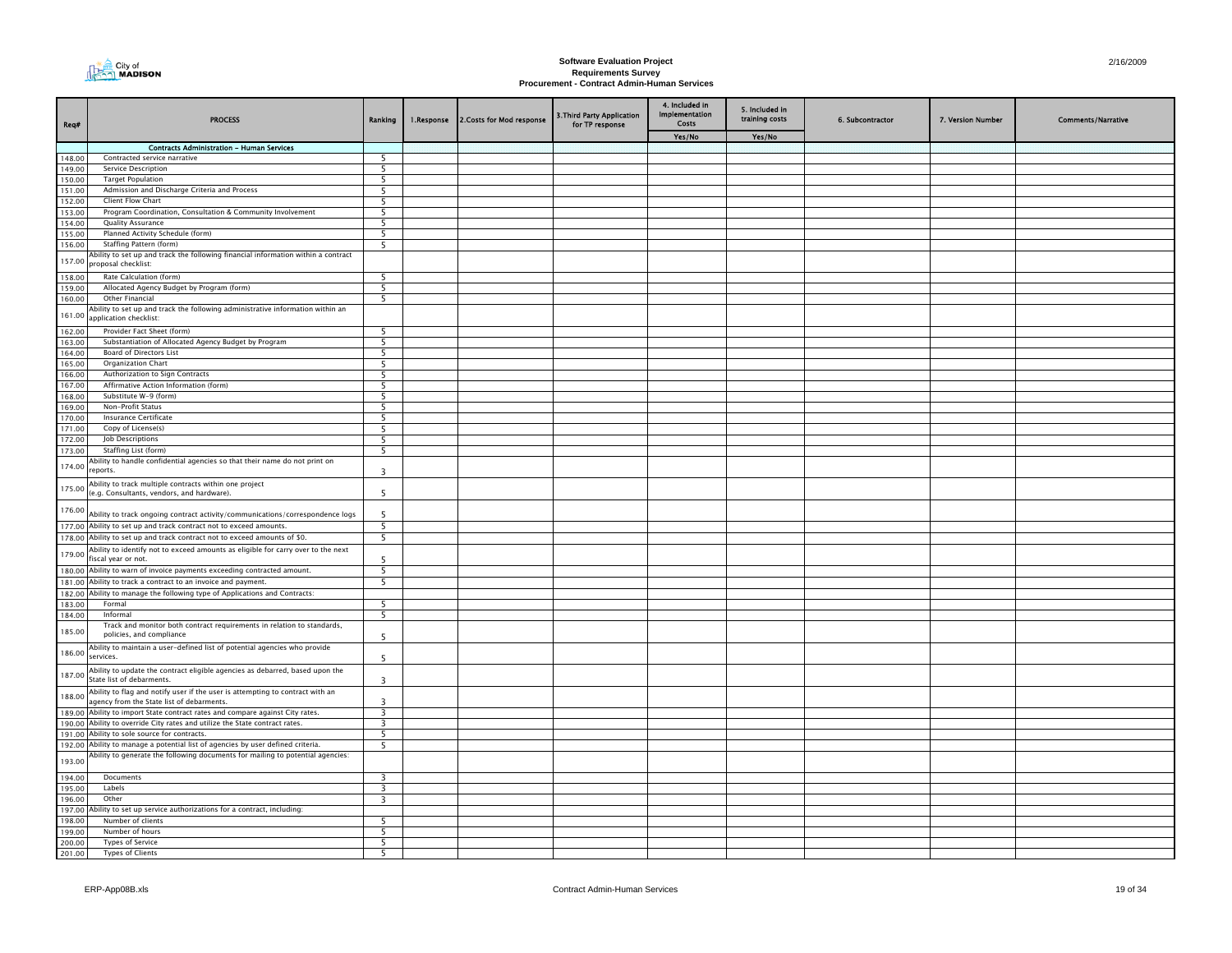

| Req#            | <b>PROCESS</b>                                                                                                                                     | Ranking                  | 1.Response | 2. Costs for Mod response | 3. Third Party Application<br>for TP response | 4. Included in<br><b>Implementation</b><br><b>Costs</b> | 5. Included in<br>training costs | 6. Subcontractor | 7. Version Number | <b>Comments/Narrative</b> |
|-----------------|----------------------------------------------------------------------------------------------------------------------------------------------------|--------------------------|------------|---------------------------|-----------------------------------------------|---------------------------------------------------------|----------------------------------|------------------|-------------------|---------------------------|
|                 |                                                                                                                                                    |                          |            |                           |                                               | Yes/No                                                  | Yes/No                           |                  |                   |                           |
|                 | <b>Contracts Administration - Human Services</b>                                                                                                   |                          |            |                           |                                               |                                                         |                                  |                  |                   |                           |
| 202.00          | Multiple Fiscal Years                                                                                                                              | $\overline{\phantom{a}}$ |            |                           |                                               |                                                         |                                  |                  |                   |                           |
| 203.00          | Amounts                                                                                                                                            | -5                       |            |                           |                                               |                                                         |                                  |                  |                   |                           |
| 204.00          | Prepare service of contract schedules                                                                                                              | $\overline{4}$           |            |                           |                                               |                                                         |                                  |                  |                   |                           |
| 205.00          | Track due dates for service reporting                                                                                                              | $\overline{4}$           |            |                           |                                               |                                                         |                                  |                  |                   |                           |
| 206.00          | Other defined criteria                                                                                                                             | -5                       |            |                           |                                               |                                                         |                                  |                  |                   |                           |
| 207.00          | Ability to track subcontracts and subcontractors.                                                                                                  | 5                        |            |                           |                                               |                                                         |                                  |                  |                   |                           |
|                 | 208.00 Ability to cancel a contract                                                                                                                | 5                        |            |                           |                                               |                                                         |                                  |                  |                   |                           |
|                 | 209.00 Ability to cancel individual line items on a contract                                                                                       | $\overline{\phantom{a}}$ |            |                           |                                               |                                                         |                                  |                  |                   |                           |
|                 | Reporting, Analysis and Queries                                                                                                                    |                          |            |                           |                                               |                                                         |                                  |                  |                   |                           |
|                 | 210.00 Ability to report contracts and bids by:                                                                                                    |                          |            |                           |                                               |                                                         |                                  |                  |                   |                           |
| 211.00          | Department                                                                                                                                         | 5                        |            |                           |                                               |                                                         |                                  |                  |                   |                           |
| 212.00          | Contractor                                                                                                                                         | $\overline{5}$           |            |                           |                                               |                                                         |                                  |                  |                   |                           |
| 213.00          | Subcontractor                                                                                                                                      | -5                       |            |                           |                                               |                                                         |                                  |                  |                   |                           |
| 214.00          | <b>Small Business</b>                                                                                                                              | 5                        |            |                           |                                               |                                                         |                                  |                  |                   |                           |
| 215.00          | <b>Minority Owned Business</b>                                                                                                                     | $\overline{5}$           |            |                           |                                               |                                                         |                                  |                  |                   |                           |
| 216.00          | <b>Budget to Actuals</b>                                                                                                                           | -5                       |            |                           |                                               |                                                         |                                  |                  |                   |                           |
|                 | 217.00 Ability to report on the status of contracts.                                                                                               | $5^{\circ}$              |            |                           |                                               |                                                         |                                  |                  |                   |                           |
|                 | 218.00 Ability to report contracts by agency performance.                                                                                          | -5                       |            |                           |                                               |                                                         |                                  |                  |                   |                           |
| 219.00          | Ability to report on contract milestones, deliverables and other payment targets.                                                                  | 5                        |            |                           |                                               |                                                         |                                  |                  |                   |                           |
| 220.00          | Ability to report on contract amounts not used (e.g. left over contract amounts).                                                                  | 5                        |            |                           |                                               |                                                         |                                  |                  |                   |                           |
| 221.00 year.    | Ability to report on non to exceed amounts eligible for carry over to the next                                                                     | 5                        |            |                           |                                               |                                                         |                                  |                  |                   |                           |
|                 | Ability to drill down or roll up all transaction for a contract on a calendar year to<br>222.00 date, fiscal year to date, or over multiple years. | $\overline{5}$           |            |                           |                                               |                                                         |                                  |                  |                   |                           |
| 223.00 source). | Ability to report on the contracts based upon contracting method (e.g. sole                                                                        | 5                        |            |                           |                                               |                                                         |                                  |                  |                   |                           |
| 224.00          | Ability to report funding requests based upon priority program areas and goals                                                                     | 5                        |            |                           |                                               |                                                         |                                  |                  |                   |                           |
|                 | Ability to aggregate service data by program areas and by designated<br>225.00 geographic service districts                                        | -5                       |            |                           |                                               |                                                         |                                  |                  |                   |                           |
|                 | 226.00 Ability to analyze reported demographic data                                                                                                | $\overline{5}$           |            |                           |                                               |                                                         |                                  |                  |                   |                           |
|                 | 227.00 Ability to report various due dates from the service contract schedules                                                                     | $\overline{a}$           |            |                           |                                               |                                                         |                                  |                  |                   |                           |
|                 | 228.00 Ability to report on service due dates                                                                                                      | $\overline{a}$           |            |                           |                                               |                                                         |                                  |                  |                   |                           |
| 229.00 areas    | Ability to analyze applications and other related user defined criteria by program                                                                 | -5                       |            |                           |                                               |                                                         |                                  |                  |                   |                           |
|                 | 230.00 Ability to report on distributions by funding sources                                                                                       | $\overline{5}$           |            |                           |                                               |                                                         |                                  |                  |                   |                           |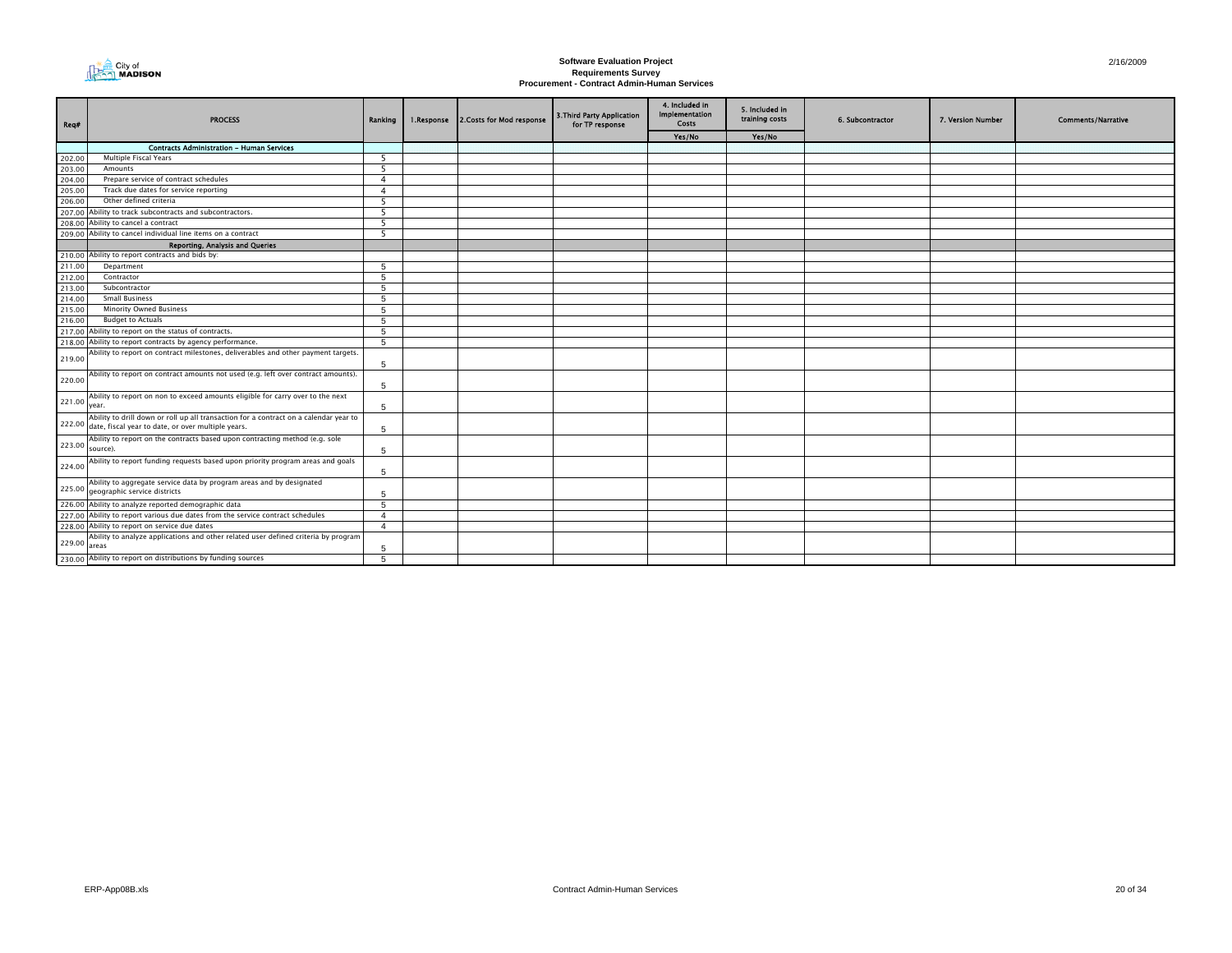### **Software Evaluation Project Requirements Survey Procurement - Contract Admin-Public Works**

| 2/16/2009 |
|-----------|

|       | <b>Requirements Survey</b><br>Procurement, Contracting, and AP                                                                                                                                                                                                                                                                                                                                    |                          |            |                                              |                                                                                                                                                                                                                                                                                                                                                                                                                                                                                                                                                                                                                                                                                                                                                                                                            |                                                  | <b>Requirements Response Rules:</b> |                                                                                                                                                                                                                                                                                                                                                                                                                                                                                                               |                   |                           |
|-------|---------------------------------------------------------------------------------------------------------------------------------------------------------------------------------------------------------------------------------------------------------------------------------------------------------------------------------------------------------------------------------------------------|--------------------------|------------|----------------------------------------------|------------------------------------------------------------------------------------------------------------------------------------------------------------------------------------------------------------------------------------------------------------------------------------------------------------------------------------------------------------------------------------------------------------------------------------------------------------------------------------------------------------------------------------------------------------------------------------------------------------------------------------------------------------------------------------------------------------------------------------------------------------------------------------------------------------|--------------------------------------------------|-------------------------------------|---------------------------------------------------------------------------------------------------------------------------------------------------------------------------------------------------------------------------------------------------------------------------------------------------------------------------------------------------------------------------------------------------------------------------------------------------------------------------------------------------------------|-------------------|---------------------------|
|       | The following functional, technical, workflow and reporting needs provide the<br>minimum requirements of the City of Madison. Please review the items carefully<br>and respond in accordance with the requirements response rules provided. Any<br>partial response will be deemed as an invalid response. MANDATORY: EVERY<br>REQUIREMENT (Req#) MUST HAVE A RESPONSE TO BE CONSIDERED COMPLETE. |                          |            | <b>Response Types:</b><br>NA = Not Available | Column #1. Mandatory: Proposers are required to input one response per requirement using the drop down list provided.<br>F=Fully provided out of the box, or fully provided out of the box through basic configuration<br>Mod= Provided through a technical modification of the software (i.e. a customization)<br>$TP =$ Provided through a proposed third party application or capability<br>RT = Provided through a built in or proposed reporting tool<br>Column #2. Proposers are requested to itemize estimated costs for all modification requirements.<br>Column #3. Proposers are requested to list the third party product name for all Third Party Product requirements.<br>Column #7. Mandatory: Proposers are required to list the version number for all functionality proposed to the City. |                                                  |                                     | Column #4. Mandatory: Proposers are required to mark yes or no to whether the implementation costs of this functionality is included in their cost proposal.<br>Column #5. Mandatory: Proposers are required to mark yes or no to whether the training costs of this functionality is included in their cost proposal.<br>Column #6. If a subcontractor is implementing or providing training for this functionality, please indicate the name of the subcontracting firm responsible for this functionality. |                   |                           |
| Rea#  | <b>PROCESS</b>                                                                                                                                                                                                                                                                                                                                                                                    | Ranking                  | 1.Response | 2.Costs for Mod<br>response                  | 3. Third Party Application<br>for TP response                                                                                                                                                                                                                                                                                                                                                                                                                                                                                                                                                                                                                                                                                                                                                              | 4. Included in<br><b>Implementation</b><br>Costs | 5. Included in<br>training costs    | 6. Subcontractor                                                                                                                                                                                                                                                                                                                                                                                                                                                                                              | 7. Version Number | <b>Comments/Narrative</b> |
|       |                                                                                                                                                                                                                                                                                                                                                                                                   |                          |            |                                              |                                                                                                                                                                                                                                                                                                                                                                                                                                                                                                                                                                                                                                                                                                                                                                                                            | Yes/No                                           | Yes/No                              |                                                                                                                                                                                                                                                                                                                                                                                                                                                                                                               |                   |                           |
|       | <b>Contract Administration - Public Works</b>                                                                                                                                                                                                                                                                                                                                                     |                          |            |                                              |                                                                                                                                                                                                                                                                                                                                                                                                                                                                                                                                                                                                                                                                                                                                                                                                            |                                                  |                                     |                                                                                                                                                                                                                                                                                                                                                                                                                                                                                                               |                   |                           |
| 1.00  | <b>Contract Administration Set Up-Public Works</b><br>Ability to create and manage projects:                                                                                                                                                                                                                                                                                                      |                          |            |                                              |                                                                                                                                                                                                                                                                                                                                                                                                                                                                                                                                                                                                                                                                                                                                                                                                            |                                                  |                                     |                                                                                                                                                                                                                                                                                                                                                                                                                                                                                                               |                   |                           |
| 2.00  | Establish a new project with multiple user defined criteria                                                                                                                                                                                                                                                                                                                                       | $\overline{5}$           |            |                                              |                                                                                                                                                                                                                                                                                                                                                                                                                                                                                                                                                                                                                                                                                                                                                                                                            |                                                  |                                     |                                                                                                                                                                                                                                                                                                                                                                                                                                                                                                               |                   |                           |
| 3.00  | Assign a unique project ID number with ability to override with proper<br>security                                                                                                                                                                                                                                                                                                                | $\overline{5}$           |            |                                              |                                                                                                                                                                                                                                                                                                                                                                                                                                                                                                                                                                                                                                                                                                                                                                                                            |                                                  |                                     |                                                                                                                                                                                                                                                                                                                                                                                                                                                                                                               |                   |                           |
| 4.00  | Ability to assign project location information (township/range, aldermanic<br>district, or other user defined criteria)                                                                                                                                                                                                                                                                           | 5                        |            |                                              |                                                                                                                                                                                                                                                                                                                                                                                                                                                                                                                                                                                                                                                                                                                                                                                                            |                                                  |                                     |                                                                                                                                                                                                                                                                                                                                                                                                                                                                                                               |                   |                           |
| 5.00  | Describe and/or define a project type (street, sewer, equipment, landfill)                                                                                                                                                                                                                                                                                                                        | 5                        |            |                                              |                                                                                                                                                                                                                                                                                                                                                                                                                                                                                                                                                                                                                                                                                                                                                                                                            |                                                  |                                     |                                                                                                                                                                                                                                                                                                                                                                                                                                                                                                               |                   |                           |
| 6.00  | Identify and select projects for public display on the Internet                                                                                                                                                                                                                                                                                                                                   | $\overline{5}$           |            |                                              |                                                                                                                                                                                                                                                                                                                                                                                                                                                                                                                                                                                                                                                                                                                                                                                                            |                                                  |                                     |                                                                                                                                                                                                                                                                                                                                                                                                                                                                                                               |                   |                           |
| 7.00  | Ability to populate a list of options and then select the type of plan review<br>that a private development project has received. (Plat, CSM, PCD, Demo,<br>Cond Use, GDP, SIP, PUD, Condo, Permit, Other)                                                                                                                                                                                        | $\overline{\phantom{a}}$ |            |                                              |                                                                                                                                                                                                                                                                                                                                                                                                                                                                                                                                                                                                                                                                                                                                                                                                            |                                                  |                                     |                                                                                                                                                                                                                                                                                                                                                                                                                                                                                                               |                   |                           |
| 8.00  | Assign funding sources/revenues to projects                                                                                                                                                                                                                                                                                                                                                       | $5\overline{5}$          |            |                                              |                                                                                                                                                                                                                                                                                                                                                                                                                                                                                                                                                                                                                                                                                                                                                                                                            |                                                  |                                     |                                                                                                                                                                                                                                                                                                                                                                                                                                                                                                               |                   |                           |
| 9.00  | Ability to establish, select, and override project components (description of<br>scope of utility replacements)                                                                                                                                                                                                                                                                                   | $5\overline{5}$          |            |                                              |                                                                                                                                                                                                                                                                                                                                                                                                                                                                                                                                                                                                                                                                                                                                                                                                            |                                                  |                                     |                                                                                                                                                                                                                                                                                                                                                                                                                                                                                                               |                   |                           |
| 10.00 | Ability to track project approvals (select from pre-defined meeting/bidding<br>(calules)                                                                                                                                                                                                                                                                                                          | $\overline{\phantom{a}}$ |            |                                              |                                                                                                                                                                                                                                                                                                                                                                                                                                                                                                                                                                                                                                                                                                                                                                                                            |                                                  |                                     |                                                                                                                                                                                                                                                                                                                                                                                                                                                                                                               |                   |                           |
| 11.00 | Ability to link projects to multiple contracts                                                                                                                                                                                                                                                                                                                                                    | 5                        |            |                                              |                                                                                                                                                                                                                                                                                                                                                                                                                                                                                                                                                                                                                                                                                                                                                                                                            |                                                  |                                     |                                                                                                                                                                                                                                                                                                                                                                                                                                                                                                               |                   |                           |
| 12.00 | Ability to link a project to a contract to capitalized infrastructure assets and<br>dre-versa                                                                                                                                                                                                                                                                                                     | $\overline{4}$           |            |                                              |                                                                                                                                                                                                                                                                                                                                                                                                                                                                                                                                                                                                                                                                                                                                                                                                            |                                                  |                                     |                                                                                                                                                                                                                                                                                                                                                                                                                                                                                                               |                   |                           |
| 13.00 | Ability to track, attach, and/or scan documents related to projects                                                                                                                                                                                                                                                                                                                               | 5                        |            |                                              |                                                                                                                                                                                                                                                                                                                                                                                                                                                                                                                                                                                                                                                                                                                                                                                                            |                                                  |                                     |                                                                                                                                                                                                                                                                                                                                                                                                                                                                                                               |                   |                           |
| 14.00 | Ability to link multiple agency projects and project activities (engineering and<br>eal estate-acquisitions)                                                                                                                                                                                                                                                                                      | $\Delta$                 |            |                                              |                                                                                                                                                                                                                                                                                                                                                                                                                                                                                                                                                                                                                                                                                                                                                                                                            |                                                  |                                     |                                                                                                                                                                                                                                                                                                                                                                                                                                                                                                               |                   |                           |
| 15.00 | Ability to link pavement segments from GIS for GASB reporting and<br><b>Construction Traffic Management</b>                                                                                                                                                                                                                                                                                       | 5                        |            |                                              |                                                                                                                                                                                                                                                                                                                                                                                                                                                                                                                                                                                                                                                                                                                                                                                                            |                                                  |                                     |                                                                                                                                                                                                                                                                                                                                                                                                                                                                                                               |                   |                           |
| 16.00 | Ability to track special assessments (setting up districts, approving and<br>finalization of districts)                                                                                                                                                                                                                                                                                           | 5                        |            |                                              |                                                                                                                                                                                                                                                                                                                                                                                                                                                                                                                                                                                                                                                                                                                                                                                                            |                                                  |                                     |                                                                                                                                                                                                                                                                                                                                                                                                                                                                                                               |                   |                           |
| 17.00 | Ability to track required project specific permits including effective dates<br>(Federal, State DNR Erosion, City)                                                                                                                                                                                                                                                                                | $\overline{a}$           |            |                                              |                                                                                                                                                                                                                                                                                                                                                                                                                                                                                                                                                                                                                                                                                                                                                                                                            |                                                  |                                     |                                                                                                                                                                                                                                                                                                                                                                                                                                                                                                               |                   |                           |
| 18.00 | Ability to create and manage public works bidding process and contracts<br>according to WI State Statutes and City Ordinance:                                                                                                                                                                                                                                                                     |                          |            |                                              |                                                                                                                                                                                                                                                                                                                                                                                                                                                                                                                                                                                                                                                                                                                                                                                                            |                                                  |                                     |                                                                                                                                                                                                                                                                                                                                                                                                                                                                                                               |                   |                           |
| 19.00 | Establish multiple contract types (private, public development,<br>intergovernmental agreements, consulting/professional services)                                                                                                                                                                                                                                                                | 5                        |            |                                              |                                                                                                                                                                                                                                                                                                                                                                                                                                                                                                                                                                                                                                                                                                                                                                                                            |                                                  |                                     |                                                                                                                                                                                                                                                                                                                                                                                                                                                                                                               |                   |                           |
| 20.00 | Ability to link projects to contract or multiple contracts                                                                                                                                                                                                                                                                                                                                        | 5                        |            |                                              |                                                                                                                                                                                                                                                                                                                                                                                                                                                                                                                                                                                                                                                                                                                                                                                                            |                                                  |                                     |                                                                                                                                                                                                                                                                                                                                                                                                                                                                                                               |                   |                           |
| 22.00 | Ability to establish bid item numbers and descriptions and cross reference<br>them to a master list                                                                                                                                                                                                                                                                                               | $\mathbf{A}$             |            |                                              |                                                                                                                                                                                                                                                                                                                                                                                                                                                                                                                                                                                                                                                                                                                                                                                                            |                                                  |                                     |                                                                                                                                                                                                                                                                                                                                                                                                                                                                                                               |                   |                           |
| 23.00 | Ability to track contract bid items components (street bid items, water bid<br>items, sewer bid items)                                                                                                                                                                                                                                                                                            | 5                        |            |                                              |                                                                                                                                                                                                                                                                                                                                                                                                                                                                                                                                                                                                                                                                                                                                                                                                            |                                                  |                                     |                                                                                                                                                                                                                                                                                                                                                                                                                                                                                                               |                   |                           |
| 24.00 | Ability to enter estimated quantities and unit costs for each contract bid<br>item                                                                                                                                                                                                                                                                                                                | 5                        |            |                                              |                                                                                                                                                                                                                                                                                                                                                                                                                                                                                                                                                                                                                                                                                                                                                                                                            |                                                  |                                     |                                                                                                                                                                                                                                                                                                                                                                                                                                                                                                               |                   |                           |
| 25.00 | Create a bid document with optional electronic distribution capabilities                                                                                                                                                                                                                                                                                                                          | 5 <sup>5</sup>           |            |                                              |                                                                                                                                                                                                                                                                                                                                                                                                                                                                                                                                                                                                                                                                                                                                                                                                            |                                                  |                                     |                                                                                                                                                                                                                                                                                                                                                                                                                                                                                                               |                   |                           |
| 26.00 | Receive bid documents and related information via optional self-service<br>portal                                                                                                                                                                                                                                                                                                                 | $\overline{\phantom{a}}$ |            |                                              |                                                                                                                                                                                                                                                                                                                                                                                                                                                                                                                                                                                                                                                                                                                                                                                                            |                                                  |                                     |                                                                                                                                                                                                                                                                                                                                                                                                                                                                                                               |                   |                           |
| 27.00 | Workflow review of Department of Civil Rights Affirmative Action plans and<br>other Engineering requirements                                                                                                                                                                                                                                                                                      | $\overline{a}$           |            |                                              |                                                                                                                                                                                                                                                                                                                                                                                                                                                                                                                                                                                                                                                                                                                                                                                                            |                                                  |                                     |                                                                                                                                                                                                                                                                                                                                                                                                                                                                                                               |                   |                           |
| 28.00 | Create summary sheet comparing contractor bid costs to original<br>estimated costs                                                                                                                                                                                                                                                                                                                | $\overline{\phantom{a}}$ |            |                                              |                                                                                                                                                                                                                                                                                                                                                                                                                                                                                                                                                                                                                                                                                                                                                                                                            |                                                  |                                     |                                                                                                                                                                                                                                                                                                                                                                                                                                                                                                               |                   |                           |
| 29.00 | Create Bid Award Letter with optional electronic submission                                                                                                                                                                                                                                                                                                                                       | 3                        |            |                                              |                                                                                                                                                                                                                                                                                                                                                                                                                                                                                                                                                                                                                                                                                                                                                                                                            |                                                  |                                     |                                                                                                                                                                                                                                                                                                                                                                                                                                                                                                               |                   |                           |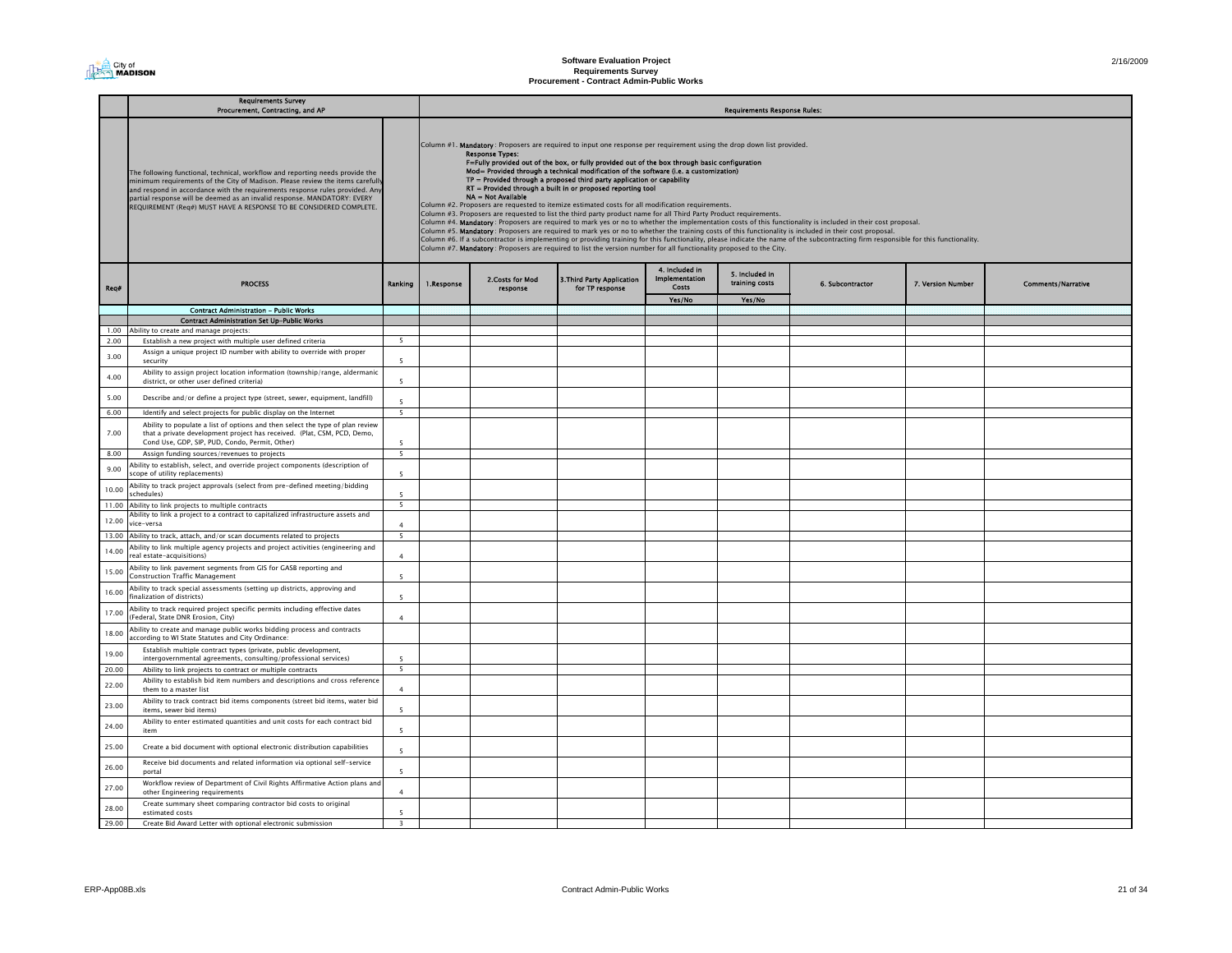

### **Software Evaluation Project Requirements Survey Procurement - Contract Admin-Public Works**

| Rea#           | <b>PROCESS</b>                                                                                                                                                                                                                  | Ranking                        | 1.Response | 2.Costs for Mod<br>response | 3. Third Party Application<br>for TP response | 4. Included in<br><b>Implementation</b><br>Costs | 5. Included in<br>training costs | 6. Subcontractor | 7. Version Number | <b>Comments/Narrative</b> |
|----------------|---------------------------------------------------------------------------------------------------------------------------------------------------------------------------------------------------------------------------------|--------------------------------|------------|-----------------------------|-----------------------------------------------|--------------------------------------------------|----------------------------------|------------------|-------------------|---------------------------|
|                |                                                                                                                                                                                                                                 |                                |            |                             |                                               | Yes/No                                           | Yes/No                           |                  |                   |                           |
|                | <b>Contract Administration - Public Works</b>                                                                                                                                                                                   |                                |            |                             |                                               |                                                  |                                  |                  |                   |                           |
| 30.00          | Create contracts electronically from project plans and bid documents                                                                                                                                                            |                                |            |                             |                                               |                                                  |                                  |                  |                   |                           |
| 31.00          | Ability for workflow approvals for contract execution                                                                                                                                                                           | $\overline{5}$                 |            |                             |                                               |                                                  |                                  |                  |                   |                           |
| 32.00          | Ability to track the status of private contract components ("as-builts",<br>developer agreements, )                                                                                                                             | 5                              |            |                             |                                               |                                                  |                                  |                  |                   |                           |
| 33.00          | Ability to verify and record Best Value Contractor status for each contractor an                                                                                                                                                |                                |            |                             |                                               |                                                  |                                  |                  |                   |                           |
| 34.00          | subcontractor associated with contracts<br>Ability to track construction routing and finalization of contracts                                                                                                                  | $\overline{a}$<br>5            |            |                             |                                               |                                                  |                                  |                  |                   |                           |
| 35.00          | Ability to track contract change orders                                                                                                                                                                                         | 5                              |            |                             |                                               |                                                  |                                  |                  |                   |                           |
|                | 36.00 Ability to track contract amendments                                                                                                                                                                                      | $\overline{\phantom{a}}$       |            |                             |                                               |                                                  |                                  |                  |                   |                           |
| 37.00          | Ability to track partial contract payments by units complete, or percentage                                                                                                                                                     |                                |            |                             |                                               |                                                  |                                  |                  |                   |                           |
|                | completion of the contract<br>38.00 Ability to attach and/or scan contract minutes and correspondence                                                                                                                           | -5<br>$\overline{\phantom{a}}$ |            |                             |                                               |                                                  |                                  |                  |                   |                           |
| 39.00          | Ability to track pre-constructions meeting minutes and correspondence                                                                                                                                                           | $\overline{z}$                 |            |                             |                                               |                                                  |                                  |                  |                   |                           |
| 40.00          | Ability to maintain and access contractor and subcontractor information                                                                                                                                                         |                                |            |                             |                                               |                                                  |                                  |                  |                   |                           |
| 41.00          | (names, addresses, contact numbers)<br>Ability to track and access surety and deposit information and dates related to                                                                                                          |                                |            |                             |                                               |                                                  |                                  |                  |                   |                           |
| 42.00          | private contracts<br>Ability to designate on each contract a primary department user, and individua                                                                                                                             | $\overline{4}$                 |            |                             |                                               |                                                  |                                  |                  |                   |                           |
| 43.00          | administrator.<br>Ability to set up and search contract types:                                                                                                                                                                  | $\overline{5}$                 |            |                             |                                               |                                                  |                                  |                  |                   |                           |
| 44.00          | Private                                                                                                                                                                                                                         | $\overline{5}$                 |            |                             |                                               |                                                  |                                  |                  |                   |                           |
| 45.00          | Public                                                                                                                                                                                                                          | $\overline{5}$                 |            |                             |                                               |                                                  |                                  |                  |                   |                           |
| 46.00          | Intergovernmental                                                                                                                                                                                                               | $\overline{\phantom{a}}$       |            |                             |                                               |                                                  |                                  |                  |                   |                           |
| 47.00          | Consulting/Professional Service                                                                                                                                                                                                 | $5\overline{5}$                |            |                             |                                               |                                                  |                                  |                  |                   |                           |
| 48.00          | Ability to search contractors and vendors by geographic location, service types<br>or other user defined criteria.                                                                                                              | $\overline{\phantom{a}}$       |            |                             |                                               |                                                  |                                  |                  |                   |                           |
|                | 49.00 Ability to flag a vendor as a contractor (e.g., a vendor under contract).                                                                                                                                                 | $\overline{4}$                 |            |                             |                                               |                                                  |                                  |                  |                   |                           |
| 50.00          | Ability to track and monitor contractor and subcontractor payrolls for Prevailing<br>Wage compliance                                                                                                                            |                                |            |                             |                                               |                                                  |                                  |                  |                   |                           |
| 51.00<br>52.00 | Ability to input and track multiple important contracts dates such as:<br><b>Start Date</b>                                                                                                                                     |                                |            |                             |                                               |                                                  |                                  |                  |                   |                           |
| 53.00          | End Date                                                                                                                                                                                                                        | $5\overline{5}$                |            |                             |                                               |                                                  |                                  |                  |                   |                           |
| 54.00          | Amendment Date                                                                                                                                                                                                                  | $\overline{\phantom{a}}$       |            |                             |                                               |                                                  |                                  |                  |                   |                           |
| 55.00          | <b>Contract Expiration Date</b>                                                                                                                                                                                                 | $\overline{\phantom{a}}$       |            |                             |                                               |                                                  |                                  |                  |                   |                           |
| 56.00          | Other User Defined Dates                                                                                                                                                                                                        | 5 <sub>5</sub>                 |            |                             |                                               |                                                  |                                  |                  |                   |                           |
| 57.00          | Ability to input and track construction/service milestones dates, deliverables<br>dates, other contract requirements dates (guarantees).                                                                                        | $\overline{5}$                 |            |                             |                                               |                                                  |                                  |                  |                   |                           |
| 58.00          | Ability to Pay Contractors:                                                                                                                                                                                                     |                                |            |                             |                                               |                                                  |                                  |                  |                   |                           |
| 59.00          | Provide an approval workflow for public works contract payments before or a<br>the time the accounts payable voucher is created                                                                                                 | -5                             |            |                             |                                               |                                                  |                                  |                  |                   |                           |
| 60.00          | Ability for contract payments to be entered using contract to date total<br>quantities and/or percentages for contract items                                                                                                    | $\overline{5}$                 |            |                             |                                               |                                                  |                                  |                  |                   |                           |
| 61.00          | Ability to set up retainage by contract and by account codes as a fixed<br>percentage of the current payment until a certain percentage of the total<br>contract has been paid                                                  | $\overline{5}$                 |            |                             |                                               |                                                  |                                  |                  |                   |                           |
| 62.00          | Ability to set up retainage by contract and by account codes as a fixed<br>percentage of the total contract amount, including change orders, after a<br>certain percentage of the total contract has been paid                  | $\overline{5}$                 |            |                             |                                               |                                                  |                                  |                  |                   |                           |
| 63.00          | Allow for a partial retainage reduction or addition outside of a regular<br>contract payment (with or without any paid bid items on the payment)                                                                                | $\overline{\phantom{a}}$       |            |                             |                                               |                                                  |                                  |                  |                   |                           |
| 64.00          | Ability to establish and track contract contingencies by percentage or dollar<br>amount                                                                                                                                         | $\overline{5}$                 |            |                             |                                               |                                                  |                                  |                  |                   |                           |
| 65.00          | Ability to make credits to a contract (negative payments) and maintain correc<br>encumbrances by account strings                                                                                                                | $\overline{5}$                 |            |                             |                                               |                                                  |                                  |                  |                   |                           |
| 66.00          | Ability to compute amount due by comparing the total units/quantities to<br>date to previous units/quantities previously paid                                                                                                   | $\overline{5}$                 |            |                             |                                               |                                                  |                                  |                  |                   |                           |
| 67.00          | Establish to override with security multiple account strings pulled in from the<br>contract at the time of payment, either at the bid item level or payment level,<br>including the allocation of accounts for a given bid item |                                |            |                             |                                               |                                                  |                                  |                  |                   |                           |
| 68.00          | Ability to automatically notify contract administrators of upcoming contract<br>dates.                                                                                                                                          |                                |            |                             |                                               |                                                  |                                  |                  |                   |                           |
| 69.00          | Ability to set up alerts based upon contract spending (e.g., within 5% of total<br>contract allocation amount).                                                                                                                 | $\overline{5}$                 |            |                             |                                               |                                                  |                                  |                  |                   |                           |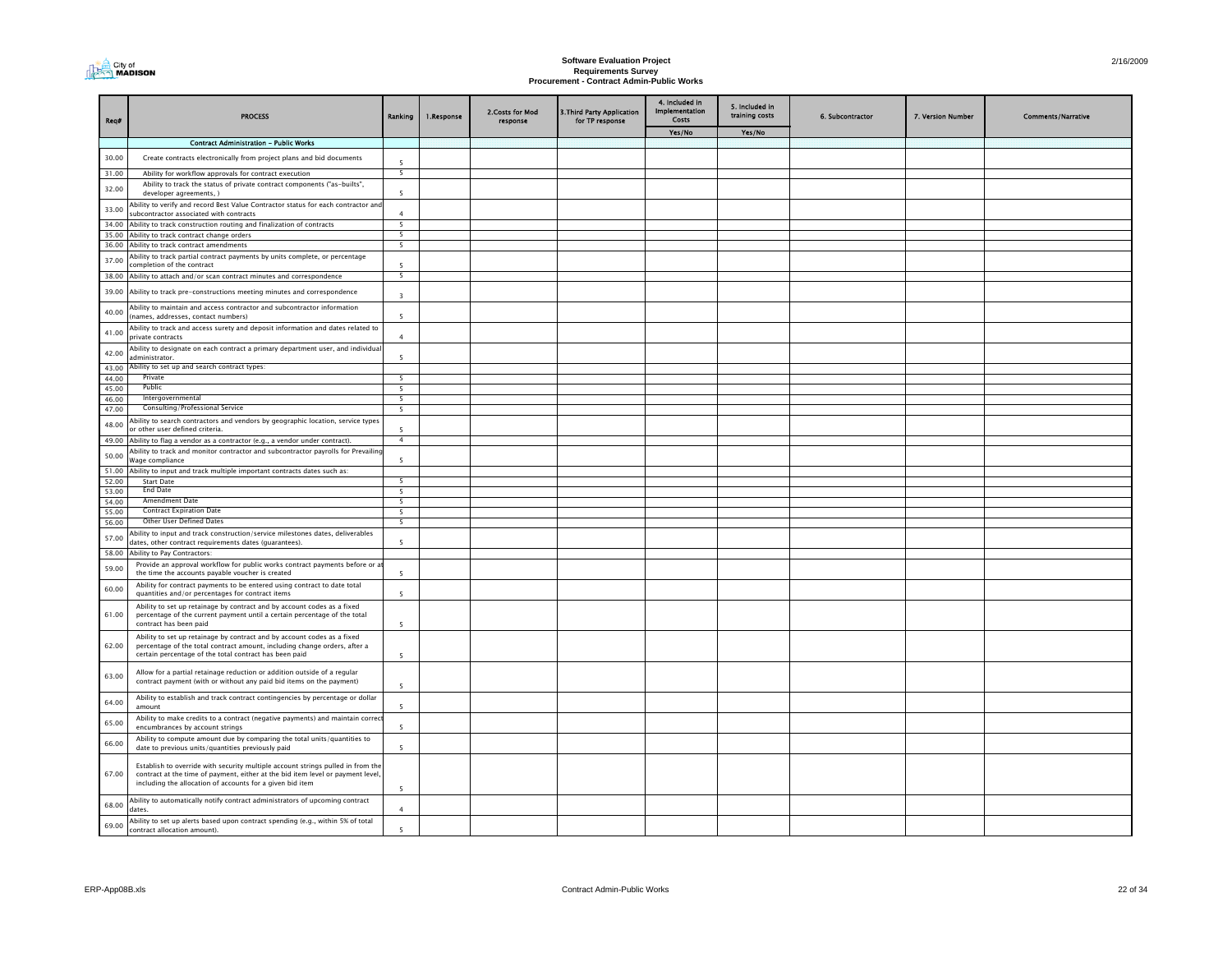

### **Software Evaluation Project Requirements Survey Procurement - Contract Admin-Public Works**

| Rea#   | <b>PROCESS</b>                                                                                                                                                           | Ranking                  | 1.Response | 2.Costs for Mod<br>response | 3. Third Party Application<br>for TP response | 4. Included in<br><b>Implementation</b><br><b>Costs</b> | 5. Included in<br>training costs | 6. Subcontractor | 7. Version Number | <b>Comments/Narrative</b> |
|--------|--------------------------------------------------------------------------------------------------------------------------------------------------------------------------|--------------------------|------------|-----------------------------|-----------------------------------------------|---------------------------------------------------------|----------------------------------|------------------|-------------------|---------------------------|
|        |                                                                                                                                                                          |                          |            |                             |                                               | Yes/No                                                  | Yes/No                           |                  |                   |                           |
|        | <b>Contract Administration - Public Works</b>                                                                                                                            |                          |            |                             |                                               |                                                         |                                  |                  |                   |                           |
| 70.00  | Ability to set up user defined notifications (e.g., contract status, progress, and<br>other user defined criteria).                                                      | 5                        |            |                             |                                               |                                                         |                                  |                  |                   |                           |
| 71.00  | Ability to search/filter contracts and drill down to the following:                                                                                                      |                          |            |                             |                                               |                                                         |                                  |                  |                   |                           |
| 72.00  | Private                                                                                                                                                                  | - 5                      |            |                             |                                               |                                                         |                                  |                  |                   |                           |
| 73.00  | Public                                                                                                                                                                   | 5                        |            |                             |                                               |                                                         |                                  |                  |                   |                           |
| 74.00  | Intergovernmental agreements                                                                                                                                             | 5                        |            |                             |                                               |                                                         |                                  |                  |                   |                           |
| 75.00  | Consulting/Professional                                                                                                                                                  | $5\overline{5}$          |            |                             |                                               |                                                         |                                  |                  |                   |                           |
| 76.00  | Other User Defined Criteria                                                                                                                                              | 5                        |            |                             |                                               |                                                         |                                  |                  |                   |                           |
| 77.00  | Ability to set up individual dashboards by employee that lists and tracks<br>specific contracts and purchasing status.                                                   | $\overline{3}$           |            |                             |                                               |                                                         |                                  |                  |                   |                           |
| 78.00  | Ability to automatically close a contract and release encumbrances with proper<br>workflows and approvals                                                                | $\overline{5}$           |            |                             |                                               |                                                         |                                  |                  |                   |                           |
| 79.00  | Ability to designate encumbrance amounts by fiscal year for multi-year<br>contracts                                                                                      | $\overline{a}$           |            |                             |                                               |                                                         |                                  |                  |                   |                           |
| 80.00  | Ability to close and reopen with proper security contracts across multiple fiscal<br>years                                                                               | $\overline{4}$           |            |                             |                                               |                                                         |                                  |                  |                   |                           |
|        | 81.00 Ability to encumber a portion of the contract based on the fiscal year                                                                                             | $\overline{4}$           |            |                             |                                               |                                                         |                                  |                  |                   |                           |
|        | 82.00 Ability for vendors to receive documents electronically (e.g., PDF).                                                                                               | $\overline{\phantom{a}}$ |            |                             |                                               |                                                         |                                  |                  |                   |                           |
| 83.00  | Ability to track expected expenditures, actual expenditures, liabilities and<br>payments against contracts.                                                              | $\overline{5}$           |            |                             |                                               |                                                         |                                  |                  |                   |                           |
| 84.00  | Ability to track a contract to an invoice and payment.                                                                                                                   | 5                        |            |                             |                                               |                                                         |                                  |                  |                   |                           |
| 85.00  | Ability to track an invoice or payment to a contract.                                                                                                                    | 5                        |            |                             |                                               |                                                         |                                  |                  |                   |                           |
|        | 86.00 Ability to track an invoice or payment by contractor or sub-contractor.                                                                                            | 5                        |            |                             |                                               |                                                         |                                  |                  |                   |                           |
| 87.00  | Ability to prevent payments exceeding not to exceed contracted amounts<br>without proper security to override.                                                           | 5                        |            |                             |                                               |                                                         |                                  |                  |                   |                           |
|        | 88.00 Ability to inquire and track Budget to Actual information by contract.                                                                                             | 5                        |            |                             |                                               |                                                         |                                  |                  |                   |                           |
| 89.00  | Ability to track updates or changes in contractor rates.                                                                                                                 | $\overline{\mathbf{3}}$  |            |                             |                                               |                                                         |                                  |                  |                   |                           |
|        | 90.00 Ability to cancel contracts with effective dates.                                                                                                                  | 5                        |            |                             |                                               |                                                         |                                  |                  |                   |                           |
|        | 91.00 Ability to track expenditures for a specific contractor across multiple contracts<br>by user defined dates for contractor affirmative action compliance reporting. | $\overline{4}$           |            |                             |                                               |                                                         |                                  |                  |                   |                           |
|        | Reports, Analysis and Inquiries                                                                                                                                          |                          |            |                             |                                               |                                                         |                                  |                  |                   |                           |
| 92.00  | Ability to report on project assessment and approval schedules                                                                                                           | - 5                      |            |                             |                                               |                                                         |                                  |                  |                   |                           |
|        | 93.00 Project by number                                                                                                                                                  | 5                        |            |                             |                                               |                                                         |                                  |                  |                   |                           |
| 94.00  | roject name                                                                                                                                                              | $\overline{\phantom{a}}$ |            |                             |                                               |                                                         |                                  |                  |                   |                           |
| 95.00  | Private contracts by surety expiration                                                                                                                                   | 5                        |            |                             |                                               |                                                         |                                  |                  |                   |                           |
| 96.00  | Private contract by guarantee expiration                                                                                                                                 | 5                        |            |                             |                                               |                                                         |                                  |                  |                   |                           |
| 97.00  | Produce a contract payment's report                                                                                                                                      | $\overline{\phantom{a}}$ |            |                             |                                               |                                                         |                                  |                  |                   |                           |
| 98.00  | Produce a Public Works contracts report                                                                                                                                  | 5                        |            |                             |                                               |                                                         |                                  |                  |                   |                           |
| 99.00  | Produce Public Works bid schedule report                                                                                                                                 | 5                        |            |                             |                                               |                                                         |                                  |                  |                   |                           |
| 100.00 | Open Public Works contracts report                                                                                                                                       | 5                        |            |                             |                                               |                                                         |                                  |                  |                   |                           |
| 101.00 | Produce a contracts by deposit date report                                                                                                                               | 5                        |            |                             |                                               |                                                         |                                  |                  |                   |                           |
| 102.00 | Produce a Private Developers report                                                                                                                                      | 5                        |            |                             |                                               |                                                         |                                  |                  |                   |                           |
| 103.00 | Ability to easily customize existing reports                                                                                                                             | 5                        |            |                             |                                               |                                                         |                                  |                  |                   |                           |
| 104.00 | Ability to report on contract milestones, deliverables and other payment<br>targets.                                                                                     | 5                        |            |                             |                                               |                                                         |                                  |                  |                   |                           |
|        | 105.00 Ability to track contract expenditures and revenues.                                                                                                              | 5                        |            |                             |                                               |                                                         |                                  |                  |                   |                           |
|        | Ability to report on vendor payments and contracts related to targeted<br>106.00 businesses (disadvantaged, minority-owned, etc.)                                        | 5                        |            |                             |                                               |                                                         |                                  |                  |                   |                           |
| 107.00 | Ability to generate a report listing of contractors and subcontractors by<br>contract and contract type                                                                  | $\overline{5}$           |            |                             |                                               |                                                         |                                  |                  |                   |                           |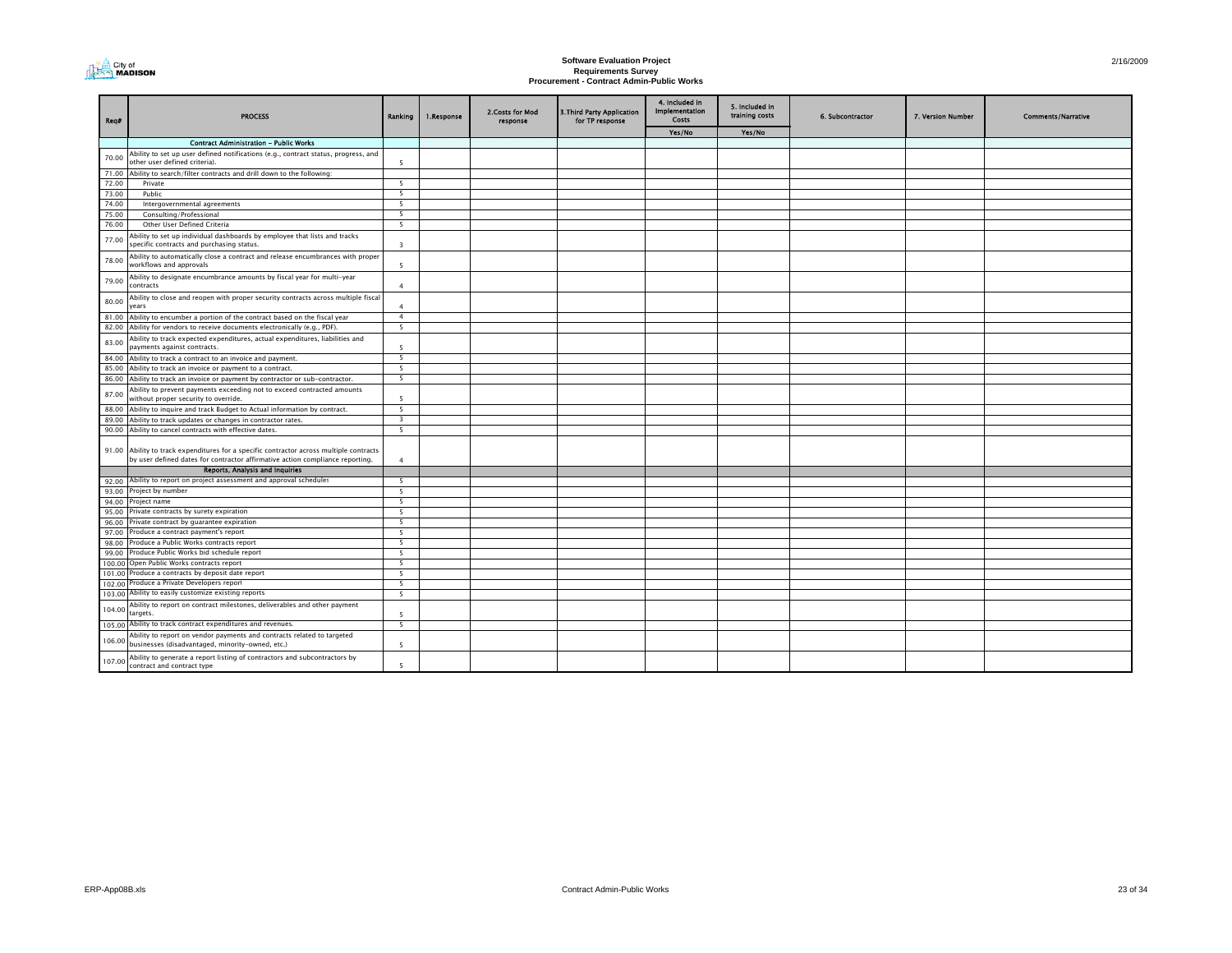

|                | <b>Requirements Survey</b><br>Procurement, Contracting, and AP                                                                                                                                                                                                                                                                                                                                    |                          |            |                                                                                                                                                                                                                                                                                                                                                                                                                                                                                                                                                                                                                                                                                                                                                                                                                                                          |                                               |                                           | <b>Requirements Response Rules:</b> |                                                                                                                                                                                                                                                                                                                                                                                                                                                                                                               |                   |                           |
|----------------|---------------------------------------------------------------------------------------------------------------------------------------------------------------------------------------------------------------------------------------------------------------------------------------------------------------------------------------------------------------------------------------------------|--------------------------|------------|----------------------------------------------------------------------------------------------------------------------------------------------------------------------------------------------------------------------------------------------------------------------------------------------------------------------------------------------------------------------------------------------------------------------------------------------------------------------------------------------------------------------------------------------------------------------------------------------------------------------------------------------------------------------------------------------------------------------------------------------------------------------------------------------------------------------------------------------------------|-----------------------------------------------|-------------------------------------------|-------------------------------------|---------------------------------------------------------------------------------------------------------------------------------------------------------------------------------------------------------------------------------------------------------------------------------------------------------------------------------------------------------------------------------------------------------------------------------------------------------------------------------------------------------------|-------------------|---------------------------|
|                | The following functional, technical, workflow and reporting needs provide the<br>minimum requirements of the City of Madison. Please review the items carefully<br>and respond in accordance with the requirements response rules provided. Any<br>partial response will be deemed as an invalid response. MANDATORY: EVERY<br>REQUIREMENT (Req#) MUST HAVE A RESPONSE TO BE CONSIDERED COMPLETE. |                          |            | Column #1. Mandatory: Proposers are required to input one response per requirement using the drop down list provided.<br><b>Response Types:</b><br>F=Fully provided out of the box, or fully provided out of the box through basic configuration<br>Mod= Provided through a technical modification of the software (i.e. a customization)<br>TP = Provided through a proposed third party application or capability<br>RT = Provided through a built in or proposed reporting tool<br>NA = Not Available<br>Column #2. Proposers are requested to itemize estimated costs for all modification requirements.<br>Column #3. Proposers are requested to list the third party product name for all Third Party Product requirements.<br>Column #7. Mandatory: Proposers are required to list the version number for all functionality proposed to the City. |                                               |                                           |                                     | Column #4. Mandatory: Proposers are required to mark yes or no to whether the implementation costs of this functionality is included in their cost proposal.<br>Column #5. Mandatory: Proposers are required to mark yes or no to whether the training costs of this functionality is included in their cost proposal.<br>Column #6. If a subcontractor is implementing or providing training for this functionality, please indicate the name of the subcontracting firm responsible for this functionality. |                   |                           |
| Req#           | <b>PROCESS</b>                                                                                                                                                                                                                                                                                                                                                                                    | Ranking                  | 1.Response | 2. Costs for Mod response                                                                                                                                                                                                                                                                                                                                                                                                                                                                                                                                                                                                                                                                                                                                                                                                                                | 3. Third Party Application<br>for TP response | 4. Included in<br>Implementation<br>Costs | 5. Included in<br>training costs    | 6. Subcontractor                                                                                                                                                                                                                                                                                                                                                                                                                                                                                              | 7. Version Number | <b>Comments/Narrative</b> |
|                |                                                                                                                                                                                                                                                                                                                                                                                                   |                          |            |                                                                                                                                                                                                                                                                                                                                                                                                                                                                                                                                                                                                                                                                                                                                                                                                                                                          |                                               | Yes/No                                    | Yes/No                              |                                                                                                                                                                                                                                                                                                                                                                                                                                                                                                               |                   |                           |
|                | <b>Accounts Payable</b>                                                                                                                                                                                                                                                                                                                                                                           |                          |            |                                                                                                                                                                                                                                                                                                                                                                                                                                                                                                                                                                                                                                                                                                                                                                                                                                                          |                                               |                                           |                                     |                                                                                                                                                                                                                                                                                                                                                                                                                                                                                                               |                   |                           |
|                | <b>Critical &amp; Unique Requirements</b>                                                                                                                                                                                                                                                                                                                                                         |                          |            |                                                                                                                                                                                                                                                                                                                                                                                                                                                                                                                                                                                                                                                                                                                                                                                                                                                          |                                               |                                           |                                     |                                                                                                                                                                                                                                                                                                                                                                                                                                                                                                               |                   |                           |
| M1             | Ability to provide encumbrance reporting to see budget and actuals prior to AP<br>invoice pavment                                                                                                                                                                                                                                                                                                 | 6                        |            |                                                                                                                                                                                                                                                                                                                                                                                                                                                                                                                                                                                                                                                                                                                                                                                                                                                          |                                               |                                           |                                     |                                                                                                                                                                                                                                                                                                                                                                                                                                                                                                               |                   |                           |
| M <sub>2</sub> | Workflow setup is capable of mutli-level approvals for P-Card transaction<br>approval                                                                                                                                                                                                                                                                                                             | 6                        |            |                                                                                                                                                                                                                                                                                                                                                                                                                                                                                                                                                                                                                                                                                                                                                                                                                                                          |                                               |                                           |                                     |                                                                                                                                                                                                                                                                                                                                                                                                                                                                                                               |                   |                           |
| M <sub>3</sub> | Ability to search P-Card transactions once the data has been downloaded to ERP                                                                                                                                                                                                                                                                                                                    | 6                        |            |                                                                                                                                                                                                                                                                                                                                                                                                                                                                                                                                                                                                                                                                                                                                                                                                                                                          |                                               |                                           |                                     |                                                                                                                                                                                                                                                                                                                                                                                                                                                                                                               |                   |                           |
| M <sub>4</sub> | Ability for a P-Card transaction with a new vendor (not in ERP database) to<br>rigger an alert for review/approval                                                                                                                                                                                                                                                                                | 6                        |            |                                                                                                                                                                                                                                                                                                                                                                                                                                                                                                                                                                                                                                                                                                                                                                                                                                                          |                                               |                                           |                                     |                                                                                                                                                                                                                                                                                                                                                                                                                                                                                                               |                   |                           |
|                | Ability for departments to pre-encumber P-Card purchases which may not                                                                                                                                                                                                                                                                                                                            |                          |            |                                                                                                                                                                                                                                                                                                                                                                                                                                                                                                                                                                                                                                                                                                                                                                                                                                                          |                                               |                                           |                                     |                                                                                                                                                                                                                                                                                                                                                                                                                                                                                                               |                   |                           |
| M5             | harge/ship until at later date. Once the actual charges are downloaded through<br>P-Card, they would need to be encumbered as normal.                                                                                                                                                                                                                                                             | 6                        |            |                                                                                                                                                                                                                                                                                                                                                                                                                                                                                                                                                                                                                                                                                                                                                                                                                                                          |                                               |                                           |                                     |                                                                                                                                                                                                                                                                                                                                                                                                                                                                                                               |                   |                           |
|                | Ability to provide a report/payment summary to vendors who are paid through                                                                                                                                                                                                                                                                                                                       |                          |            |                                                                                                                                                                                                                                                                                                                                                                                                                                                                                                                                                                                                                                                                                                                                                                                                                                                          |                                               |                                           |                                     |                                                                                                                                                                                                                                                                                                                                                                                                                                                                                                               |                   |                           |
| M6             | direct deposit/ACH. Currently, vendors don't get any background and no<br>guidance is provided on how to apply payment to (multiple) invoices.                                                                                                                                                                                                                                                    | $\mathbf{f}$             |            |                                                                                                                                                                                                                                                                                                                                                                                                                                                                                                                                                                                                                                                                                                                                                                                                                                                          |                                               |                                           |                                     |                                                                                                                                                                                                                                                                                                                                                                                                                                                                                                               |                   |                           |
| M <sub>7</sub> | Ability to integrate/import low level transaction details from P-Card data                                                                                                                                                                                                                                                                                                                        | 6                        |            |                                                                                                                                                                                                                                                                                                                                                                                                                                                                                                                                                                                                                                                                                                                                                                                                                                                          |                                               |                                           |                                     |                                                                                                                                                                                                                                                                                                                                                                                                                                                                                                               |                   |                           |
| M8             | Ability for end users to enter P-Card transaction detail into the system                                                                                                                                                                                                                                                                                                                          | $\,$ 6 $\,$              |            |                                                                                                                                                                                                                                                                                                                                                                                                                                                                                                                                                                                                                                                                                                                                                                                                                                                          |                                               |                                           |                                     |                                                                                                                                                                                                                                                                                                                                                                                                                                                                                                               |                   |                           |
| M9             | Ability to record details of P-card purchases in ERP system prior to receipt of the<br>-Card data from bank                                                                                                                                                                                                                                                                                       | 6                        |            |                                                                                                                                                                                                                                                                                                                                                                                                                                                                                                                                                                                                                                                                                                                                                                                                                                                          |                                               |                                           |                                     |                                                                                                                                                                                                                                                                                                                                                                                                                                                                                                               |                   |                           |
| M10            | Ability to split a P-Card transaction to multiple GL accounts                                                                                                                                                                                                                                                                                                                                     | 6                        |            |                                                                                                                                                                                                                                                                                                                                                                                                                                                                                                                                                                                                                                                                                                                                                                                                                                                          |                                               |                                           |                                     |                                                                                                                                                                                                                                                                                                                                                                                                                                                                                                               |                   |                           |
|                | <b>Accounts Payable Set Up</b>                                                                                                                                                                                                                                                                                                                                                                    |                          |            |                                                                                                                                                                                                                                                                                                                                                                                                                                                                                                                                                                                                                                                                                                                                                                                                                                                          |                                               |                                           |                                     |                                                                                                                                                                                                                                                                                                                                                                                                                                                                                                               |                   |                           |
| 1.00           | Ability to set up and administer accounts payable approval workflow that<br>includes routing rules that can be set up by any account code segment, dollar<br>amount, and other user defined.                                                                                                                                                                                                      | 5                        |            |                                                                                                                                                                                                                                                                                                                                                                                                                                                                                                                                                                                                                                                                                                                                                                                                                                                          |                                               |                                           |                                     |                                                                                                                                                                                                                                                                                                                                                                                                                                                                                                               |                   |                           |
| 2.00           | Ability to set-up and administer work flow that routes transactions based upon<br>combinations of account segment codes (e.g., fund and center).                                                                                                                                                                                                                                                  | $\overline{\phantom{a}}$ |            |                                                                                                                                                                                                                                                                                                                                                                                                                                                                                                                                                                                                                                                                                                                                                                                                                                                          |                                               |                                           |                                     |                                                                                                                                                                                                                                                                                                                                                                                                                                                                                                               |                   |                           |
| 3.00           | Ability to prevent the re-use of vendor numbers.                                                                                                                                                                                                                                                                                                                                                  | 5 <sup>5</sup>           |            |                                                                                                                                                                                                                                                                                                                                                                                                                                                                                                                                                                                                                                                                                                                                                                                                                                                          |                                               |                                           |                                     |                                                                                                                                                                                                                                                                                                                                                                                                                                                                                                               |                   |                           |
| 4.00           | Ability to prevent duplicate vendor set up by City assigned vendor number, SSN,<br>or tax ID number.                                                                                                                                                                                                                                                                                              | 5                        |            |                                                                                                                                                                                                                                                                                                                                                                                                                                                                                                                                                                                                                                                                                                                                                                                                                                                          |                                               |                                           |                                     |                                                                                                                                                                                                                                                                                                                                                                                                                                                                                                               |                   |                           |
| 5.00           | Ability to prevent a single tax ID to be used for multiple vendor set-ups.                                                                                                                                                                                                                                                                                                                        | 5                        |            |                                                                                                                                                                                                                                                                                                                                                                                                                                                                                                                                                                                                                                                                                                                                                                                                                                                          |                                               |                                           |                                     |                                                                                                                                                                                                                                                                                                                                                                                                                                                                                                               |                   |                           |
| 6.00           | Ability to prevent the reuse of contract numbers.                                                                                                                                                                                                                                                                                                                                                 | 5                        |            |                                                                                                                                                                                                                                                                                                                                                                                                                                                                                                                                                                                                                                                                                                                                                                                                                                                          |                                               |                                           |                                     |                                                                                                                                                                                                                                                                                                                                                                                                                                                                                                               |                   |                           |
| 7.00           | Ability to prevent the reuse of PO #'s.                                                                                                                                                                                                                                                                                                                                                           | 5                        |            |                                                                                                                                                                                                                                                                                                                                                                                                                                                                                                                                                                                                                                                                                                                                                                                                                                                          |                                               |                                           |                                     |                                                                                                                                                                                                                                                                                                                                                                                                                                                                                                               |                   |                           |
| 8.00           | Ability to utilize a master supplier file.                                                                                                                                                                                                                                                                                                                                                        | $\mathbf{1}$             |            |                                                                                                                                                                                                                                                                                                                                                                                                                                                                                                                                                                                                                                                                                                                                                                                                                                                          |                                               |                                           |                                     |                                                                                                                                                                                                                                                                                                                                                                                                                                                                                                               |                   |                           |
| 9.00           | Ability to set up payment terms.                                                                                                                                                                                                                                                                                                                                                                  | 5                        |            |                                                                                                                                                                                                                                                                                                                                                                                                                                                                                                                                                                                                                                                                                                                                                                                                                                                          |                                               |                                           |                                     |                                                                                                                                                                                                                                                                                                                                                                                                                                                                                                               |                   |                           |
| 10.00          | Ability to set up aging rules.                                                                                                                                                                                                                                                                                                                                                                    | 5                        |            |                                                                                                                                                                                                                                                                                                                                                                                                                                                                                                                                                                                                                                                                                                                                                                                                                                                          |                                               |                                           |                                     |                                                                                                                                                                                                                                                                                                                                                                                                                                                                                                               |                   |                           |
| 11.00          | Ability to set up notification of past due payments.                                                                                                                                                                                                                                                                                                                                              | $5\overline{5}$          |            |                                                                                                                                                                                                                                                                                                                                                                                                                                                                                                                                                                                                                                                                                                                                                                                                                                                          |                                               |                                           |                                     |                                                                                                                                                                                                                                                                                                                                                                                                                                                                                                               |                   |                           |
| 12.00          | Ability to set up bank reconciliation processing rules.                                                                                                                                                                                                                                                                                                                                           | $\overline{\phantom{a}}$ |            |                                                                                                                                                                                                                                                                                                                                                                                                                                                                                                                                                                                                                                                                                                                                                                                                                                                          |                                               |                                           |                                     |                                                                                                                                                                                                                                                                                                                                                                                                                                                                                                               |                   |                           |
|                | 13.00 Ability to set up purchasing card processing rules.                                                                                                                                                                                                                                                                                                                                         | 5                        |            |                                                                                                                                                                                                                                                                                                                                                                                                                                                                                                                                                                                                                                                                                                                                                                                                                                                          |                                               |                                           |                                     |                                                                                                                                                                                                                                                                                                                                                                                                                                                                                                               |                   |                           |
| 14.00          | Ability to define and edit formulas and schedules (e.g., net 30 payment).                                                                                                                                                                                                                                                                                                                         | $\overline{\phantom{a}}$ |            |                                                                                                                                                                                                                                                                                                                                                                                                                                                                                                                                                                                                                                                                                                                                                                                                                                                          |                                               |                                           |                                     |                                                                                                                                                                                                                                                                                                                                                                                                                                                                                                               |                   |                           |
|                | 15.00 Ability to set up rules for payment processing and scheduling of payments.                                                                                                                                                                                                                                                                                                                  | $\overline{5}$           |            |                                                                                                                                                                                                                                                                                                                                                                                                                                                                                                                                                                                                                                                                                                                                                                                                                                                          |                                               |                                           |                                     |                                                                                                                                                                                                                                                                                                                                                                                                                                                                                                               |                   |                           |
|                | 16.00 Ability to set up batch and real time approvals by transaction type.                                                                                                                                                                                                                                                                                                                        | 5                        |            |                                                                                                                                                                                                                                                                                                                                                                                                                                                                                                                                                                                                                                                                                                                                                                                                                                                          |                                               |                                           |                                     |                                                                                                                                                                                                                                                                                                                                                                                                                                                                                                               |                   |                           |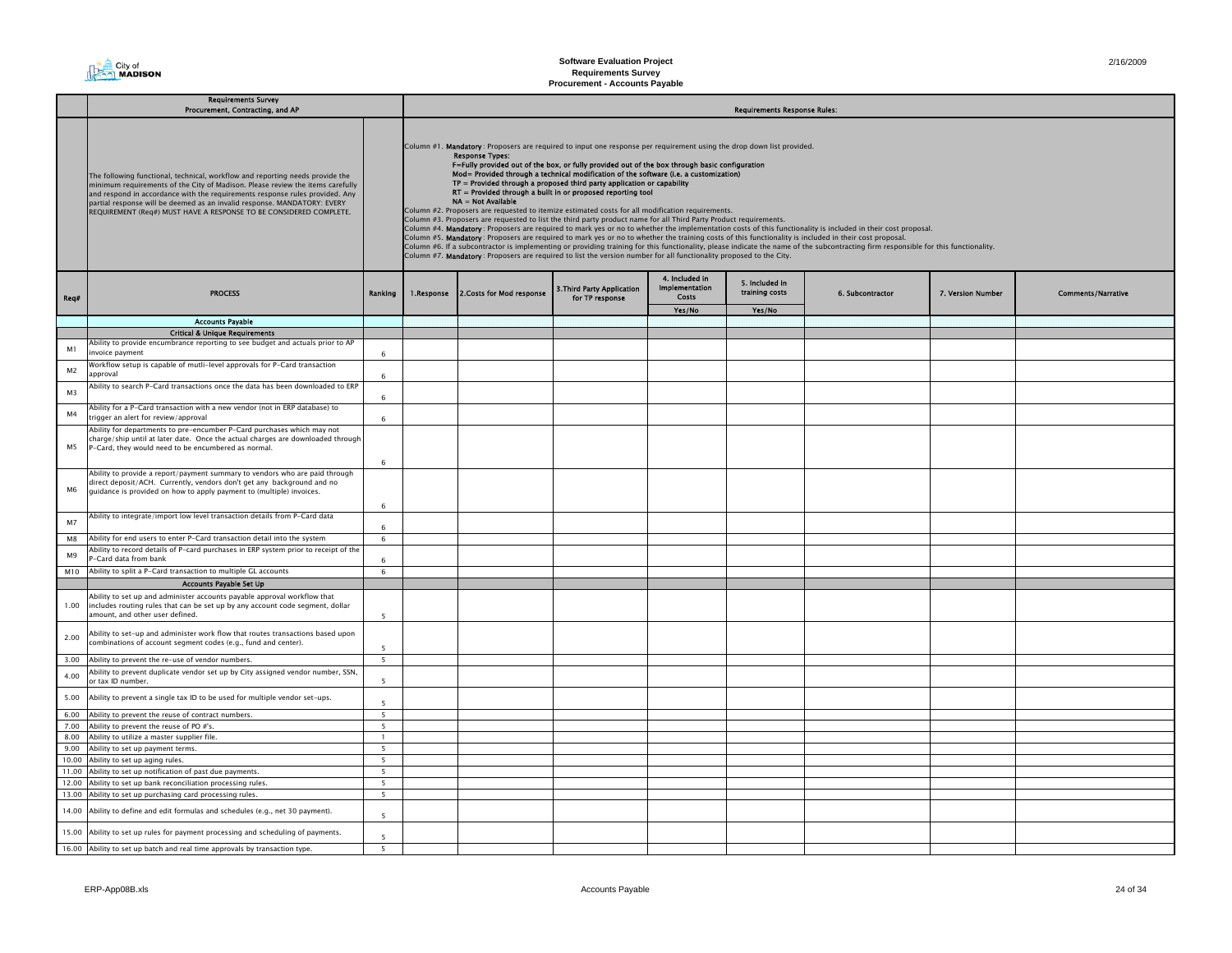| City of<br><b>A<sub>222</sub>1 MADISON</b> |
|--------------------------------------------|
|                                            |

| Req#           | <b>PROCESS</b>                                                                                                                                             | Ranking                  | 1.Response | 2. Costs for Mod response | 3.Third Party Application<br>for TP response | 4. Included in<br><b>Implementation</b><br>Costs | 5. Included in<br>training costs | 6. Subcontractor | 7. Version Number | <b>Comments/Narrative</b> |
|----------------|------------------------------------------------------------------------------------------------------------------------------------------------------------|--------------------------|------------|---------------------------|----------------------------------------------|--------------------------------------------------|----------------------------------|------------------|-------------------|---------------------------|
|                |                                                                                                                                                            |                          |            |                           |                                              | Yes/No                                           | Yes/No                           |                  |                   |                           |
|                | <b>Accounts Payable</b>                                                                                                                                    |                          |            |                           |                                              |                                                  |                                  |                  |                   |                           |
|                | 17.00 Ability to set up line item approvals or total invoice based approvals.                                                                              | - 5                      |            |                           |                                              |                                                  |                                  |                  |                   |                           |
|                | 18.00 Ability to set up line items as reimbursable or not.<br>Ability to track deadlines to submit reimbursement requests (e.g., date service              | $\overline{\mathbf{3}}$  |            |                           |                                              |                                                  |                                  |                  |                   |                           |
| 19.00          | performed under a contract that is grant reimbursable).                                                                                                    | 5                        |            |                           |                                              |                                                  |                                  |                  |                   |                           |
| 20.00          | Ability to automate reimbursements of employee expenses on payroll check.                                                                                  | 5                        |            |                           |                                              |                                                  |                                  |                  |                   |                           |
| 21.00          | Ability to integrate payments to contracts and budgets (provide actual<br>expenditure commitments as well as forecasted commitments against<br>contracts). | 5                        |            |                           |                                              |                                                  |                                  |                  |                   |                           |
| 22.00          | Ability to track not-to-exceed amounts as stated on po and/or encumbered<br>purchasing type.                                                               | $\mathbf{A}$             |            |                           |                                              |                                                  |                                  |                  |                   |                           |
| 23.00          | Ability to set up rules that do not allow contracts/budgets (not to exceeds) to be<br>exceeded.                                                            | $\overline{4}$           |            |                           |                                              |                                                  |                                  |                  |                   |                           |
| 24.00          | Ability to override not to exceed amounts, with security and workflow.                                                                                     | $\overline{5}$           |            |                           |                                              |                                                  |                                  |                  |                   |                           |
| 25.00          | Ability to set up not to exceed amounts for a project and/or budget, with<br>multiple vendors                                                              | $\overline{\phantom{a}}$ |            |                           |                                              |                                                  |                                  |                  |                   |                           |
| 26.00          | Ability to set up and administer workflow capability that allows invoices to be<br>routed for approval based upon predefined business rules.               | -5                       |            |                           |                                              |                                                  |                                  |                  |                   |                           |
| 27.00          | Ability to import files (e.g., Excel, Word) or attach scanned documents at any<br>point in the workflow and approval process.                              |                          |            |                           |                                              |                                                  |                                  |                  |                   |                           |
| 28.00          | Ability to decentralize accounts payable entry in multiple departments.                                                                                    | 5                        |            |                           |                                              |                                                  |                                  |                  |                   |                           |
| 29.00          | Ability for multiple areas to handle the routing of received invoices for approval.                                                                        | $\overline{\phantom{a}}$ |            |                           |                                              |                                                  |                                  |                  |                   |                           |
|                | <b>AP Transactions</b>                                                                                                                                     |                          |            |                           |                                              |                                                  |                                  |                  |                   |                           |
| 30.00          | Ability to route purchase orders for approval, based upon account segment<br>codes, user id, or other user defined.                                        | -5                       |            |                           |                                              |                                                  |                                  |                  |                   |                           |
| 31.00          | Ability to route scanned vendor invoice for approval based on relevant chart of<br>account codes, center or project number.                                | $\overline{\phantom{a}}$ |            |                           |                                              |                                                  |                                  |                  |                   |                           |
| 32.00          | Ability to utilize matching capabilities (e.g. matching of vendor invoice with<br>purchase order).                                                         | $\overline{5}$           |            |                           |                                              |                                                  |                                  |                  |                   |                           |
| 33.00          | Ability to change the chart of account code assigned to a payment, with security.                                                                          | $\overline{5}$           |            |                           |                                              |                                                  |                                  |                  |                   |                           |
| 34.00          | Ability to add or change PO, invoice, contract information at any point in the<br>workflow or approval process with security (e.g., project number).       | -5                       |            |                           |                                              |                                                  |                                  |                  |                   |                           |
| 35.00          | Ability to edit the cost center information at the invoice or contract level, with<br>security.                                                            |                          |            |                           |                                              |                                                  |                                  |                  |                   |                           |
| 36.00          | Ability to process transactions online.                                                                                                                    | 5                        |            |                           |                                              |                                                  |                                  |                  |                   |                           |
|                | 37.00 Ability to process the following types of transactions online:                                                                                       |                          |            |                           |                                              |                                                  |                                  |                  |                   |                           |
| 38.00          | Employee reimbursements                                                                                                                                    | $\overline{5}$           |            |                           |                                              |                                                  |                                  |                  |                   |                           |
| 39.00<br>40.00 | Check requests                                                                                                                                             | 5<br>5                   |            |                           |                                              |                                                  |                                  |                  |                   |                           |
| 41.00          | Petty cash disbursements<br>Check cancellation and reissue                                                                                                 | 5                        |            |                           |                                              |                                                  |                                  |                  |                   |                           |
| 42.00          | Vendor Self-Service                                                                                                                                        | 5                        |            |                           |                                              |                                                  |                                  |                  |                   |                           |
| 43.00          | Other-Pcard                                                                                                                                                | 5                        |            |                           |                                              |                                                  |                                  |                  |                   |                           |
| 44.00          | Ability to allow entry of recurring invoices.                                                                                                              | 5                        |            |                           |                                              |                                                  |                                  |                  |                   |                           |
| 45.00          | Ability to allow payment to a onetime vendor with abbreviated vendor<br>nformation in the master file.                                                     | $\overline{5}$           |            |                           |                                              |                                                  |                                  |                  |                   |                           |
| 46.00          | Ability to utilize the following types of accounts payable source documents:                                                                               |                          |            |                           |                                              |                                                  |                                  |                  |                   |                           |
| 47.00          | Purchase orders/encumbrances                                                                                                                               | -5                       |            |                           |                                              |                                                  |                                  |                  |                   |                           |
| 48.00          | Invoices                                                                                                                                                   | 5                        |            |                           |                                              |                                                  |                                  |                  |                   |                           |
| 49.00          | Debit/credit memos                                                                                                                                         | 5                        |            |                           |                                              |                                                  |                                  |                  |                   |                           |
| 50.00          | Contract, lease or any other fixed payment terms (recurring payable)                                                                                       | 5                        |            |                           |                                              |                                                  |                                  |                  |                   |                           |
| 51.00          | Ability to drill down from any accounts payable source document to the<br>supporting information (e.g., the contract to the specification document).       | 5                        |            |                           |                                              |                                                  |                                  |                  |                   |                           |
| 52.00          | Ability to default information based upon certain criteria (e.g. default cost<br>center, or project number information).                                   | 5                        |            |                           |                                              |                                                  |                                  |                  |                   |                           |
| 53.00          | Ability to accept contract progress payment schedules and payment<br>documentation-Vendor Self Service.                                                    | $\overline{5}$           |            |                           |                                              |                                                  |                                  |                  |                   |                           |
| 54.00          | Ability to report on payments to vendors within or across the following<br>categories, for user defined periods such as:                                   |                          |            |                           |                                              |                                                  |                                  |                  |                   |                           |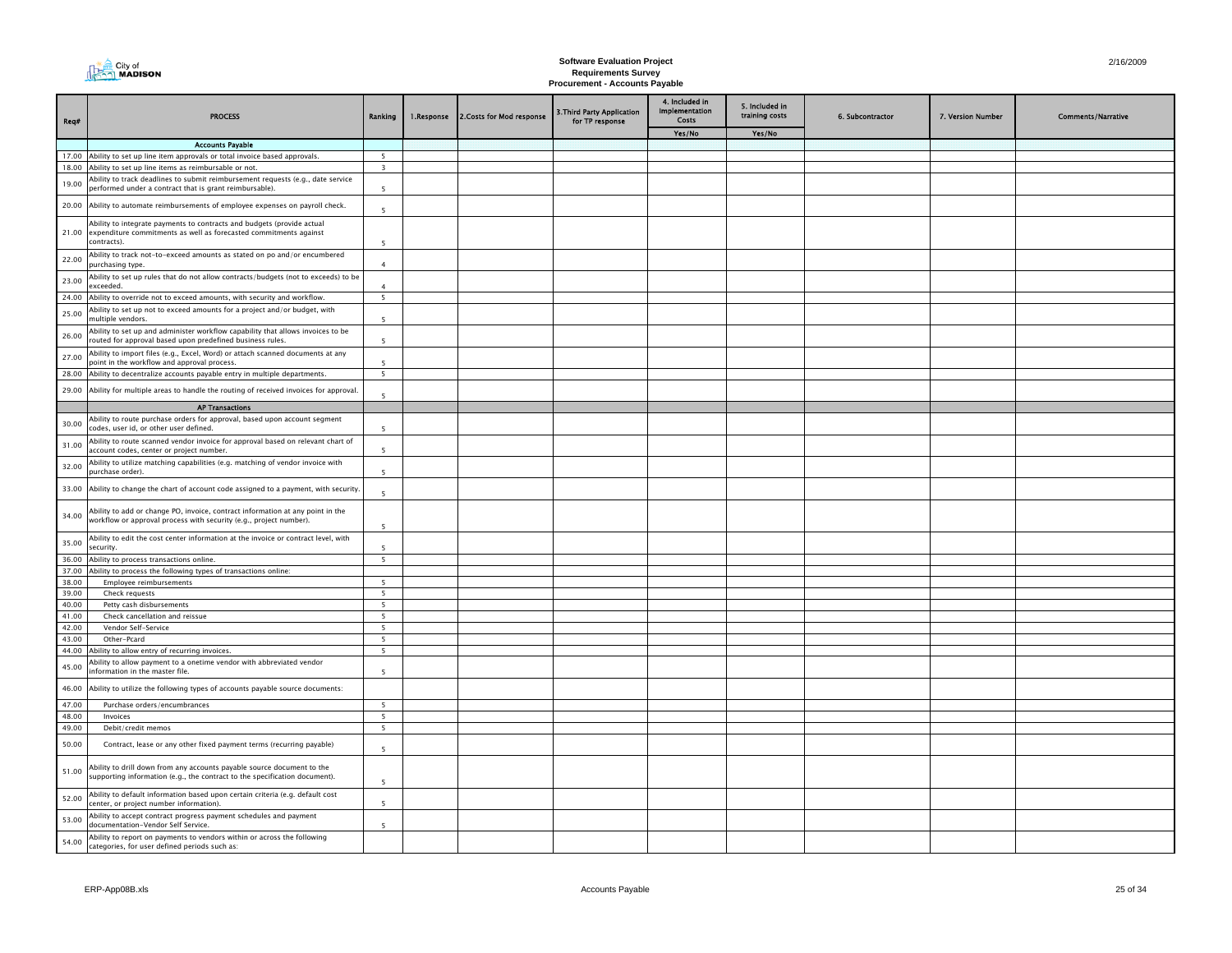| City of<br><b>A<sub>222</sub>1 MADISON</b> |
|--------------------------------------------|
|                                            |

| Req#           | <b>PROCESS</b>                                                                                                                                                                                       | Ranking                                    | 1.Response | 2. Costs for Mod response | 3. Third Party Application<br>for TP response | 4. Included in<br><b>Implementation</b><br>Costs | 5. Included in<br>training costs | 6. Subcontractor | 7. Version Number | <b>Comments/Narrative</b> |
|----------------|------------------------------------------------------------------------------------------------------------------------------------------------------------------------------------------------------|--------------------------------------------|------------|---------------------------|-----------------------------------------------|--------------------------------------------------|----------------------------------|------------------|-------------------|---------------------------|
|                |                                                                                                                                                                                                      |                                            |            |                           |                                               | Yes/No                                           | Yes/No                           |                  |                   |                           |
| 55.00          | <b>Accounts Payable</b><br>City                                                                                                                                                                      | 5                                          |            |                           |                                               |                                                  |                                  |                  |                   |                           |
| 56.00          | Line of Business                                                                                                                                                                                     | -5                                         |            |                           |                                               |                                                  |                                  |                  |                   |                           |
| 57.00          | Department                                                                                                                                                                                           | 5                                          |            |                           |                                               |                                                  |                                  |                  |                   |                           |
| 58.00          | Division                                                                                                                                                                                             | $5\overline{5}$                            |            |                           |                                               |                                                  |                                  |                  |                   |                           |
| 59.00          | Cost Center                                                                                                                                                                                          | 5                                          |            |                           |                                               |                                                  |                                  |                  |                   |                           |
| 60.00          | Ability to filter the above report so as to only show vendors where the total<br>payments exceeded a user specified amount-DCR.                                                                      | $\overline{5}$                             |            |                           |                                               |                                                  |                                  |                  |                   |                           |
|                | <b>Invoice Processing</b>                                                                                                                                                                            |                                            |            |                           |                                               |                                                  |                                  |                  |                   |                           |
|                | 61.00 Ability to transfer information from purchase order to invoice.                                                                                                                                | 5                                          |            |                           |                                               |                                                  |                                  |                  |                   |                           |
| 62.00<br>63.00 | Ability to create a unique document number for an invoice.<br>Ability to add a comments field in invoices.                                                                                           | $\overline{\phantom{a}}$<br>5              |            |                           |                                               |                                                  |                                  |                  |                   |                           |
|                | Ability to enter additional invoice information, such as date invoice received,                                                                                                                      |                                            |            |                           |                                               |                                                  |                                  |                  |                   |                           |
| 64.00          | due date, and other dates and information.                                                                                                                                                           | $\overline{\phantom{a}}$                   |            |                           |                                               |                                                  |                                  |                  |                   |                           |
| 65.00          | Ability to add additional charges, such as freight.                                                                                                                                                  | 5                                          |            |                           |                                               |                                                  |                                  |                  |                   |                           |
| 66.00          | Ability to enter multiple invoices for one purchase order.                                                                                                                                           | $\overline{\mathbf{5}}$                    |            |                           |                                               |                                                  |                                  |                  |                   |                           |
|                | 67.00 Ability to enter multiple purchase orders for one invoice.<br>68.00 Ability to enter one invoice to multiple contracts.                                                                        | 5<br>5                                     |            |                           |                                               |                                                  |                                  |                  |                   |                           |
| 69.00          | Ability to enter multiple invoices to one contract.                                                                                                                                                  | 5                                          |            |                           |                                               |                                                  |                                  |                  |                   |                           |
| 70.00          | Ability to allocate an invoice to multiple cost centers, accounts, funds or                                                                                                                          |                                            |            |                           |                                               |                                                  |                                  |                  |                   |                           |
| 71.00          | projects.<br>Ability to calculate discounts and utilize strategic payment.                                                                                                                           | $\overline{\phantom{a}}$<br>5 <sup>5</sup> |            |                           |                                               |                                                  |                                  |                  |                   |                           |
|                |                                                                                                                                                                                                      |                                            |            |                           |                                               |                                                  |                                  |                  |                   |                           |
| 72.00          | Ability to track status of payment processing for each invoice or contract.                                                                                                                          | $\overline{\phantom{a}}$                   |            |                           |                                               |                                                  |                                  |                  |                   |                           |
|                | 73.00 Ability to place a voucher/payment on hold and notify authorizer.                                                                                                                              | 5                                          |            |                           |                                               |                                                  |                                  |                  |                   |                           |
| 74.00          | Ability to enter secondary payee(s) for all checks issued without requiring a<br>separate record in vendor master file.                                                                              | 5                                          |            |                           |                                               |                                                  |                                  |                  |                   |                           |
| 75.00          | Ability for system to automatically hold a Vendor payment or issue a warning if<br>the Vendor has a delinquent receivable account in the system.                                                     | 5                                          |            |                           |                                               |                                                  |                                  |                  |                   |                           |
| 76.00          | Ability to convert outstanding credit memo given to the City to accounts<br>receivable record if past an age limit.                                                                                  | $\overline{4}$                             |            |                           |                                               |                                                  |                                  |                  |                   |                           |
| 77.00          | Ability to separate and document responsibilities between receipt of goods and<br>match of order to invoice of goods.                                                                                |                                            |            |                           |                                               |                                                  |                                  |                  |                   |                           |
| 78.00          | Ability to update the general ledger account distribution for the discounts<br>actually taken during check writing.                                                                                  | $\overline{\phantom{a}}$                   |            |                           |                                               |                                                  |                                  |                  |                   |                           |
|                | Ability to perform automated partial or complete liquidation of an encumbrance<br>79.00 by payment or completion of order against a Vendor invoice (even when the full<br>amount is not being paid). | $\overline{5}$                             |            |                           |                                               |                                                  |                                  |                  |                   |                           |
|                | Ability to allow or restrict charging all types of general ledger accounts when<br>80.00 payments are made, including expenditures, revenues, and balance sheet<br>accounts.                         | 5                                          |            |                           |                                               |                                                  |                                  |                  |                   |                           |
| 81.00          | Ability to cancel checks and automatically generate general ledger transactions<br>to reverse all accounting distributions associated with that check with the<br>appropriate security.              | 5                                          |            |                           |                                               |                                                  |                                  |                  |                   |                           |
| 82.00          | Ability to reestablish, with proper approval, an encumbrance upon cancellation<br>of a check or issuance of a credit memo.                                                                           | $\overline{\phantom{a}}$                   |            |                           |                                               |                                                  |                                  |                  |                   |                           |
| 83.00          | Ability to reestablish, with proper approval, unused contract balances upon<br>cancellation of a check or issuance of a credit memo.                                                                 | -5                                         |            |                           |                                               |                                                  |                                  |                  |                   |                           |
| 84.00          | Ability, after check has been generated, to correct expenditure transactions if<br>corresponding budget permits.                                                                                     | $\overline{5}$                             |            |                           |                                               |                                                  |                                  |                  |                   |                           |
| 85.00          | Ability to prepare proper accounting entries to account for accounts payable<br>write off.                                                                                                           | 5                                          |            |                           |                                               |                                                  |                                  |                  |                   |                           |
| 86.00          | Ability to list all accounting entries created through transactions that were<br>processed and track the information.                                                                                | -5                                         |            |                           |                                               |                                                  |                                  |                  |                   |                           |
| 87.00          | Ability to void an invoice.                                                                                                                                                                          | 5                                          |            |                           |                                               |                                                  |                                  |                  |                   |                           |
| 88.00          | Ability to add an explanation field in the invoice.                                                                                                                                                  | 5<br>5                                     |            |                           |                                               |                                                  |                                  |                  |                   |                           |
|                | 89.00 Ability to prohibit users from editing any paid invoices with security.                                                                                                                        |                                            |            |                           |                                               |                                                  |                                  |                  |                   |                           |
| 90.00          | Ability to maintain, track and inquire into online payment history including:                                                                                                                        |                                            |            |                           |                                               |                                                  |                                  |                  |                   |                           |
| 91.00          | PO/Voucher number                                                                                                                                                                                    | - 5                                        |            |                           |                                               |                                                  |                                  |                  |                   |                           |
| 92.00          | Invoice number                                                                                                                                                                                       | 5                                          |            |                           |                                               |                                                  |                                  |                  |                   |                           |
| 93.00<br>94.00 | Invoice date<br>Invoice amount                                                                                                                                                                       | $\overline{\mathbf{5}}$<br>5               |            |                           |                                               |                                                  |                                  |                  |                   |                           |
| 95.00          | Invoice date received                                                                                                                                                                                |                                            |            |                           |                                               |                                                  |                                  |                  |                   |                           |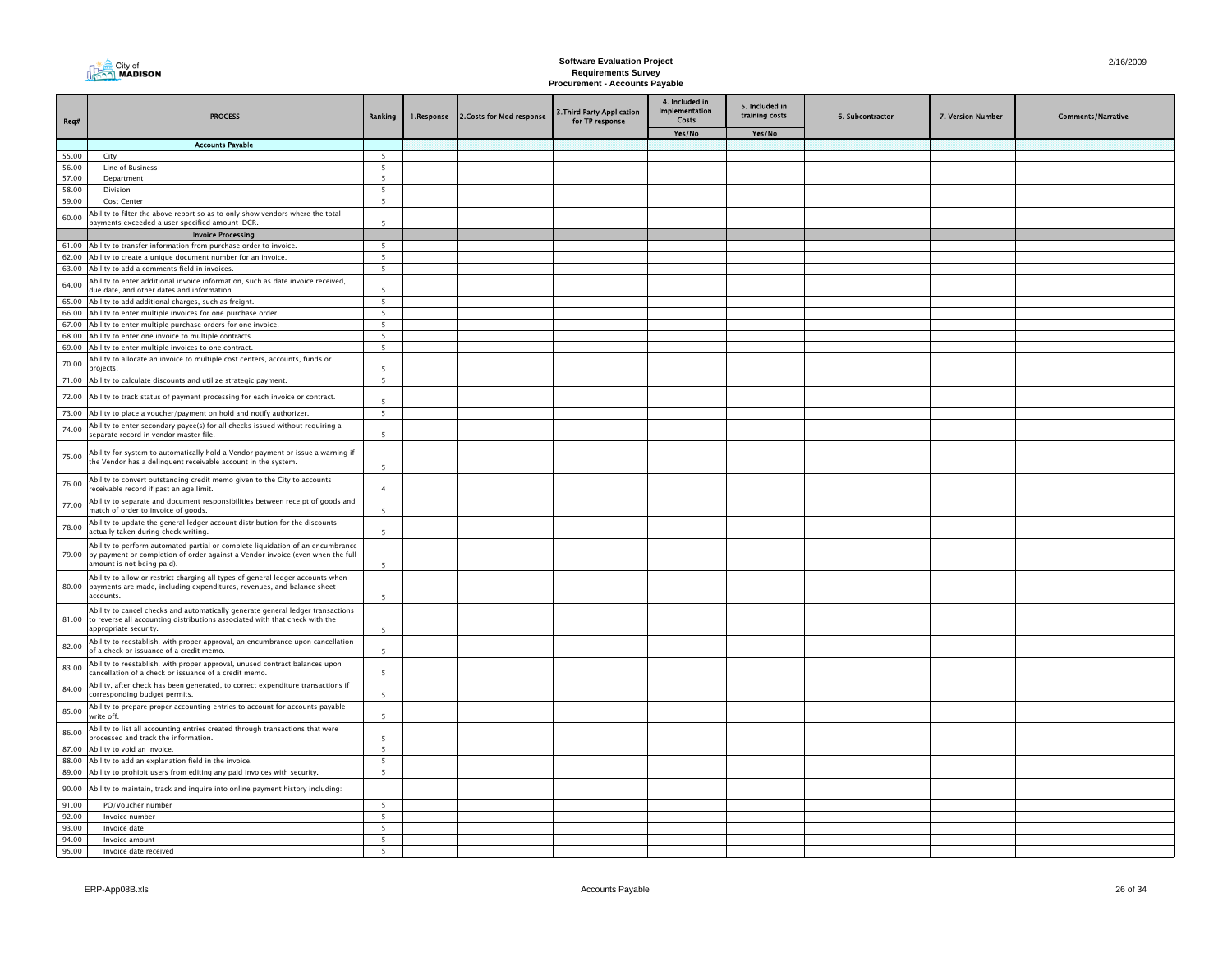| City of<br><b>AAMADISON</b> |
|-----------------------------|
|-----------------------------|

| Req#             | <b>PROCESS</b>                                                                                                                                                                                                              | Ranking                       | 1.Response | 2. Costs for Mod response | 3. Third Party Application<br>for TP response | 4. Included in<br><b>Implementation</b><br>Costs | 5. Included in<br>training costs | 6. Subcontractor | 7. Version Number | <b>Comments/Narrative</b> |
|------------------|-----------------------------------------------------------------------------------------------------------------------------------------------------------------------------------------------------------------------------|-------------------------------|------------|---------------------------|-----------------------------------------------|--------------------------------------------------|----------------------------------|------------------|-------------------|---------------------------|
|                  |                                                                                                                                                                                                                             |                               |            |                           |                                               | Yes/No                                           | Yes/No                           |                  |                   |                           |
|                  | <b>Accounts Payable</b>                                                                                                                                                                                                     |                               |            |                           |                                               |                                                  |                                  |                  |                   |                           |
| 96.00<br>97.00   | Vendor name                                                                                                                                                                                                                 | 5<br>5                        |            |                           |                                               |                                                  |                                  |                  |                   |                           |
| 98.00            | Contract number<br>Check amount                                                                                                                                                                                             | $\overline{\phantom{a}}$      |            |                           |                                               |                                                  |                                  |                  |                   |                           |
| 99.00            | Check request date                                                                                                                                                                                                          | 5                             |            |                           |                                               |                                                  |                                  |                  |                   |                           |
| 100.00           | Check date                                                                                                                                                                                                                  | 5                             |            |                           |                                               |                                                  |                                  |                  |                   |                           |
| 101.00           | Check number                                                                                                                                                                                                                | 5                             |            |                           |                                               |                                                  |                                  |                  |                   |                           |
| 102.00           | Accounting distribution coding                                                                                                                                                                                              | $\overline{\phantom{0}}$      |            |                           |                                               |                                                  |                                  |                  |                   |                           |
| 103.00           | Last activity date                                                                                                                                                                                                          | 5                             |            |                           |                                               |                                                  |                                  |                  |                   |                           |
| 104.00           | Requisitioner                                                                                                                                                                                                               | 5 <sup>5</sup>                |            |                           |                                               |                                                  |                                  |                  |                   |                           |
| 105.00           | Comments                                                                                                                                                                                                                    | 5 <sup>5</sup>                |            |                           |                                               |                                                  |                                  |                  |                   |                           |
|                  | <b>Purchasing Card Functionality</b>                                                                                                                                                                                        |                               |            |                           |                                               |                                                  |                                  |                  |                   |                           |
|                  | Ability to input and track purchasing card transactions, including the ability to<br>106.00 integrate purchasing card transaction files to general ledger from bankcard<br>providers.                                       | -5                            |            |                           |                                               |                                                  |                                  |                  |                   |                           |
|                  | Ability to track the total dollar volume of purchases made to each Vendor even if<br>107.00 the payments for these purchases are made in total to the Purchasing Card<br>(bank) Vendor.                                     | $\overline{5}$                |            |                           |                                               |                                                  |                                  |                  |                   |                           |
|                  | Ability to report all 1099 related purchases for specific Vendor even if the<br>108.00 payment for these purchases are made in total to the Purchasing Card (bank)<br>Vendor.                                               | $\overline{5}$                |            |                           |                                               |                                                  |                                  |                  |                   |                           |
|                  | Ability to utilize an electronic file of all itemized charge transactions made from<br>109.00 the Purchasing Card (bank) Vendor. This file is used for balancing and for<br>account distribution at the invoice item level. | $\overline{5}$                |            |                           |                                               |                                                  |                                  |                  |                   |                           |
|                  | 110.00 Ability to track travel categories through the purchasing card.                                                                                                                                                      | $\overline{1}$                |            |                           |                                               |                                                  |                                  |                  |                   |                           |
|                  | 111.00 Ability to track expenditures and purchases against purchasing cards.                                                                                                                                                | 5                             |            |                           |                                               |                                                  |                                  |                  |                   |                           |
| 112.00           | Ability for employees to submit narrative description and/or justification related<br>to purchasing card expenditures and purchases.                                                                                        | $\overline{\phantom{a}}$      |            |                           |                                               |                                                  |                                  |                  |                   |                           |
| 113.00           | Ability to input scanned receipts or other documents related to purchasing card<br>transactions.                                                                                                                            | $\overline{\phantom{a}}$      |            |                           |                                               |                                                  |                                  |                  |                   |                           |
|                  | 114.00 Ability to define purchasing card limits by user/card holder.                                                                                                                                                        | $\overline{\mathbf{3}}$       |            |                           |                                               |                                                  |                                  |                  |                   |                           |
|                  | Ability to reconcile purchasing card transactions and summaries with the<br>115.00 general ledger, highlighting discrepancies, large amounts, and other user<br>defined criteria for notifications.                         | 5                             |            |                           |                                               |                                                  |                                  |                  |                   |                           |
|                  | 116.00 Ability to add account, cost centers and fund information for AP processing.                                                                                                                                         | $\overline{a}$                |            |                           |                                               |                                                  |                                  |                  |                   |                           |
|                  | Ability to update applicable purchasing and fixed assets for commodity code<br>117.00 level detail from the electronic file provided by the Purchasing Card (bank)<br>Vendor.                                               | $\overline{1}$                |            |                           |                                               |                                                  |                                  |                  |                   |                           |
|                  | <b>Conferences &amp; Travel</b>                                                                                                                                                                                             |                               |            |                           |                                               |                                                  |                                  |                  |                   |                           |
|                  | 118.00 Ability to reimburse employees for travel and other expenses.                                                                                                                                                        | $\overline{\phantom{a}}$      |            |                           |                                               |                                                  |                                  |                  |                   |                           |
| 119.00           | Ability to generate payments (or invoices) to employees based on reconciliation<br>of advances vs. expense reports.                                                                                                         | 5                             |            |                           |                                               |                                                  |                                  |                  |                   |                           |
| 120.00           | Ability to input via self service the following additional information:                                                                                                                                                     |                               |            |                           |                                               |                                                  |                                  |                  |                   |                           |
| 121.00           | Date range of travel                                                                                                                                                                                                        | 5                             |            |                           |                                               |                                                  |                                  |                  |                   |                           |
| 122.00           | In/out of City                                                                                                                                                                                                              | 5                             |            |                           |                                               |                                                  |                                  |                  |                   |                           |
| 123.00           | Travel reason                                                                                                                                                                                                               | 5                             |            |                           |                                               |                                                  |                                  |                  |                   |                           |
| 124.00           | Travel advance amount                                                                                                                                                                                                       | - 5                           |            |                           |                                               |                                                  |                                  |                  |                   |                           |
| 125.00           | Departure date                                                                                                                                                                                                              | 5                             |            |                           |                                               |                                                  |                                  |                  |                   |                           |
| 126.00           | Return date                                                                                                                                                                                                                 | $\overline{\phantom{a}}$<br>5 |            |                           |                                               |                                                  |                                  |                  |                   |                           |
| 127.00<br>128.00 | <b>Exception travel</b><br><b>Estimated expenses</b>                                                                                                                                                                        | 5                             |            |                           |                                               |                                                  |                                  |                  |                   |                           |
|                  | Ability for City employees to initiate reimbursement for their travel expenses                                                                                                                                              |                               |            |                           |                                               |                                                  |                                  |                  |                   |                           |
| 129.00           | hrough direct entry of travel expenses via self service.<br>Ability for City employees to query on the status of their pending travel                                                                                       | $\overline{5}$                |            |                           |                                               |                                                  |                                  |                  |                   |                           |
| 130.00           | reimbursements.                                                                                                                                                                                                             | $\overline{4}$                |            |                           |                                               |                                                  |                                  |                  |                   |                           |
| 131.00           | Ability to differentiate between accountable (detailed reporting and payment for<br>actual expenses) and non-accountable (per diem) travel reimbursements.                                                                  | 5                             |            |                           |                                               |                                                  |                                  |                  |                   |                           |
| 132.00           | Ability to automatically detect and reject any request for duplicate payment<br>based on time period, dollar amount, or invoice number.                                                                                     | $\overline{\phantom{a}}$      |            |                           |                                               |                                                  |                                  |                  |                   |                           |
| 133.00           | Ability to query employee master files in the Human Resources module to verify<br>that requestor was in fact an active City employee at the time of the expense.                                                            | $\overline{\phantom{a}}$      |            |                           |                                               |                                                  |                                  |                  |                   |                           |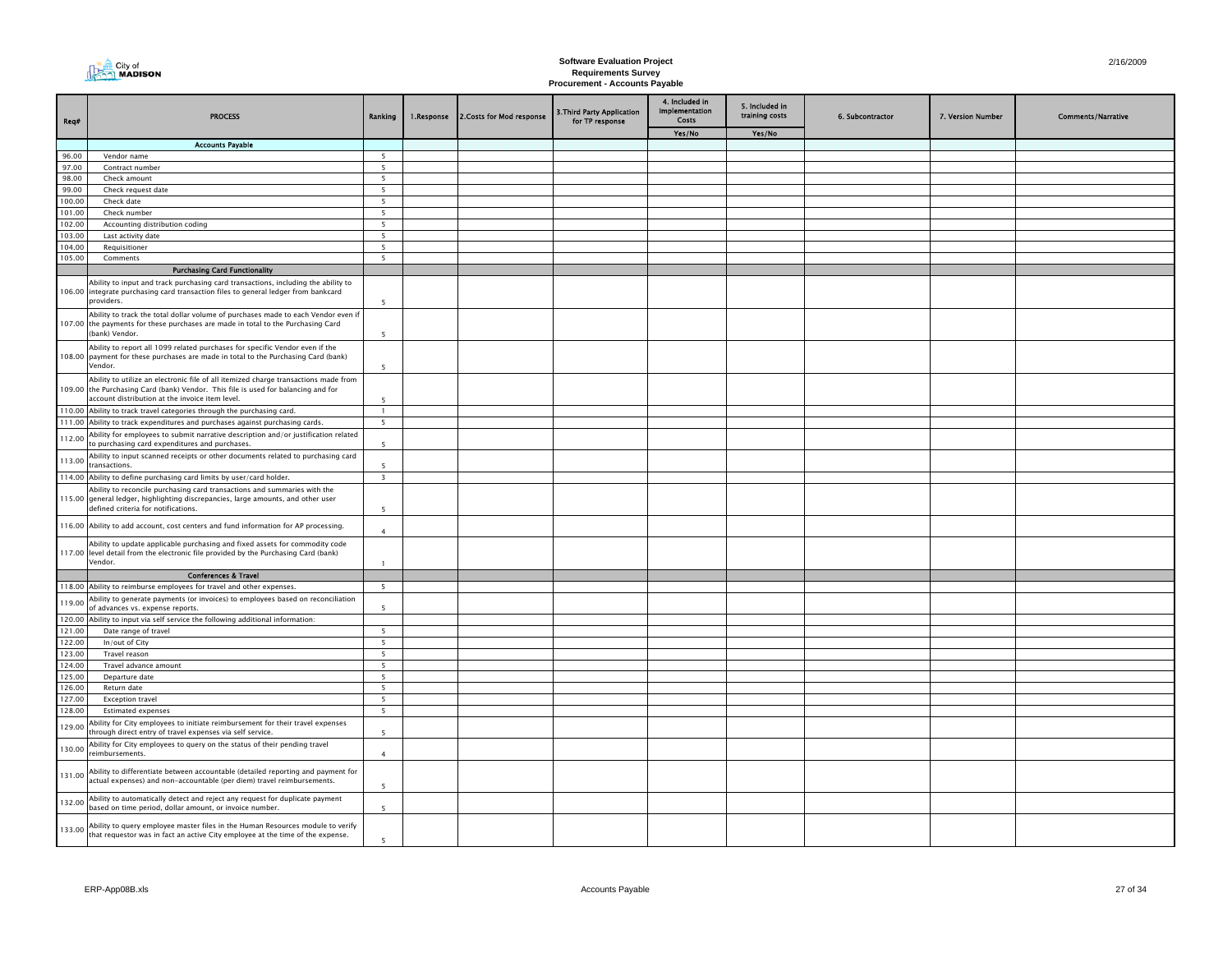| Req#             | <b>PROCESS</b>                                                                                                                                                                                                                   | Ranking                  | 1.Response | 2. Costs for Mod response | 3. Third Party Application<br>for TP response | 4. Included in<br>Implementation<br>Costs | 5. Included in<br>training costs | 6. Subcontractor | 7. Version Number | <b>Comments/Narrative</b> |
|------------------|----------------------------------------------------------------------------------------------------------------------------------------------------------------------------------------------------------------------------------|--------------------------|------------|---------------------------|-----------------------------------------------|-------------------------------------------|----------------------------------|------------------|-------------------|---------------------------|
|                  |                                                                                                                                                                                                                                  |                          |            |                           |                                               | Yes/No                                    | Yes/No                           |                  |                   |                           |
|                  | <b>Accounts Pavable</b>                                                                                                                                                                                                          |                          |            |                           |                                               |                                           |                                  |                  |                   |                           |
| 134.00           | Ability to record the issuance of an advance as a receivable and reimbursement<br>of employee advance as a cash receipt.                                                                                                         | $\overline{3}$           |            |                           |                                               |                                           |                                  |                  |                   |                           |
|                  | 135.00 Ability to track employees who are eligible for mileage reimbursement.                                                                                                                                                    | 5                        |            |                           |                                               |                                           |                                  |                  |                   |                           |
|                  | 136.00 Ability to track employees who are eligible for monthly parking reimbursement.                                                                                                                                            | -5                       |            |                           |                                               |                                           |                                  |                  |                   |                           |
|                  | 137.00 Ability to pay per diem rates for meals based on the travel dates and locations.                                                                                                                                          | $\overline{5}$           |            |                           |                                               |                                           |                                  |                  |                   |                           |
| 138.00           | Ability to edit transactions to ensure that the City maximum for lodging, based<br>on travel dates and location, is not exceeded without appropriate approvals.                                                                  | $\overline{\phantom{a}}$ |            |                           |                                               |                                           |                                  |                  |                   |                           |
| 139.00           | Ability to enter and submit claims by selected users on behalf of other<br>employees.                                                                                                                                            | $\overline{5}$           |            |                           |                                               |                                           |                                  |                  |                   |                           |
| 140.00           | Ability to default the object of expenditure based upon the selected travel<br>category.                                                                                                                                         | 5                        |            |                           |                                               |                                           |                                  |                  |                   |                           |
|                  | 141.00 Ability to default the cost center based upon the user id.                                                                                                                                                                | 5                        |            |                           |                                               |                                           |                                  |                  |                   |                           |
|                  | 142.00 Ability to allow authorized users to override/change the default cost center.                                                                                                                                             | 5                        |            |                           |                                               |                                           |                                  |                  |                   |                           |
|                  | 143.00 Ability to have a explanation field for each line item.                                                                                                                                                                   | $\overline{\phantom{a}}$ |            |                           |                                               |                                           |                                  |                  |                   |                           |
| 144.00           | Ability to generate a warning message when travel claims are entered for the<br>same traveler with overlapping travel periods.                                                                                                   | -5                       |            |                           |                                               |                                           |                                  |                  |                   |                           |
|                  | 145.00 Ability to notify approvers that travel claims have overlapping travel periods.                                                                                                                                           | $\overline{5}$           |            |                           |                                               |                                           |                                  |                  |                   |                           |
| 146.00           | Ability to calculate mileage based upon user specified origination and<br>destination.                                                                                                                                           | $\overline{\phantom{0}}$ |            |                           |                                               |                                           |                                  |                  |                   |                           |
|                  | 147.00 Ability to identify travel line items that require receipts.                                                                                                                                                              | 5                        |            |                           |                                               |                                           |                                  |                  |                   |                           |
|                  | 148.00 Ability for travel reports to contain the following items:                                                                                                                                                                |                          |            |                           |                                               |                                           |                                  |                  |                   |                           |
| 149.00           | Travel claim identifier                                                                                                                                                                                                          | 5                        |            |                           |                                               |                                           |                                  |                  |                   |                           |
| 150.00           | Employee identifier                                                                                                                                                                                                              | 5                        |            |                           |                                               |                                           |                                  |                  |                   |                           |
| 151.00<br>152.00 | Travel line items                                                                                                                                                                                                                | 5 <sup>5</sup><br>5      |            |                           |                                               |                                           |                                  |                  |                   |                           |
|                  | Receipt required flag<br>Ability to prevent employees from altering the travel claim while it is being                                                                                                                           |                          |            |                           |                                               |                                           |                                  |                  |                   |                           |
| 153.00           | reviewed by the approver.                                                                                                                                                                                                        | $\overline{\phantom{a}}$ |            |                           |                                               |                                           |                                  |                  |                   |                           |
|                  | 154.00 Ability to automatically notify approvers that a travel claim has been submitted.                                                                                                                                         | -5                       |            |                           |                                               |                                           |                                  |                  |                   |                           |
|                  | 155.00 Ability to allow employees to modify rejected travel claims.                                                                                                                                                              | 5                        |            |                           |                                               |                                           |                                  |                  |                   |                           |
| 156.00           | Ability to automatically notify the employee when travel claim has been<br>processed for payment.<br>157.00 Ability to track the following information:                                                                          | $\overline{5}$           |            |                           |                                               |                                           |                                  |                  |                   |                           |
| 158.00           | Status of all travel claims by employee                                                                                                                                                                                          | -5                       |            |                           |                                               |                                           |                                  |                  |                   |                           |
| 159.00           | Paid travel claims by employee                                                                                                                                                                                                   | 5                        |            |                           |                                               |                                           |                                  |                  |                   |                           |
| 160.00           | Unpaid travel claims by employee                                                                                                                                                                                                 | $\overline{5}$           |            |                           |                                               |                                           |                                  |                  |                   |                           |
| 161.00           | Travel claims awaiting action by approver                                                                                                                                                                                        | 5                        |            |                           |                                               |                                           |                                  |                  |                   |                           |
| 162.00           | Travel claims approved by approver                                                                                                                                                                                               | 5                        |            |                           |                                               |                                           |                                  |                  |                   |                           |
| 163.00           | Travel claims rejected by approver                                                                                                                                                                                               | 5 <sup>5</sup>           |            |                           |                                               |                                           |                                  |                  |                   |                           |
| 164.00           | Travel claims awaiting payment by department                                                                                                                                                                                     | 5                        |            |                           |                                               |                                           |                                  |                  |                   |                           |
| 165.00           | Ability to track historical and upcoming (future) conference and travel expenses.                                                                                                                                                | $\overline{\phantom{a}}$ |            |                           |                                               |                                           |                                  |                  |                   |                           |
|                  | 166.00 Ability to track conference and travel expenses by employee or official.                                                                                                                                                  | 5                        |            |                           |                                               |                                           |                                  |                  |                   |                           |
| 167.00           | Ability to match invoices related to travel claims and tie travel costs paid directly<br>to a vendor to an employee or official.                                                                                                 | 5                        |            |                           |                                               |                                           |                                  |                  |                   |                           |
|                  | Ability to track conference and travel expenses by categories and/or types (e.g.<br>168.00 conference, lodging, meals, seminar and registration fees, incidentals, mileage,<br>and other conference and travel cost categories). | 5                        |            |                           |                                               |                                           |                                  |                  |                   |                           |
|                  | 169.00 Ability to track conference and travel costs by time period (e.g. quarterly).                                                                                                                                             | 5                        |            |                           |                                               |                                           |                                  |                  |                   |                           |
| 170.00           | Ability to import files or scanned documents related to conferences and travel<br>(e.g., receipts).                                                                                                                              | 5                        |            |                           |                                               |                                           |                                  |                  |                   |                           |
|                  | <b>Payment and Check Processing</b>                                                                                                                                                                                              |                          |            |                           |                                               |                                           |                                  |                  |                   |                           |
|                  | 171.00 Ability to allow the entry of comments on the remittance advice/check stub.                                                                                                                                               | 5                        |            |                           |                                               |                                           |                                  |                  |                   |                           |
|                  | Ability to print a past due remittance message and/or a standard remittance<br>172.00 message by using a remittance message code with the ability to edit standard<br>messages.                                                  | $\overline{2}$           |            |                           |                                               |                                           |                                  |                  |                   |                           |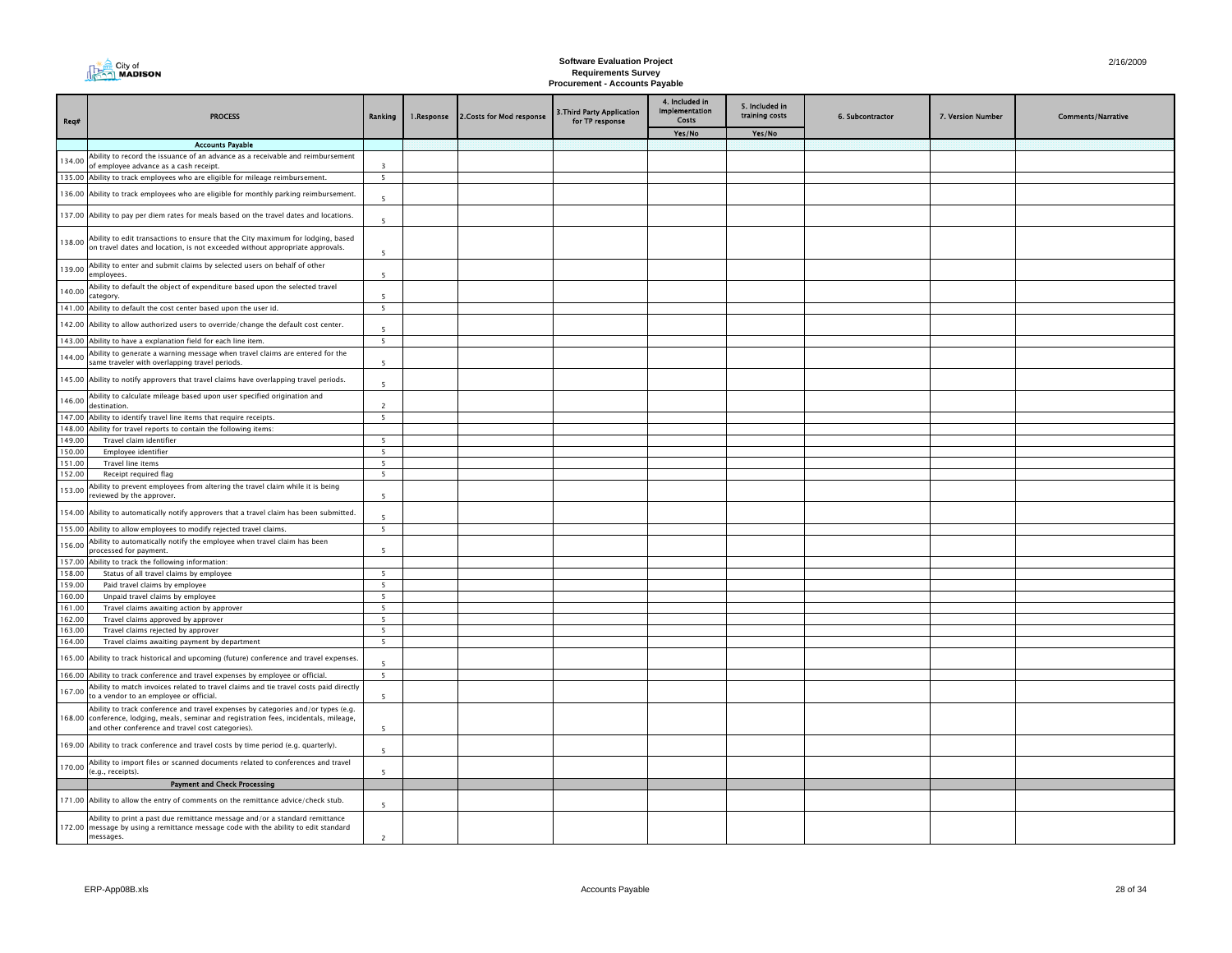| Req#             | <b>PROCESS</b>                                                                                                                                                           | Ranking                  | 1.Response | 2. Costs for Mod response | 3. Third Party Application<br>for TP response | 4. Included in<br>Implementation<br>Costs | 5. Included in<br>training costs | 6. Subcontractor | 7. Version Number | <b>Comments/Narrative</b> |
|------------------|--------------------------------------------------------------------------------------------------------------------------------------------------------------------------|--------------------------|------------|---------------------------|-----------------------------------------------|-------------------------------------------|----------------------------------|------------------|-------------------|---------------------------|
|                  |                                                                                                                                                                          |                          |            |                           |                                               | Yes/No                                    | Yes/No                           |                  |                   |                           |
|                  | <b>Accounts Pavable</b>                                                                                                                                                  |                          |            |                           |                                               |                                           |                                  |                  |                   |                           |
| 173.00           | Ability to enter multiple user defined codes which are associated with a message<br>in the description field of the check stub (i.e., mileage, witness fee).             | $\overline{2}$           |            |                           |                                               |                                           |                                  |                  |                   |                           |
|                  | 174.00 Ability to partial pay an invoice.                                                                                                                                | 5                        |            |                           |                                               |                                           |                                  |                  |                   |                           |
| 175.00           | Ability to do the following, with the proper security clearance, in the case of<br>discrepancies:                                                                        |                          |            |                           |                                               |                                           |                                  |                  |                   |                           |
| 176.00           | Pay the invoice amount                                                                                                                                                   | 5                        |            |                           |                                               |                                           |                                  |                  |                   |                           |
| 177.00           | Override the invoice amount                                                                                                                                              | 5                        |            |                           |                                               |                                           |                                  |                  |                   |                           |
| 178.00           | Identify the invoice as paid in full                                                                                                                                     | 5                        |            |                           |                                               |                                           |                                  |                  |                   |                           |
| 179.00           | Ability to display remaining balance of the purchase order, invoice and contracts<br>when final payments are being processed online within a predetermined<br>tolerance. | 5                        |            |                           |                                               |                                           |                                  |                  |                   |                           |
|                  | 180.00 Ability to prohibit payments to Vendors with debit balances (e.g., receivable).                                                                                   | -5                       |            |                           |                                               |                                           |                                  |                  |                   |                           |
| 181.00           | Ability to allocate payments to different dates, accounting periods and fiscal<br>years.                                                                                 | 5                        |            |                           |                                               |                                           |                                  |                  |                   |                           |
| 182.00           | Ability to automatically age payables, based on purchase order date, invoice<br>date, purchase date and contract date online or hardcopy.                                | 5                        |            |                           |                                               |                                           |                                  |                  |                   |                           |
| 183.00           | Ability to schedule payments for approved purchase orders, invoices and<br>contracts based on:                                                                           |                          |            |                           |                                               |                                           |                                  |                  |                   |                           |
| 184.00           | Vendor default payment due date                                                                                                                                          | 5                        |            |                           |                                               |                                           |                                  |                  |                   |                           |
| 185.00           | User entered payment due date                                                                                                                                            | $5\overline{ }$          |            |                           |                                               |                                           |                                  |                  |                   |                           |
| 186.00           | Default payment date entered for all City checks                                                                                                                         | 5                        |            |                           |                                               |                                           |                                  |                  |                   |                           |
| 187.00           | Ability to run invoice financial information, cash requirements, and other criteria<br>prior to check printing.                                                          | 5                        |            |                           |                                               |                                           |                                  |                  |                   |                           |
| 188.00           | Ability to accept and track multiple payment types such as:                                                                                                              |                          |            |                           |                                               |                                           |                                  |                  |                   |                           |
| 189.00           | System check                                                                                                                                                             | 5                        |            |                           |                                               |                                           |                                  |                  |                   |                           |
| 190.00           | Manual check                                                                                                                                                             | $\overline{5}$           |            |                           |                                               |                                           |                                  |                  |                   |                           |
| 191.00           | Adjustments                                                                                                                                                              | 5                        |            |                           |                                               |                                           |                                  |                  |                   |                           |
| 192.00<br>193.00 | Interdepartmental payments (memo entry only)<br>Wire transfer (Federal Treasury format)                                                                                  | 5<br>5                   |            |                           |                                               |                                           |                                  |                  |                   |                           |
| 194.00           | Electronic funds transfer (ACH)                                                                                                                                          | 5                        |            |                           |                                               |                                           |                                  |                  |                   |                           |
| 195.00           | Ability to provide remittance advice to vendors via e-mail.                                                                                                              | 5                        |            |                           |                                               |                                           |                                  |                  |                   |                           |
|                  | Ability to maintain a check history file, indicating basic information about<br>196.00 checks (e.g., payment date, reference document(s), payee, and amount) and         |                          |            |                           |                                               |                                           |                                  |                  |                   |                           |
|                  | their disposition (e.g., paid, outstanding, stale, and written off).                                                                                                     | $\overline{\phantom{a}}$ |            |                           |                                               |                                           |                                  |                  |                   |                           |
|                  | 197.00 Ability to print separate checks per invoice.                                                                                                                     | 5                        |            |                           |                                               |                                           |                                  |                  |                   |                           |
| 198.00           | Ability to combine multiple invoices into one check.<br>Ability to cancel a check that has been written with user defined access and                                     | $\overline{\phantom{0}}$ |            |                           |                                               |                                           |                                  |                  |                   |                           |
| 199.00           | proper level of security.                                                                                                                                                | 5                        |            |                           |                                               |                                           |                                  |                  |                   |                           |
| 200.00           | Ability to deduct amount of canceled checks from appropriate check register.                                                                                             | -5                       |            |                           |                                               |                                           |                                  |                  |                   |                           |
| 201.00           | Ability to cancel and reissue checks when the payee needs to be changed, with<br>the proper security.                                                                    | $\overline{5}$           |            |                           |                                               |                                           |                                  |                  |                   |                           |
| 202.00           | Ability to replace lost checks with reversing and reposting accounting entries,<br>with historical tracking.                                                             | $\overline{5}$           |            |                           |                                               |                                           |                                  |                  |                   |                           |
| 203.00           | Ability to reissue individual checks that have been canceled or have stop<br>payments issued against them.                                                               | $\overline{\phantom{a}}$ |            |                           |                                               |                                           |                                  |                  |                   |                           |
| 204.00           | Ability for voided or corrected payments to adjust to year-to-date Vendor totals<br>and purchasing information.                                                          | $\overline{\phantom{a}}$ |            |                           |                                               |                                           |                                  |                  |                   |                           |
| 205.00           | Ability to store scanned copies.                                                                                                                                         | $5\overline{5}$          |            |                           |                                               |                                           |                                  |                  |                   |                           |
|                  | 206.00 Ability to note reason for void on check record.                                                                                                                  | 5                        |            |                           |                                               |                                           |                                  |                  |                   |                           |
| 207.00           | Ability to input data file containing cleared checks from banks.                                                                                                         | $5\overline{ }$          |            |                           |                                               |                                           |                                  |                  |                   |                           |
| 208.00           | Ability to accept check reconciliation records from external check issuing<br>systems Overture/MT.                                                                       | $\overline{5}$           |            |                           |                                               |                                           |                                  |                  |                   |                           |
| 209.00           | Ability to set up default bank accounts for each type of transaction and allow<br>user to override this at time of posting with security.                                | 5                        |            |                           |                                               |                                           |                                  |                  |                   |                           |
|                  | 210.00 Ability to correct online all rejected check reconciliation transactions.                                                                                         | 5                        |            |                           |                                               |                                           |                                  |                  |                   |                           |
| 211.00           | Ability to automatically archive cleared checks from the database dependent<br>upon a table driven age limit and maintain history access.                                | $\overline{5}$           |            |                           |                                               |                                           |                                  |                  |                   |                           |
|                  | 212.00 Ability to flag checks as being stale based on user defined check date range.                                                                                     | $\overline{\phantom{a}}$ |            |                           |                                               |                                           |                                  |                  |                   |                           |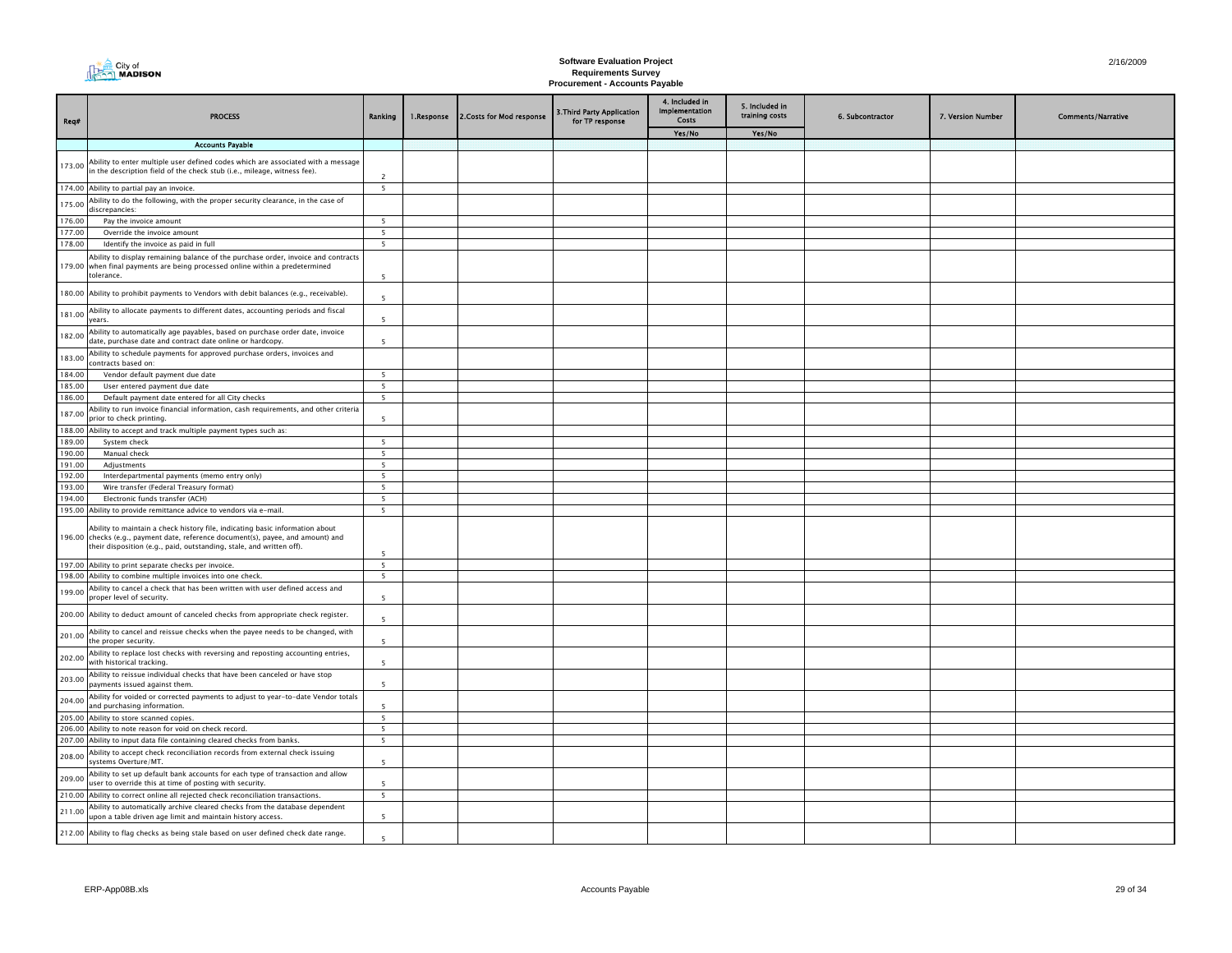| Req#             | <b>PROCESS</b>                                                                                                                                                                                                                        | Ranking                  | 1.Response | 2. Costs for Mod response | 3. Third Party Application<br>for TP response | 4. Included in<br>Implementation<br>Costs | 5. Included in<br>training costs | 6. Subcontractor | 7. Version Number | <b>Comments/Narrative</b> |
|------------------|---------------------------------------------------------------------------------------------------------------------------------------------------------------------------------------------------------------------------------------|--------------------------|------------|---------------------------|-----------------------------------------------|-------------------------------------------|----------------------------------|------------------|-------------------|---------------------------|
|                  |                                                                                                                                                                                                                                       |                          |            |                           |                                               | Yes/No                                    | Yes/No                           |                  |                   |                           |
|                  | <b>Accounts Payable</b>                                                                                                                                                                                                               |                          |            |                           |                                               |                                           |                                  |                  |                   |                           |
| 213.00           | Ability to enter miscellaneous journal entries to process corrections and<br>adjustments, such as writing off old outstanding checks.                                                                                                 | $\overline{\phantom{a}}$ |            |                           |                                               |                                           |                                  |                  |                   |                           |
|                  | Ability to establish rules in the three-way matching process. If the match<br>214.00 passes these rules, Ability to automatically generate a voucher. If match fails<br>these rules, Ability to not automatically generate a voucher. | 5                        |            |                           |                                               |                                           |                                  |                  |                   |                           |
|                  | 215.00 Ability to facilitate auditing of quantity, price, and other information.                                                                                                                                                      | $\overline{\phantom{0}}$ |            |                           |                                               |                                           |                                  |                  |                   |                           |
| 216.00           | Ability to set up tolerances (e.g. amount or quantity tolerances) for 3 way<br>matching.                                                                                                                                              | 5                        |            |                           |                                               |                                           |                                  |                  |                   |                           |
|                  | 217.00 Ability to process pre-defined payment categories without a match process.                                                                                                                                                     | $\overline{\phantom{a}}$ |            |                           |                                               |                                           |                                  |                  |                   |                           |
| 218.00           | Ability to list exceptions if the entered invoice amount differs from associated<br>purchase order amount.                                                                                                                            | 5                        |            |                           |                                               |                                           |                                  |                  |                   |                           |
|                  | <b>Check Printing and Controls</b>                                                                                                                                                                                                    |                          |            |                           |                                               |                                           |                                  |                  |                   |                           |
| 219.00           | Ability to store the next sequential check number for the start of the next group<br>of checks to be printed.                                                                                                                         | 5                        |            |                           |                                               |                                           |                                  |                  |                   |                           |
|                  | 220.00 Ability to create system generated check numbers.                                                                                                                                                                              | $\sqrt{5}$               |            |                           |                                               |                                           |                                  |                  |                   |                           |
| 221.00           | Ability to sort disbursement payments in multiple ways (e.g. by vendor,<br>department, buyers, and other criteria).                                                                                                                   | 5                        |            |                           |                                               |                                           |                                  |                  |                   |                           |
|                  | 222.00 Ability to select the order of check writing individually or in combinations:                                                                                                                                                  |                          |            |                           |                                               |                                           |                                  |                  |                   |                           |
| 223.00           | By vendor/name                                                                                                                                                                                                                        | $5\overline{5}$          |            |                           |                                               |                                           |                                  |                  |                   |                           |
| 224.00           | By vendor/number                                                                                                                                                                                                                      | 5 <sup>7</sup>           |            |                           |                                               |                                           |                                  |                  |                   |                           |
| 225.00           | By vendor zip code                                                                                                                                                                                                                    | 5                        |            |                           |                                               |                                           |                                  |                  |                   |                           |
| 226.00<br>227.00 | By bank code                                                                                                                                                                                                                          | 5<br>$5\overline{5}$     |            |                           |                                               |                                           |                                  |                  |                   |                           |
| 228.00           | By remittance message code<br>By voucher number                                                                                                                                                                                       | 5                        |            |                           |                                               |                                           |                                  |                  |                   |                           |
| 229.00           | By invoice number                                                                                                                                                                                                                     | 5                        |            |                           |                                               |                                           |                                  |                  |                   |                           |
| 230.00           | By attachment flag                                                                                                                                                                                                                    | 5                        |            |                           |                                               |                                           |                                  |                  |                   |                           |
| 231.00           | Do not mail checks                                                                                                                                                                                                                    | 5                        |            |                           |                                               |                                           |                                  |                  |                   |                           |
| 232.00           | Ability to prevent printing:                                                                                                                                                                                                          |                          |            |                           |                                               |                                           |                                  |                  |                   |                           |
| 233.00           | <b>Blank checks</b>                                                                                                                                                                                                                   | 5                        |            |                           |                                               |                                           |                                  |                  |                   |                           |
| 234.00           | Negative checks                                                                                                                                                                                                                       | 5                        |            |                           |                                               |                                           |                                  |                  |                   |                           |
| 235.00           | Zero amount checks                                                                                                                                                                                                                    | 5                        |            |                           |                                               |                                           |                                  |                  |                   |                           |
| 236.00<br>237.00 | bility to generate accounts payable checks:<br>Daily                                                                                                                                                                                  | 5                        |            |                           |                                               |                                           |                                  |                  |                   |                           |
| 238.00           | Weekly                                                                                                                                                                                                                                | 5 <sup>5</sup>           |            |                           |                                               |                                           |                                  |                  |                   |                           |
| 239.00           | Monthly                                                                                                                                                                                                                               | $\overline{\phantom{0}}$ |            |                           |                                               |                                           |                                  |                  |                   |                           |
| 240.00           | On demand                                                                                                                                                                                                                             | $\overline{\phantom{0}}$ |            |                           |                                               |                                           |                                  |                  |                   |                           |
| 241.00           | Ability to generate checks and stubs providing the following information on the<br>tubs:                                                                                                                                              |                          |            |                           |                                               |                                           |                                  |                  |                   |                           |
| 242.00           | Vendor invoice                                                                                                                                                                                                                        | 5                        |            |                           |                                               |                                           |                                  |                  |                   |                           |
| 243.00           | Voucher number                                                                                                                                                                                                                        | 5                        |            |                           |                                               |                                           |                                  |                  |                   |                           |
| 244.00           | Invoice number                                                                                                                                                                                                                        | $\overline{5}$           |            |                           |                                               |                                           |                                  |                  |                   |                           |
| 245.00           | Contract number                                                                                                                                                                                                                       | 5                        |            |                           |                                               |                                           |                                  |                  |                   |                           |
| 246.00           | P.O. and/or encumbrance number                                                                                                                                                                                                        | $5\overline{ }$          |            |                           |                                               |                                           |                                  |                  |                   |                           |
| 247.00           | Invoice date                                                                                                                                                                                                                          | 5                        |            |                           |                                               |                                           |                                  |                  |                   |                           |
| 248.00           | Invoice amount                                                                                                                                                                                                                        | 5<br>5                   |            |                           |                                               |                                           |                                  |                  |                   |                           |
| 249.00<br>250.00 | Discounts taken<br>Messages (e.g., mail or hold check for pickup)                                                                                                                                                                     | 5                        |            |                           |                                               |                                           |                                  |                  |                   |                           |
|                  | 251.00 Ability to print unlimited check stub detail on successive check stubs.                                                                                                                                                        | $5\overline{ }$          |            |                           |                                               |                                           |                                  |                  |                   |                           |
|                  | 252.00 Ability to control the printing of checks to secured (as designated) printers.                                                                                                                                                 | $\overline{\phantom{a}}$ |            |                           |                                               |                                           |                                  |                  |                   |                           |
|                  | 253.00 Ability to generate EFTs for vendors that have been previously approved for EFT.                                                                                                                                               | 5                        |            |                           |                                               |                                           |                                  |                  |                   |                           |
|                  | 254.00 Ability to generate EFTs for individual invoices or contracts selected by the user.                                                                                                                                            | 5                        |            |                           |                                               |                                           |                                  |                  |                   |                           |
|                  | 255.00 Ability to generate notices via email or mail to vendors of EFT.                                                                                                                                                               | $\overline{\phantom{a}}$ |            |                           |                                               |                                           |                                  |                  |                   |                           |
| 256.00           | Ability to include on the check register the number of:                                                                                                                                                                               |                          |            |                           |                                               |                                           |                                  |                  |                   |                           |
| 257.00           | Number of checks written                                                                                                                                                                                                              | 5                        |            |                           |                                               |                                           |                                  |                  |                   |                           |
| 258.00           | Discounts taken                                                                                                                                                                                                                       | $5\overline{ }$          |            |                           |                                               |                                           |                                  |                  |                   |                           |
| 259.00           | Gross dollar amounts for checks produced                                                                                                                                                                                              | 5                        |            |                           |                                               |                                           |                                  |                  |                   |                           |
| 260.00           | Net dollar amounts for checks produced                                                                                                                                                                                                | 5                        |            |                           |                                               |                                           |                                  |                  |                   |                           |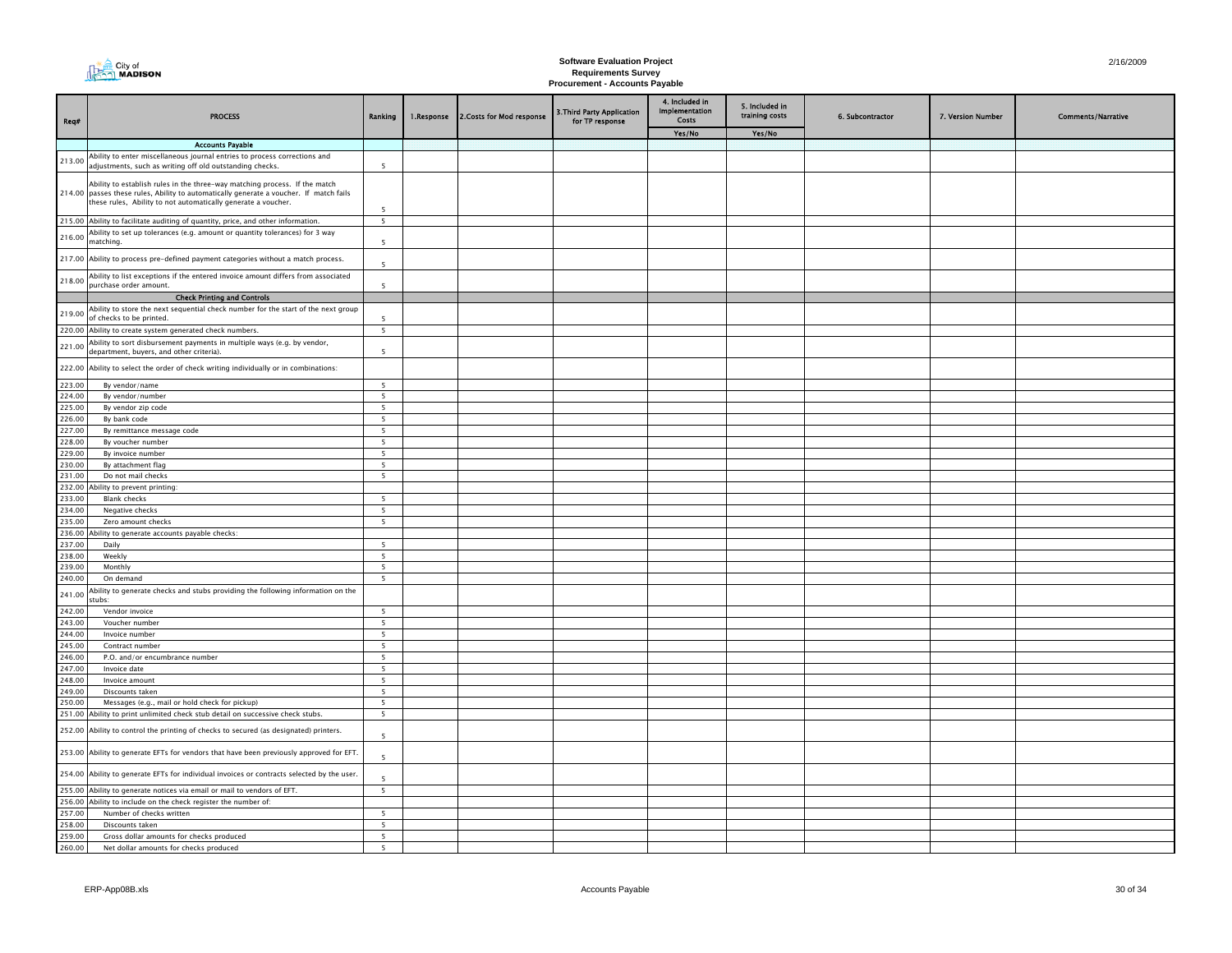| Req#             | <b>PROCESS</b>                                                                                                                                                                       | Ranking                                     | 1.Response | 2. Costs for Mod response | 3. Third Party Application<br>for TP response | 4. Included in<br>Implementation<br>Costs | 5. Included in<br>training costs | 6. Subcontractor | 7. Version Number | <b>Comments/Narrative</b> |
|------------------|--------------------------------------------------------------------------------------------------------------------------------------------------------------------------------------|---------------------------------------------|------------|---------------------------|-----------------------------------------------|-------------------------------------------|----------------------------------|------------------|-------------------|---------------------------|
|                  |                                                                                                                                                                                      |                                             |            |                           |                                               | Yes/No                                    | Yes/No                           |                  |                   |                           |
|                  | <b>Accounts Pavable</b>                                                                                                                                                              |                                             |            |                           |                                               |                                           |                                  |                  |                   |                           |
|                  | 261.00 Ability to print check register by payee name or number.                                                                                                                      | 5                                           |            |                           |                                               |                                           |                                  |                  |                   |                           |
|                  | Ability to list, by check date, all checks printed and direct deposit transactions<br>262.00 processed, in check number order, with associated source document number<br>and detail. | 5 <sup>5</sup>                              |            |                           |                                               |                                           |                                  |                  |                   |                           |
|                  | 263.00 Ability to designate a vendor as 1099 reportable or not 1099 reportable.                                                                                                      | 5                                           |            |                           |                                               |                                           |                                  |                  |                   |                           |
|                  | 264.00 Ability to apply payments to original Vendor for historical and 1099 processing.                                                                                              | $\overline{5}$                              |            |                           |                                               |                                           |                                  |                  |                   |                           |
|                  | Ability to record 1099 information for multiple payment categories (e.g., rents,<br>265.00 health care payments, non employee compensation and other published 1099<br>formats).     | 5                                           |            |                           |                                               |                                           |                                  |                  |                   |                           |
|                  | 266.00 Ability to accumulate 1099 amounts on a calendar year, cash basis.                                                                                                            | 5                                           |            |                           |                                               |                                           |                                  |                  |                   |                           |
| 267.00           | Ability to accumulate 1099 expenditures in the accounts payable system from<br>other systems outside the system.                                                                     | 5                                           |            |                           |                                               |                                           |                                  |                  |                   |                           |
|                  | 268.00 Ability to update 1099 amounts for any related check cancellations.                                                                                                           | 5                                           |            |                           |                                               |                                           |                                  |                  |                   |                           |
| 269.00           | Ability to maintain electronic file of paper 1099 to account for all corrections<br>made to the forms.                                                                               | 5                                           |            |                           |                                               |                                           |                                  |                  |                   |                           |
| 270.00           | Ability to automate annual updates to comply with federal or withholding<br>changes to 1099 forms and file.                                                                          | 5                                           |            |                           |                                               |                                           |                                  |                  |                   |                           |
| 271.00           | Ability to create a file with all 1099 related information for federal and state<br>reporting purposes.                                                                              | 5                                           |            |                           |                                               |                                           |                                  |                  |                   |                           |
|                  | 272.00 Ability to produce a report of all Vendors with 1099 balances.                                                                                                                | $5\overline{5}$<br>$\overline{\phantom{0}}$ |            |                           |                                               |                                           |                                  |                  |                   |                           |
|                  | 273.00 Ability to print 1099 statements.<br><b>Manage Electronic Banking</b>                                                                                                         |                                             |            |                           |                                               |                                           |                                  |                  |                   |                           |
| 274.00           | Ability to generate working positive pay files with check number, check amount<br>and payee verification.                                                                            | $\overline{\phantom{a}}$                    |            |                           |                                               |                                           |                                  |                  |                   |                           |
| 275.00           | Ability to maintain a check reconciliation process which includes all outstanding<br>checks for the City.                                                                            | -5                                          |            |                           |                                               |                                           |                                  |                  |                   |                           |
| 276.00           | Ability to generate payments compliant with current Check 21 and ANSI.X.937<br>MICR standards.                                                                                       | $\overline{5}$                              |            |                           |                                               |                                           |                                  |                  |                   |                           |
|                  | 277.00 Ability to designate default vendor payment method as paper, ACH, or wire.                                                                                                    | 5                                           |            |                           |                                               |                                           |                                  |                  |                   |                           |
|                  | 278.00 Ability to make vendor payments by paper, ACH or wire.                                                                                                                        | 5                                           |            |                           |                                               |                                           |                                  |                  |                   |                           |
| 279.00           | Ability to switch vendor payments from paper to ACH to wire on an as-needed<br>basis.                                                                                                | 5                                           |            |                           |                                               |                                           |                                  |                  |                   |                           |
|                  | <b>Reports, Analysis and Inquiries</b>                                                                                                                                               |                                             |            |                           |                                               |                                           |                                  |                  |                   |                           |
|                  | 280.00 Ability to list all unmatched transactions such as:                                                                                                                           |                                             |            |                           |                                               |                                           |                                  |                  |                   |                           |
| 281.00           | Invoices with no purchase order                                                                                                                                                      | $\overline{\mathbf{3}}$                     |            |                           |                                               |                                           |                                  |                  |                   |                           |
| 282.00           | Receivers with no invoices                                                                                                                                                           | $\overline{3}$                              |            |                           |                                               |                                           |                                  |                  |                   |                           |
| 283.00           | Purchase order with no invoices<br>284.00 Ability to list all documents in error held in suspense from batch processing.                                                             | $\overline{\mathbf{3}}$<br>$\overline{3}$   |            |                           |                                               |                                           |                                  |                  |                   |                           |
| 285.00           | Ability to disclose daily control reports that summarize all accepted<br>transactions.                                                                                               |                                             |            |                           |                                               |                                           |                                  |                  |                   |                           |
|                  | 286.00 Ability to inquire on transactions by individual users.                                                                                                                       | 2                                           |            |                           |                                               |                                           |                                  |                  |                   |                           |
|                  | 287.00 Ability to inquire and track voucher/payments on hold.                                                                                                                        | $5\overline{ }$                             |            |                           |                                               |                                           |                                  |                  |                   |                           |
| 288.00           | Ability to list all invoice/payment voucher transactions entered by vendor self<br>service.                                                                                          | - 5                                         |            |                           |                                               |                                           |                                  |                  |                   |                           |
| 289.00           | Ability to list vouchers entered, and approved, but pending payment as of a user<br>specified date.                                                                                  | 5                                           |            |                           |                                               |                                           |                                  |                  |                   |                           |
|                  | 290.00 Ability to produce a Notice of Dispute with Invoice to Vendors by:                                                                                                            |                                             |            |                           |                                               |                                           |                                  |                  |                   |                           |
| 291.00           | Receipt of unacceptable service or goods                                                                                                                                             | 5                                           |            |                           |                                               |                                           |                                  |                  |                   |                           |
| 292.00           | Quantity received differs from quantity invoiced                                                                                                                                     | 5                                           |            |                           |                                               |                                           |                                  |                  |                   |                           |
| 293.00           | Price not in accordance with quote                                                                                                                                                   | $\overline{\phantom{0}}$                    |            |                           |                                               |                                           |                                  |                  |                   |                           |
| 294.00           | Improperly completed invoice                                                                                                                                                         | 5                                           |            |                           |                                               |                                           |                                  |                  |                   |                           |
| 295.00<br>296.00 | Expired blanket purchase order<br>Exceeded maximum compensation                                                                                                                      | 5 <sub>1</sub><br>5                         |            |                           |                                               |                                           |                                  |                  |                   |                           |
| 297.00           | Ability to inquire and track current accounts payable status.                                                                                                                        | 5                                           |            |                           |                                               |                                           |                                  |                  |                   |                           |
|                  |                                                                                                                                                                                      |                                             |            |                           |                                               |                                           |                                  |                  |                   |                           |
| 298.00<br>299.00 | Ability to list all outstanding invoices/credit memos. Allow selection by:<br>Aging category                                                                                         | $\overline{5}$                              |            |                           |                                               |                                           |                                  |                  |                   |                           |
| 300.00           | Vendor                                                                                                                                                                               | 5                                           |            |                           |                                               |                                           |                                  |                  |                   |                           |
| 301.00           | Account number                                                                                                                                                                       | 5                                           |            |                           |                                               |                                           |                                  |                  |                   |                           |
| 302.00           | Fiscal year                                                                                                                                                                          | $\overline{5}$                              |            |                           |                                               |                                           |                                  |                  |                   |                           |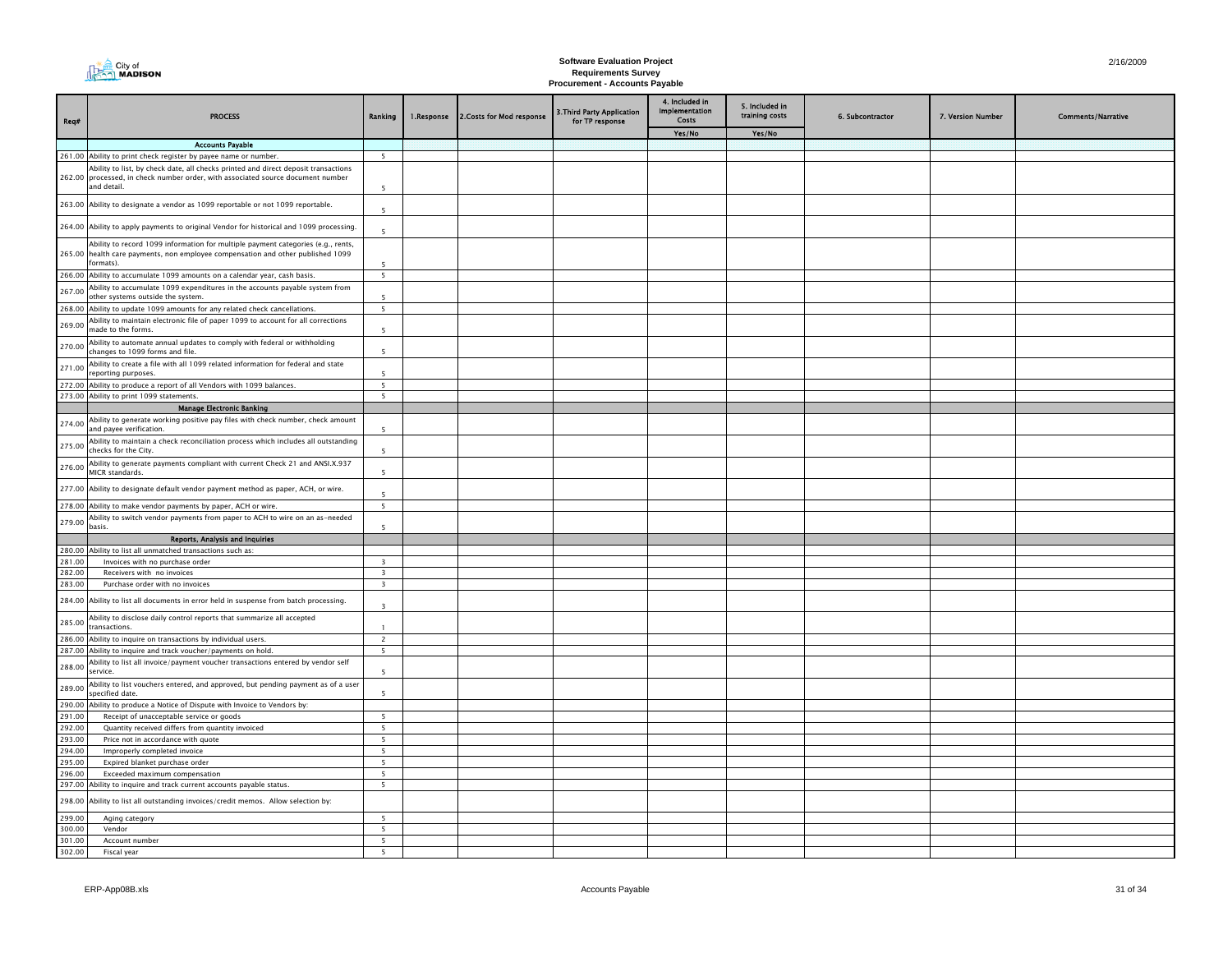| City of<br><b>ALMADISON</b> |
|-----------------------------|
|                             |

| Req#             | <b>PROCESS</b>                                                                                                                                        | Ranking                                            | 1.Response | 2. Costs for Mod response | 3.Third Party Application<br>for TP response | 4. Included in<br>Implementation<br>Costs | 5. Included in<br>training costs | 6. Subcontractor | 7. Version Number | <b>Comments/Narrative</b> |
|------------------|-------------------------------------------------------------------------------------------------------------------------------------------------------|----------------------------------------------------|------------|---------------------------|----------------------------------------------|-------------------------------------------|----------------------------------|------------------|-------------------|---------------------------|
|                  |                                                                                                                                                       |                                                    |            |                           |                                              | Yes/No                                    | Yes/No                           |                  |                   |                           |
| 303.00           | <b>Accounts Payable</b><br>User                                                                                                                       | 5                                                  |            |                           |                                              |                                           |                                  |                  |                   |                           |
| 304.00           | Department                                                                                                                                            | 5                                                  |            |                           |                                              |                                           |                                  |                  |                   |                           |
| 305.00           | Invoice                                                                                                                                               | 5                                                  |            |                           |                                              |                                           |                                  |                  |                   |                           |
| 306.00           | Voucher number                                                                                                                                        | 5 <sup>5</sup>                                     |            |                           |                                              |                                           |                                  |                  |                   |                           |
| 307.00           | Cost center number                                                                                                                                    | 5                                                  |            |                           |                                              |                                           |                                  |                  |                   |                           |
| 308.00<br>309.00 | Ability to list all discounts taken/lost. Allow selection by:<br>Vendor                                                                               |                                                    |            |                           |                                              |                                           |                                  |                  |                   |                           |
| 310.00           | Payment date                                                                                                                                          | 5<br>5                                             |            |                           |                                              |                                           |                                  |                  |                   |                           |
| 311.00           | Department                                                                                                                                            | $\overline{\phantom{0}}$                           |            |                           |                                              |                                           |                                  |                  |                   |                           |
| 312.00           | Terms of discount                                                                                                                                     | 5                                                  |            |                           |                                              |                                           |                                  |                  |                   |                           |
| 313.00           | Ability to list all interest paid due to failing to follow prompt payment policy.<br>Allow selection by:                                              |                                                    |            |                           |                                              |                                           |                                  |                  |                   |                           |
| 314.00           | Vendor                                                                                                                                                | $\overline{\mathbf{3}}$                            |            |                           |                                              |                                           |                                  |                  |                   |                           |
| 315.00           | Payment date                                                                                                                                          | $\overline{\mathbf{3}}$                            |            |                           |                                              |                                           |                                  |                  |                   |                           |
| 316.00<br>317.00 | Department                                                                                                                                            | $\overline{\mathbf{3}}$<br>$\overline{\mathbf{3}}$ |            |                           |                                              |                                           |                                  |                  |                   |                           |
| 318.00           | Invoice date<br>PO date                                                                                                                               | $\overline{\mathbf{3}}$                            |            |                           |                                              |                                           |                                  |                  |                   |                           |
| 319.00           | Date received                                                                                                                                         | $\overline{\mathbf{3}}$                            |            |                           |                                              |                                           |                                  |                  |                   |                           |
| 320.00           | Approval date                                                                                                                                         | $\overline{\mathbf{3}}$                            |            |                           |                                              |                                           |                                  |                  |                   |                           |
| 321.00           | Processing date                                                                                                                                       | $\overline{\mathbf{3}}$                            |            |                           |                                              |                                           |                                  |                  |                   |                           |
| 322.00           | Ability to make inquiries on check information by the check number.                                                                                   | 5                                                  |            |                           |                                              |                                           |                                  |                  |                   |                           |
| 323.00           | Ability to make inquiries of a check by the voucher number or one of the<br>voucher numbers that produced the check.                                  | $\overline{\phantom{a}}$                           |            |                           |                                              |                                           |                                  |                  |                   |                           |
| 324.00           | Ability to make inquiries of a check by the fund/cost center/project number of<br>the accounting distribution of that check.                          | $\overline{\phantom{0}}$                           |            |                           |                                              |                                           |                                  |                  |                   |                           |
|                  | 325.00 Ability to make inquiries of a check by the vendor and invoice number.                                                                         | 5                                                  |            |                           |                                              |                                           |                                  |                  |                   |                           |
| 326.00           | Ability to maintain confidentiality of a payment based on the payment type (e.g.,<br>workers compensation payments are not considered public record). | $\overline{\mathbf{3}}$                            |            |                           |                                              |                                           |                                  |                  |                   |                           |
| 327.00           | Ability to produce an Accounts Payable Distribution Journal for outstanding<br>accounts payable.                                                      | $\overline{3}$                                     |            |                           |                                              |                                           |                                  |                  |                   |                           |
| 328.00           | Ability to produce a report of all paid invoices/payment vouchers. Allow<br>selection by:                                                             |                                                    |            |                           |                                              |                                           |                                  |                  |                   |                           |
| 329.00<br>330.00 | Vendor/employee                                                                                                                                       | 5<br>5                                             |            |                           |                                              |                                           |                                  |                  |                   |                           |
|                  | Department                                                                                                                                            |                                                    |            |                           |                                              |                                           |                                  |                  |                   |                           |
| 331.00           | Ability to report daily, weekly, or monthly future payment requirement schedule.<br>332.00 Ability to produce a report of all canceled checks.        | $\overline{\phantom{a}}$<br>5                      |            |                           |                                              |                                           |                                  |                  |                   |                           |
|                  | 333.00 Ability to produce a report for balancing books against payment activity.                                                                      |                                                    |            |                           |                                              |                                           |                                  |                  |                   |                           |
| 334.00           | Ability to inquire online into all vendor master file information and history when<br>processing invoices and checks.                                 | 5                                                  |            |                           |                                              |                                           |                                  |                  |                   |                           |
| 335.00           | Ability to review online payment history, outstanding purchase orders and<br>encumbrances and invoices pending payments.                              | $\overline{\phantom{a}}$                           |            |                           |                                              |                                           |                                  |                  |                   |                           |
| 336.00           | Ability to inquire/report on the Vendor/employee master file by:                                                                                      |                                                    |            |                           |                                              |                                           |                                  |                  |                   |                           |
| 337.00           | Vendor/employee name                                                                                                                                  | 5                                                  |            |                           |                                              |                                           |                                  |                  |                   |                           |
| 338.00           | Vendor number                                                                                                                                         | 5                                                  |            |                           |                                              |                                           |                                  |                  |                   |                           |
| 339.00           | Partial Vendor name                                                                                                                                   | $\overline{\phantom{0}}$                           |            |                           |                                              |                                           |                                  |                  |                   |                           |
| 340.00<br>341.00 | Products/service provided<br>Vendor address                                                                                                           | $\overline{\mathbf{3}}$<br>$5^{\circ}$             |            |                           |                                              |                                           |                                  |                  |                   |                           |
| 342.00           | Ability to produce a report of all Vendor activity showing a recap of accounts<br>payable activity by Vendor with:                                    |                                                    |            |                           |                                              |                                           |                                  |                  |                   |                           |
| 343.00           | <b>Beginning balance</b>                                                                                                                              | $\overline{\phantom{a}}$                           |            |                           |                                              |                                           |                                  |                  |                   |                           |
| 344.00           | Outstanding invoices                                                                                                                                  | $5\overline{ }$                                    |            |                           |                                              |                                           |                                  |                  |                   |                           |
| 345.00           | Credit memo                                                                                                                                           | 5 <sup>5</sup>                                     |            |                           |                                              |                                           |                                  |                  |                   |                           |
| 346.00           | Paid invoices                                                                                                                                         | 5                                                  |            |                           |                                              |                                           |                                  |                  |                   |                           |
| 347.00           | Ending balance                                                                                                                                        | 5                                                  |            |                           |                                              |                                           |                                  |                  |                   |                           |
| 348.00           | Ability to produce a report of Vendors who have had no activity for a specified<br>amount of time.                                                    | 5                                                  |            |                           |                                              |                                           |                                  |                  |                   |                           |
|                  | 349.00 Ability to prevent multiple vendor set-up for one tax ID number.                                                                               | $\overline{5}$                                     |            |                           |                                              |                                           |                                  |                  |                   |                           |
|                  | 350.00 Ability to list and track Vendors to be archived<br>351.00 Ability to produce a Vendor Credit Balance Report.                                  | 5<br>5                                             |            |                           |                                              |                                           |                                  |                  |                   |                           |
|                  | 352.00 Ability to produce statistics on payment turnaround time.                                                                                      | $\overline{3}$                                     |            |                           |                                              |                                           |                                  |                  |                   |                           |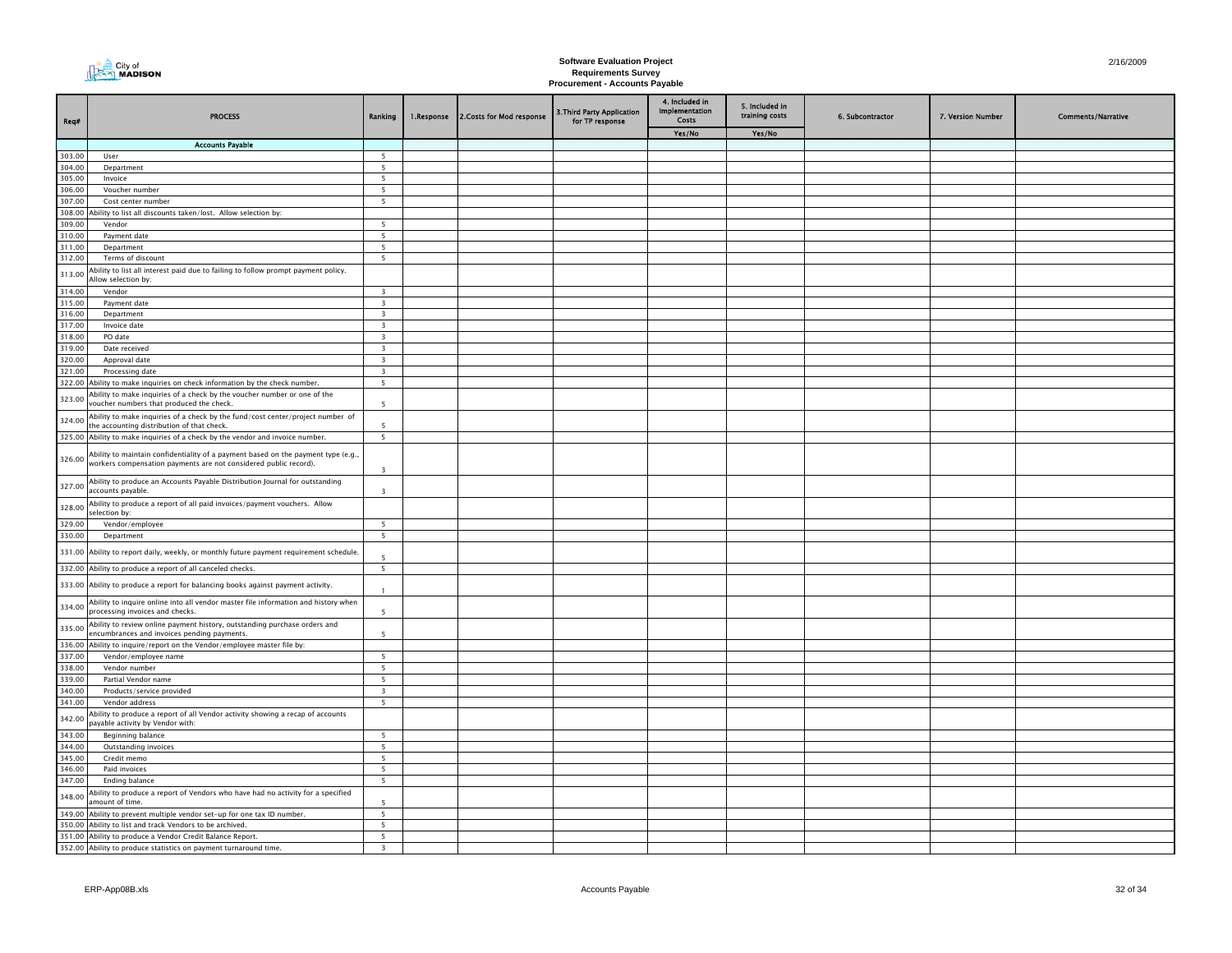| City of<br><b>ALMADISON</b> |
|-----------------------------|
|                             |

| Req#             | <b>PROCESS</b>                                                                                                                                                                  | Ranking                  | 1.Response | 2. Costs for Mod response | 3. Third Party Application<br>for TP response | 4. Included in<br><b>Implementation</b><br>Costs | 5. Included in<br>training costs | 6. Subcontractor | 7. Version Number | <b>Comments/Narrative</b> |
|------------------|---------------------------------------------------------------------------------------------------------------------------------------------------------------------------------|--------------------------|------------|---------------------------|-----------------------------------------------|--------------------------------------------------|----------------------------------|------------------|-------------------|---------------------------|
|                  |                                                                                                                                                                                 |                          |            |                           |                                               | Yes/No                                           | Yes/No                           |                  |                   |                           |
|                  | <b>Accounts Payable</b>                                                                                                                                                         |                          |            |                           |                                               |                                                  |                                  |                  |                   |                           |
| 353.00           | Ability to audit:<br>Any changes to account distribution from the original                                                                                                      |                          |            |                           |                                               |                                                  |                                  |                  |                   |                           |
| 354.00           | document                                                                                                                                                                        |                          |            |                           |                                               |                                                  |                                  |                  |                   |                           |
| 355.00           | All canceled checks/payments                                                                                                                                                    | 5                        |            |                           |                                               |                                                  |                                  |                  |                   |                           |
| 356.00           | Ability to audit disbursements by:                                                                                                                                              |                          |            |                           |                                               |                                                  |                                  |                  |                   |                           |
| 357.00           | Purchase order number                                                                                                                                                           | -5                       |            |                           |                                               |                                                  |                                  |                  |                   |                           |
| 358.00           | Invoice number                                                                                                                                                                  | -5                       |            |                           |                                               |                                                  |                                  |                  |                   |                           |
| 359.00           | Voucher number                                                                                                                                                                  | $\overline{\phantom{a}}$ |            |                           |                                               |                                                  |                                  |                  |                   |                           |
| 360.00<br>361.00 | Contract number<br>Check number                                                                                                                                                 | 5<br>5                   |            |                           |                                               |                                                  |                                  |                  |                   |                           |
| 362.00           | Check date                                                                                                                                                                      | 5                        |            |                           |                                               |                                                  |                                  |                  |                   |                           |
| 363.00           | Payee                                                                                                                                                                           | 5                        |            |                           |                                               |                                                  |                                  |                  |                   |                           |
| 364.00           | Accounting distribution codes                                                                                                                                                   | 5 <sub>5</sub>           |            |                           |                                               |                                                  |                                  |                  |                   |                           |
| 365.00           | By approver                                                                                                                                                                     | 5                        |            |                           |                                               |                                                  |                                  |                  |                   |                           |
| 366.00           | Ability to generate hard copy transaction journals for audit trail purposes.                                                                                                    | $\overline{5}$           |            |                           |                                               |                                                  |                                  |                  |                   |                           |
| 367.00           | Ability to flag documents which are missing a receiver, invoice, or purchase<br>order.                                                                                          | $\overline{3}$           |            |                           |                                               |                                                  |                                  |                  |                   |                           |
|                  | 368.00 Ability to cross reference a purchase order and invoice for the same transaction.                                                                                        | $\overline{\phantom{a}}$ |            |                           |                                               |                                                  |                                  |                  |                   |                           |
| 369.00           | Ability to automatically match invoice with purchase order and receiving<br>nformation.                                                                                         | $\overline{5}$           |            |                           |                                               |                                                  |                                  |                  |                   |                           |
| 370.00           | Ability to check departmental budget availability based on various levels of<br>detail, including budget amounts specified by the department.                                   | $\overline{5}$           |            |                           |                                               |                                                  |                                  |                  |                   |                           |
|                  | Ability to receive budget variance messages on accounts where additional funds<br>371.00 are required to make payment to invoice and prohibit completion of the<br>transaction. | $\overline{\phantom{a}}$ |            |                           |                                               |                                                  |                                  |                  |                   |                           |
|                  | 372.00 Ability to override above with the appropriate authority.                                                                                                                | 5                        |            |                           |                                               |                                                  |                                  |                  |                   |                           |
| 373.00           | Ability to automatically update the Purchasing and General/Cost Ledger<br>modules.                                                                                              | $\overline{5}$           |            |                           |                                               |                                                  |                                  |                  |                   |                           |
| 374.00           | Ability to track multiple payments by release against a blanket purchase order or<br>contract.                                                                                  | $\overline{\phantom{a}}$ |            |                           |                                               |                                                  |                                  |                  |                   |                           |
|                  | 375.00 Ability to track deposits and their offsetting payments.                                                                                                                 | 5                        |            |                           |                                               |                                                  |                                  |                  |                   |                           |
| 376.00           | Ability to retrieve all documents (receivers, invoices, vouchers and payments)<br>related to a specific contract through an online inquiry.                                     | -5                       |            |                           |                                               |                                                  |                                  |                  |                   |                           |
| 377.00           | Ability to compare contract payment amounts to approved contract value to<br>assure proper payment levels.                                                                      |                          |            |                           |                                               |                                                  |                                  |                  |                   |                           |
|                  | 378.00 Ability to store scanned copies of signed contracts and amendments.                                                                                                      | 5                        |            |                           |                                               |                                                  |                                  |                  |                   |                           |
| 379.00           | Ability to set up and tracking retainage for contracts and projects, by amount or<br>percentage.                                                                                | 5                        |            |                           |                                               |                                                  |                                  |                  |                   |                           |
|                  | 380.00 Ability to track retainage amounts against progress, payments and milestones.<br>381.00 Ability to record retainage as a separate liability and retainage payable.       | -5<br>5                  |            |                           |                                               |                                                  |                                  |                  |                   |                           |
|                  | Ability to release retainage upon completion of project/milestones or other user                                                                                                |                          |            |                           |                                               |                                                  |                                  |                  |                   |                           |
| 382.00           | defined criteria.                                                                                                                                                               | -5                       |            |                           |                                               |                                                  |                                  |                  |                   |                           |
|                  | 383.00 Ability to release retainage anytime during the project/contract, with security.<br>Ability to list all accounting entries created through transactions that were        | -5                       |            |                           |                                               |                                                  |                                  |                  |                   |                           |
| 384.00           | processed and track the information by the following:                                                                                                                           |                          |            |                           |                                               |                                                  |                                  |                  |                   |                           |
| 385.00<br>386.00 | <b>Detailed transactions</b><br>Summary of activity by account number                                                                                                           | 5<br>5                   |            |                           |                                               |                                                  |                                  |                  |                   |                           |
| 387.00           | Department                                                                                                                                                                      | 5                        |            |                           |                                               |                                                  |                                  |                  |                   |                           |
| 388.00           | User defined subdivisions (e.g., project numbers)                                                                                                                               | 5                        |            |                           |                                               |                                                  |                                  |                  |                   |                           |
|                  | 389.00 Ability to view payments to vendors by address.                                                                                                                          | 5                        |            |                           |                                               |                                                  |                                  |                  |                   |                           |
| 390.00           | Ability to list all transactions that were accepted, but required an override due to<br>an insufficient appropriation, allotment, grant/program/project or cash balance.        | $\overline{3}$           |            |                           |                                               |                                                  |                                  |                  |                   |                           |
| 391.00           | Ability to update accounts online to show liquidation of encumbrance and<br>record of expense when voucher is posted.                                                           | $\overline{\phantom{a}}$ |            |                           |                                               |                                                  |                                  |                  |                   |                           |
| 392.00           | Ability to allocate encumbrances/expenditures to different accounts other than<br>those indicated on the original document with appropriate authority.                          | $\overline{\phantom{a}}$ |            |                           |                                               |                                                  |                                  |                  |                   |                           |